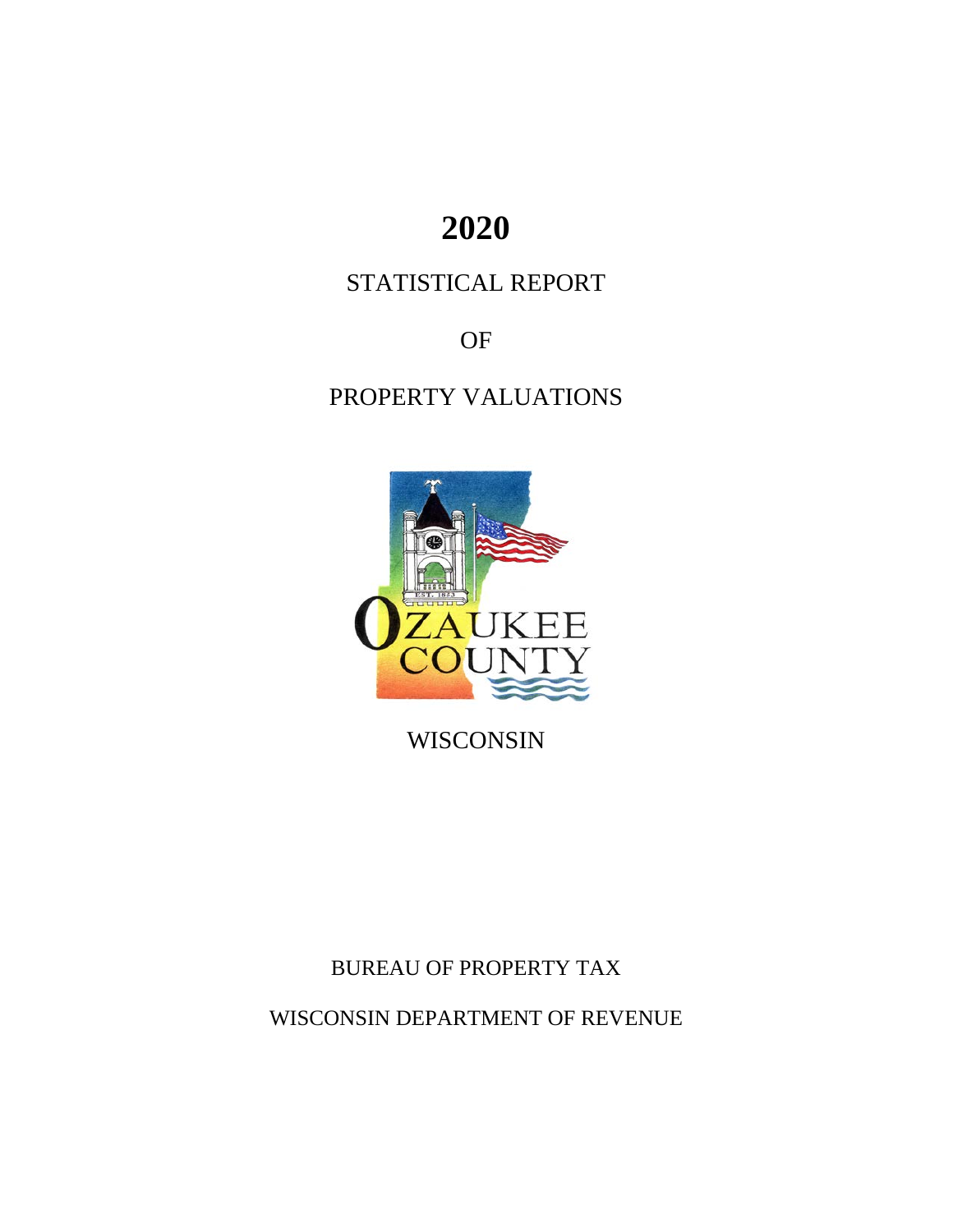**STATE OF WISCONSIN** 

#### **DANE COUNTY**

The undersigned Secretary of Revenue of the State of Wisconsin does hereby certify that the enclosed report, containing a list of all the counties of the State, together with valuation of the real and personal property set opposite the name of each county, constitutes and is the county assessment of all the real and personal general property subject to taxation in the counties of the State, as made and determined by the Department of Revenue for the year 2019, according to the provisions of Section 70.57 of the Statutes; and that the total of the values of the general property of the counties of the State, as shown in said statement is \$613,136,907,500 and constitutes the State assessment of all general taxable property of the State as determined by the Department of Revenue under the authority of Section 70.575 of the Statutes.

Dated at Madison, Wisconsin, 14th day of August, 2020

WISCONSIN DEPARTMENT OF REVENUE mrca  $\ell$ N $\sim$ Peter Barca

Secretary of Revenue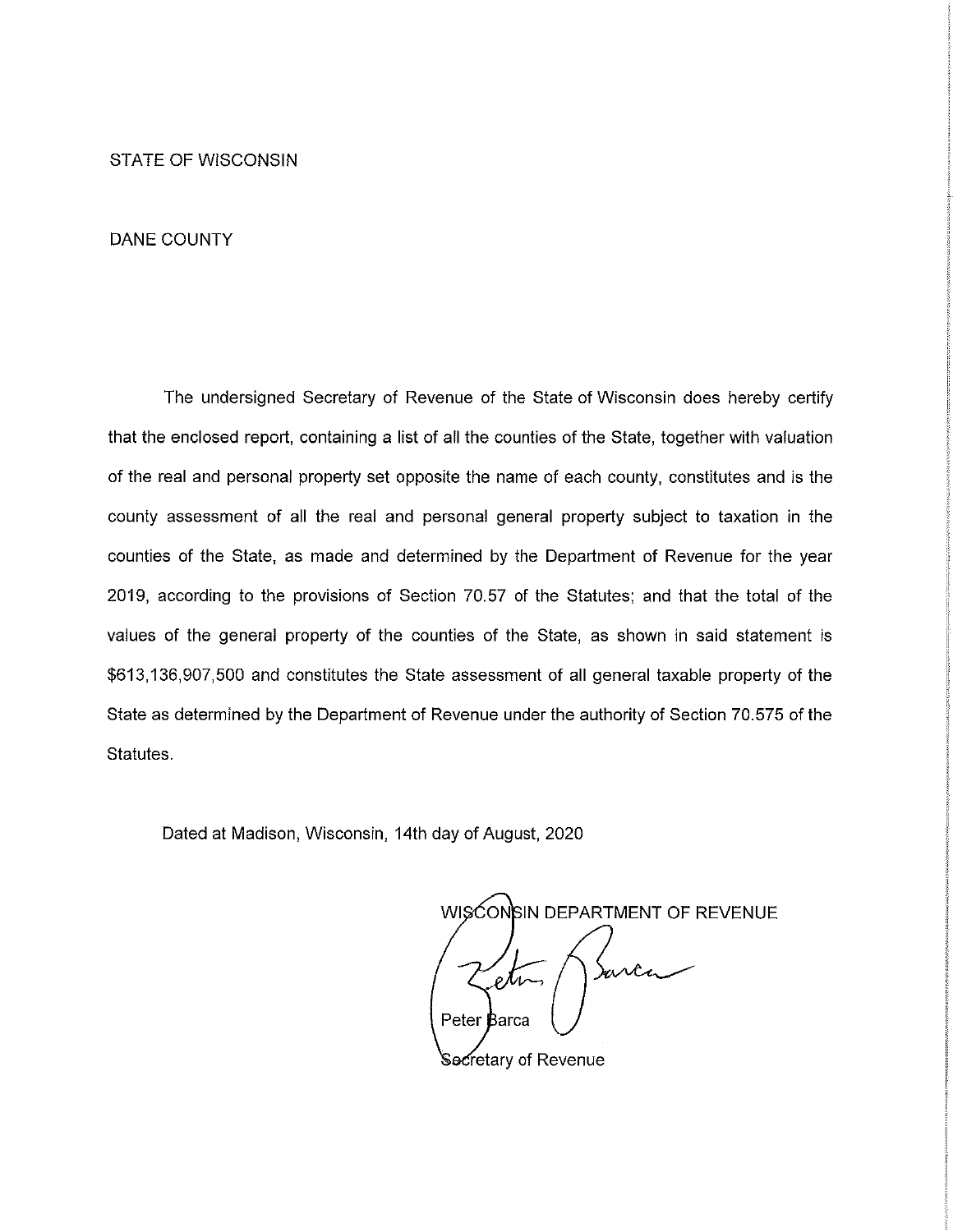#### **2020 EQUALIZED VALUES BY COUNTIES DATE: REAL ESTATE AND PERSONAL PROPERTY**

**EQVAL914WI**

**PAGE 1 OF 2**

| <b>COUNTY</b>     | <b>ALL</b><br><b>PROPERTY</b> | <b>REAL</b><br><b>ESTATE</b> | PERSONAL<br><b>PROPERTY</b> | <b>PERCENT</b><br>TO TOTAL OF<br>ALL PROPERTY |
|-------------------|-------------------------------|------------------------------|-----------------------------|-----------------------------------------------|
| <b>ADAMS</b>      | 2,968,306,900                 | 2,941,744,400                | 26,562,500                  | 0.48                                          |
| <b>ASHLAND</b>    | 1,261,607,100                 | 1,240,457,400                | 21,149,700                  | 0.21                                          |
| <b>BARRON</b>     | 4,716,701,300                 | 4,608,865,200                | 107,836,100                 | 0.77                                          |
| <b>BAYFIELD</b>   | 2,729,718,400                 | 2,720,016,100                | 9,702,300                   | 0.45                                          |
| <b>BROWN</b>      | 24,637,004,800                | 24,052,631,600               | 584,373,200                 | 4.02                                          |
| <b>BUFFALO</b>    | 1,245,912,900                 | 1,231,907,900                | 14,005,000                  | 0.20                                          |
| <b>BURNETT</b>    | 2,930,791,400                 | 2,916,126,900                | 14,664,500                  | 0.48                                          |
| <b>CALUMET</b>    | 4,739,204,400                 | 4,663,741,100                | 75,463,300                  | 0.77                                          |
| <b>CHIPPEWA</b>   | 6,494,497,900                 | 6,379,555,700                | 114,942,200                 | 1.06                                          |
| <b>CLARK</b>      | 2,338,900,800                 | 2,269,652,100                | 69,248,700                  | 0.38                                          |
| <b>COLUMBIA</b>   | 6,097,433,300                 | 6,016,876,300                | 80,557,000                  | 0.99                                          |
| CRAWFORD          | 1,304,894,000                 | 1,278,304,700                | 26,589,300                  | 0.21                                          |
| DANE              | 74,243,627,000                | 73,052,855,400               | 1,190,771,600               | 12.11                                         |
| <b>DODGE</b>      | 7,292,847,600                 | 7,144,331,500                | 148,516,100                 | 1.19                                          |
| <b>DOOR</b>       | 7,843,489,600                 | 7,804,819,000                | 38,670,600                  | 1.28                                          |
| <b>DOUGLAS</b>    | 3,847,212,700                 | 3,734,093,300                | 113,119,400                 | 0.63                                          |
| <b>DUNN</b>       | 3,602,055,500                 | 3,500,553,500                | 101,502,000                 | 0.59                                          |
| <b>EAU CLAIRE</b> | 9,899,766,800                 | 9,676,905,300                | 222,861,500                 | 1.62                                          |
| <b>FLORENCE</b>   | 675,674,500                   | 671,349,200                  | 4,325,300                   | 0.11                                          |
| FOND DU LAC       | 8,453,078,700                 | 8,283,047,100                | 170,031,600                 | 1.38                                          |
| <b>FOREST</b>     | 1,211,344,900                 | 1,203,725,100                | 7,619,800                   | 0.20                                          |
| GRANT             | 3,696,357,600                 | 3,656,742,800                | 39,614,800                  | 0.60                                          |
| <b>GREEN</b>      | 3,408,306,400                 | 3,353,419,500                | 54,886,900                  | 0.56                                          |
| <b>GREEN LAKE</b> | 2,445,615,100                 | 2,428,272,100                | 17,343,000                  | 0.40                                          |
| <b>IOWA</b>       | 2,358,700,900                 | 2,328,125,900                | 30,575,000                  | 0.39                                          |
| <b>IRON</b>       | 1,001,014,600                 | 993,448,000                  | 7,566,600                   | 0.16                                          |
| <b>JACKSON</b>    | 1,771,125,400                 | 1,718,719,300                | 52,406,100                  | 0.29                                          |
| <b>JEFFERSON</b>  | 8,171,942,300                 | 8,070,639,500                | 101,302,800                 | 1.33                                          |
| JUNEAU            | 2,391,722,800                 | 2,361,284,100                | 30,438,700                  | 0.39                                          |
| <b>KENOSHA</b>    | 17,968,070,600                | 17,736,724,700               | 231,345,900                 | 2.93                                          |
| <b>KEWAUNEE</b>   | 1,844,545,700                 | 1,827,991,600                | 16,554,100                  | 0.30                                          |
| LA CROSSE         | 11,201,063,000                | 10,938,184,900               | 262,878,100                 | 1.83                                          |
| LAFAYETTE         | 1,267,534,000                 | 1,249,191,400                | 18,342,600                  | 0.21                                          |
| LANGLADE          | 1,842,991,100                 | 1,818,406,700                | 24,584,400                  | 0.30                                          |
| <b>LINCOLN</b>    | 2,664,614,000                 | 2,620,917,900                | 43,696,100                  | 0.44                                          |
| MANITOWOC         | 6,015,000,200                 | 5,923,649,400                | 91,350,800                  | 0.98                                          |
| <b>MARATHON</b>   | 12,377,596,900                | 12,104,989,200               | 272,607,700                 | 2.02                                          |
| <b>MARINETTE</b>  | 4,130,824,400                 | 4,059,860,500                | 70,963,900                  | 0.67                                          |
| MARQUETTE         | 1,727,794,600                 | 1,704,679,800                | 23,114,800                  | 0.28                                          |
| <b>MILWAUKEE</b>  | 70,916,861,100                | 69,434,633,700               | 1,482,227,400               | 11.57                                         |
| <b>MONROE</b>     | 3,771,060,600                 | 3,674,752,500                | 96,308,100                  | 0.62                                          |
| <b>OCONTO</b>     | 4,247,500,700                 | 4,213,184,400                | 34,316,300                  | 0.69                                          |
| <b>ONEIDA</b>     | 7,470,576,900                 | 7,399,740,100                | 70,836,800                  | 1.22                                          |
| <b>OUTAGAMIE</b>  | 17,772,577,200                | 17,465,268,000               | 307,309,200                 | 2.90                                          |
| <b>OZAUKEE</b>    | 13,599,803,300                | 13,452,779,100               | 147,024,200                 | 2.22                                          |
| <b>PEPIN</b>      | 681,804,800                   | 673,232,700                  | 8,572,100                   | 0.11                                          |
|                   |                               |                              |                             |                                               |

#### **08/12/2020**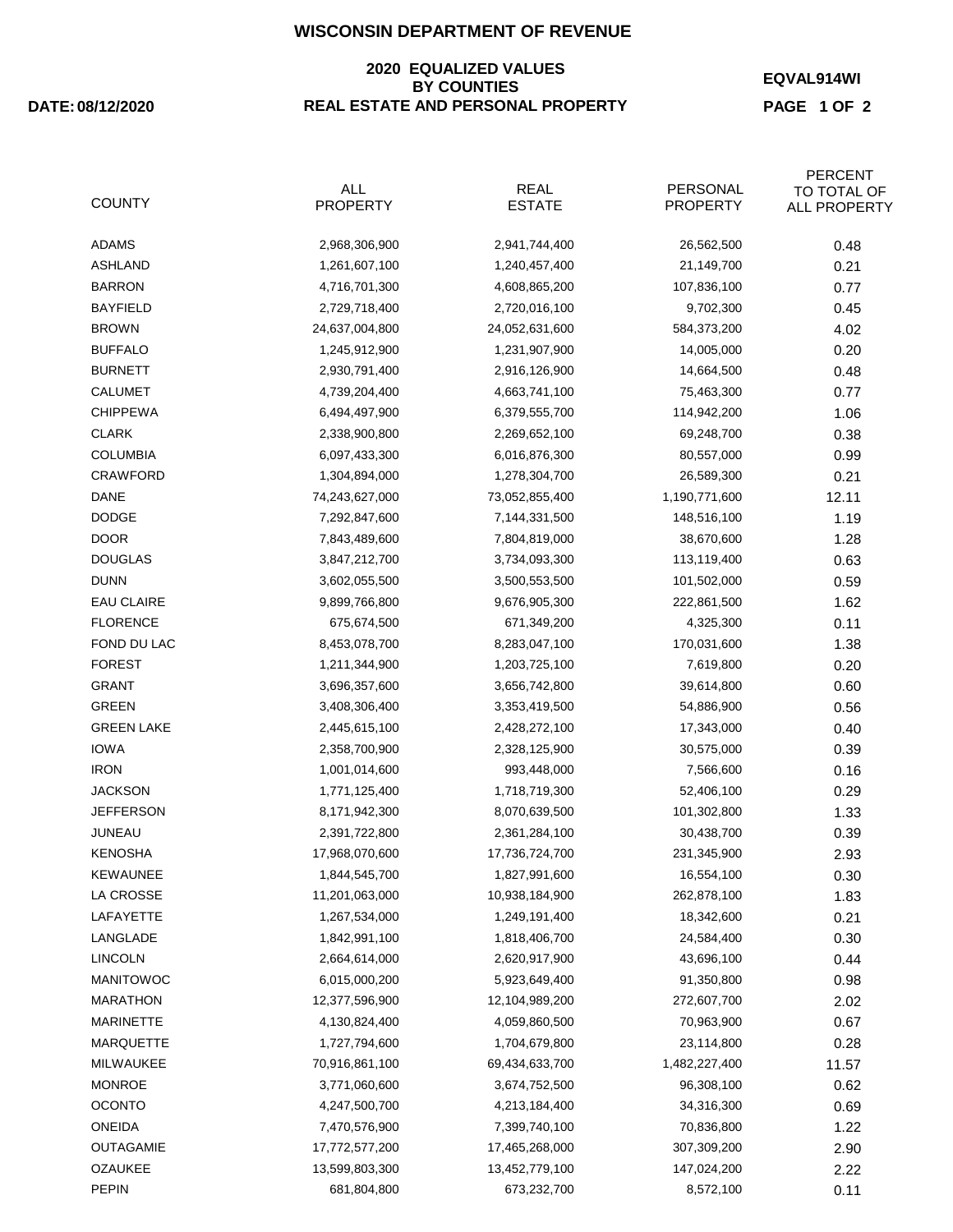#### **2020 EQUALIZED VALUES BY COUNTIES DATE: REAL ESTATE AND PERSONAL PROPERTY**

**08/12/2020**

**EQVAL914WI**

**PAGE 2 OF 2**

| <b>TOTAL</b>     | 613,136,907,500               | 603,038,663,300              | 10,098,244,200              | 100.00                                               |
|------------------|-------------------------------|------------------------------|-----------------------------|------------------------------------------------------|
| <b>MENOMINEE</b> | 354,680,100                   | 353,955,800                  | 724,300                     | 0.06                                                 |
| <b>WOOD</b>      | 5,723,236,700                 | 5,555,472,700                | 167,764,000                 | 0.93                                                 |
| <b>WINNEBAGO</b> | 14,893,226,500                | 14,557,539,100               | 335,687,400                 | 2.43                                                 |
| <b>WAUSHARA</b>  | 2,850,358,600                 | 2,826,009,200                | 24,349,400                  | 0.47                                                 |
| <b>WAUPACA</b>   | 4,453,425,800                 | 4,387,587,400                | 65,838,400                  | 0.73                                                 |
| <b>WAUKESHA</b>  | 62,620,157,900                | 61,733,345,200               | 886,812,700                 | 10.21                                                |
| WASHINGTON       | 17,011,541,700                | 16,827,636,200               | 183,905,500                 | 2.78                                                 |
| <b>WASHBURN</b>  | 2,733,092,000                 | 2,718,135,900                | 14,956,100                  | 0.45                                                 |
| <b>WALWORTH</b>  | 16,734,914,200                | 16,601,553,400               | 133,360,800                 | 2.73                                                 |
| <b>VILAS</b>     | 7,397,550,200                 | 7,343,691,600                | 53,858,600                  | 1.21                                                 |
| <b>VERNON</b>    | 2,216,533,700                 | 2,189,831,800                | 26,701,900                  | 0.36                                                 |
| TREMPEALEAU      | 2,515,548,400                 | 2,437,921,300                | 77,627,100                  | 0.41                                                 |
| <b>TAYLOR</b>    | 1,560,780,300                 | 1,536,605,000                | 24,175,300                  | 0.26                                                 |
| <b>SHEBOYGAN</b> | 10,875,259,800                | 10,597,966,100               | 277,293,700                 | 1.77                                                 |
| <b>SHAWANO</b>   | 3,449,155,000                 | 3,400,005,700                | 49,149,300                  | 0.56                                                 |
| <b>SAWYER</b>    | 3,732,992,200                 | 3,704,115,800                | 28,876,400                  | 0.61                                                 |
| <b>SAUK</b>      | 8,041,209,100                 | 7,909,898,300                | 131,310,800                 | 1.31                                                 |
| <b>ST CROIX</b>  | 11,534,114,600                | 11,410,542,900               | 123,571,700                 | 1.88                                                 |
| <b>RUSK</b>      | 1,285,294,200                 | 1,265,621,000                | 19,673,200                  | 0.21                                                 |
| <b>ROCK</b>      | 13,178,803,700                | 12,908,407,500               | 270,396,200                 | 2.15                                                 |
| <b>RICHLAND</b>  | 1,270,705,200                 | 1,253,256,600                | 17,448,600                  | 0.21                                                 |
| <b>RACINE</b>    | 17,999,659,200                | 17,751,563,800               | 248,095,400                 | 2.94                                                 |
| <b>PRICE</b>     | 1,482,577,800                 | 1,465,804,700                | 16,773,100                  | 0.24                                                 |
| <b>PORTAGE</b>   | 6,645,640,400                 | 6,493,236,900                | 152,403,500                 | 1.08                                                 |
| <b>POLK</b>      | 5,421,113,500                 | 5,367,608,500                | 53,505,000                  | 0.88                                                 |
| <b>PIERCE</b>    | 3,876,262,000                 | 3,840,954,300                | 35,307,700                  | 0.63                                                 |
| <b>COUNTY</b>    | <b>ALL</b><br><b>PROPERTY</b> | <b>REAL</b><br><b>ESTATE</b> | PERSONAL<br><b>PROPERTY</b> | <b>PERCENT</b><br>TO TOTAL OF<br><b>ALL PROPERTY</b> |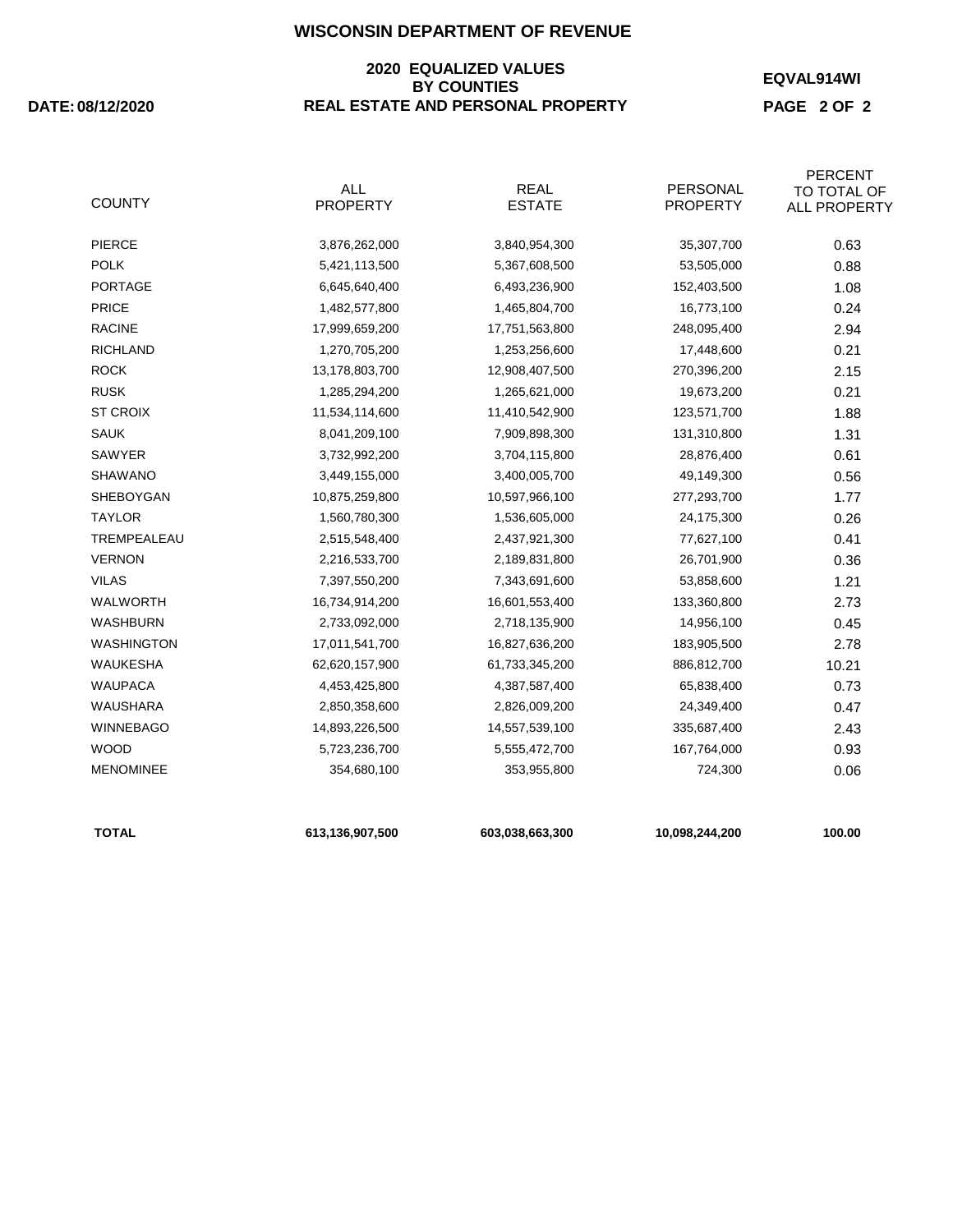**STATEMENT OF ASSESSMENT FOR 2020**  X

| 45 | 002 | 1211    |
|----|-----|---------|
| CO | MUN | ACCT NO |

Page 1 $|\mathbf{X}|$  This is an Amended Return

TOTAL VALUE OF LAND

|                                | FOR | TOWN OF<br>Town - Village - City | OF | <b>BELGIUM</b><br><b>Municipality Name</b> | OZAUKEE COUNTY<br>County Name |                      |          |
|--------------------------------|-----|----------------------------------|----|--------------------------------------------|-------------------------------|----------------------|----------|
| $\overline{\phantom{a}}$ l inn |     | <b>REAL ESTATE</b><br>.          |    | PARCEL COUNT                               | NO. OF ACRES<br><b>WHOLE</b>  | VALUE OF<br>$\cdots$ | VALUE OF |

| Line<br>No.    | (See Lines 18 - 22 for<br>other Real Estate)                                                                                                                                                                |          |          | <b>WHOLE</b><br>TOTAL LAND   IMPROVEMENTS   NUMBERS ONLY | <b>LAND</b>             | <b>IMPROVEMENTS</b>  | AND IMPROVEMENTS |
|----------------|-------------------------------------------------------------------------------------------------------------------------------------------------------------------------------------------------------------|----------|----------|----------------------------------------------------------|-------------------------|----------------------|------------------|
|                |                                                                                                                                                                                                             | (Col. A) | (Col. B) | (Col, C)                                                 | (Col. D)                | (Col. E)             | (Col. F)         |
| -1             | <b>RESIDENTIAL - Class 1</b>                                                                                                                                                                                | 732      | 641      | 1,360                                                    | 136,804,900             | 122,567,100          | 259,372,000      |
| $\overline{2}$ | <b>COMMERCIAL - Class 2</b>                                                                                                                                                                                 | 13       | 12       | 20                                                       | 769,400                 | 1,805,100            | 2,574,500        |
| 3              | <b>MANUFACTURING - Class 3</b>                                                                                                                                                                              | 3        | 3        | 166                                                      | 150,200                 | 604,300              | 754,500          |
| $\overline{4}$ | <b>AGRICULTURAL - Class 4</b>                                                                                                                                                                               | 469      |          | 15,904                                                   | 4,399,100               |                      | 4,399,100        |
| 5              | <b>UNDEVELOPED - Class 5</b>                                                                                                                                                                                | 372      |          | 1,446                                                    | 1,725,400               |                      | 1,725,400        |
| 6              | AGRICULTURAL FOREST - Class 5m                                                                                                                                                                              | 101      |          | 788                                                      | 942,400                 |                      | 942,400          |
| -7             | FOREST LANDS - Class 6                                                                                                                                                                                      | 25       |          | 216                                                      | 570,600                 |                      | 570,600          |
| 8              | OTHER - Class 7                                                                                                                                                                                             | 77       | 77       | 198                                                      | 4,513,600               | 13,402,300           | 17,915,900       |
| 9              | TOTAL - ALL COLUMNS                                                                                                                                                                                         | 1,792    | 733      | 20,098                                                   | 149,875,600             | 138,378,800          | 288,254,400      |
| 10             | NUMBER OF PERSONAL PROPERTY ACCOUNTS IN ROLL                                                                                                                                                                |          |          | 21                                                       | <b>LOCALLY ASSESSED</b> | <b>MANUFACTURING</b> | <b>MERGED</b>    |
| 11             | BOATS AND OTHER WATERCRAFT NOT EXEMPT - Code 1                                                                                                                                                              |          |          |                                                          | 0                       | 0                    | $\Omega$         |
| 12             | MACHINERY, TOOLS AND PATTERNS - Code 2                                                                                                                                                                      |          |          |                                                          |                         | 121,800              | 121,800          |
| 13             | FURNITURE, FIXTURES AND EQUIPMENT - Code 3                                                                                                                                                                  |          |          |                                                          | 55,972                  | 31,100               | 87,072           |
| 14             | ALL OTHER PERSONAL PROPERTY NOT EXEMPT - Codes 4A, 4B, 4C                                                                                                                                                   |          |          |                                                          | 37,646                  | 900                  | 38,546           |
| 15             | TOTAL OF PERSONAL PROPERTY NOT EXEMPT (Total of Lines 11-14)                                                                                                                                                |          |          | 93,618                                                   | 153,800                 | 247,418              |                  |
| 16             | AGGREGATE ASSESSED VALUE OF ALL PROPERTY SUBJECT TO THE GENERAL PROPERTY TAX (Total of Lines 9F and 15F)<br>MUST EQUAL TOTAL VALUE OF THE SCHOOL DISTRICTS (K-12 PLUS K-8) - Line 50, Col. F<br>288,501,818 |          |          |                                                          |                         |                      |                  |
| 17             | Name of Assessor<br>Telephone #<br><b>BOARD OF REVIEW</b><br>DATE OF FINAL ADJOURNMENT<br>06/09/2020<br><b>GROTA APPRAISALS, MIKE GROTA</b>                                                                 |          |          |                                                          |                         | (262) 253-1142       |                  |

REMARKS

The Assessment Ratio to be used in calculating the estimated Fair Market Value on tax bills for this tax district is .939723723<br>This ratio should be used to convert assessed values to "Calculate Equalized Values" in Step Commission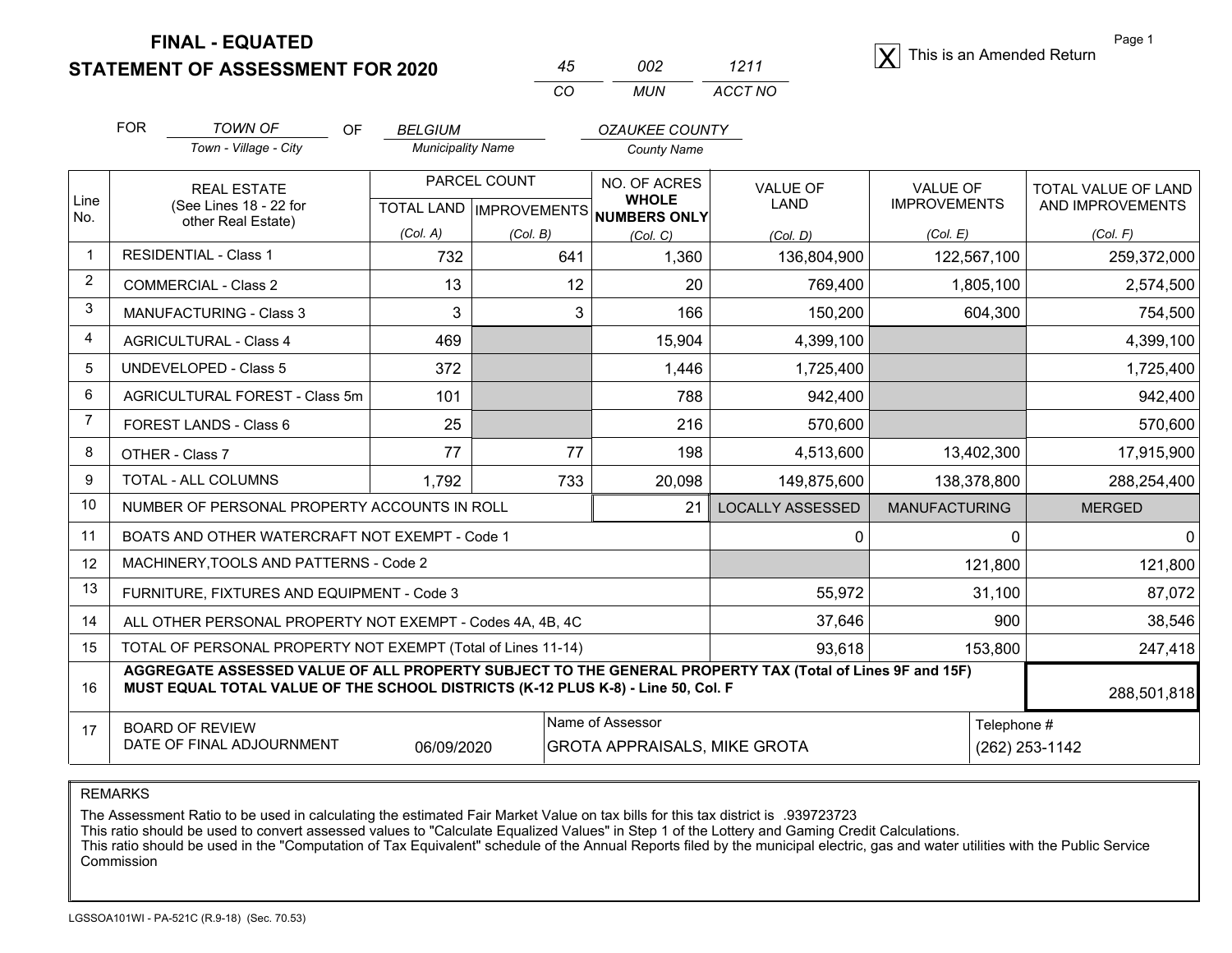**STATEMENT OF ASSESSMENT FOR 2020** 

|    | ∩∩⊿   | 1212    |
|----|-------|---------|
| rη | MI IN | ACCT NO |

This is an Amended Return

Page 1

|                | <b>FOR</b>                                                                                                                                                                                   | <b>TOWN OF</b>                                            | OF<br><b>CEDARBURG</b>   |                | <b>OZAUKEE COUNTY</b>                                |                         |                      |                     |
|----------------|----------------------------------------------------------------------------------------------------------------------------------------------------------------------------------------------|-----------------------------------------------------------|--------------------------|----------------|------------------------------------------------------|-------------------------|----------------------|---------------------|
|                |                                                                                                                                                                                              | Town - Village - City                                     | <b>Municipality Name</b> |                | <b>County Name</b>                                   |                         |                      |                     |
|                |                                                                                                                                                                                              | <b>REAL ESTATE</b>                                        |                          | PARCEL COUNT   | NO. OF ACRES                                         | <b>VALUE OF</b>         | <b>VALUE OF</b>      | TOTAL VALUE OF LAND |
| Line<br>No.    |                                                                                                                                                                                              | (See Lines 18 - 22 for<br>other Real Estate)              |                          |                | <b>WHOLE</b><br>TOTAL LAND IMPROVEMENTS NUMBERS ONLY | <b>LAND</b>             | <b>IMPROVEMENTS</b>  | AND IMPROVEMENTS    |
|                |                                                                                                                                                                                              |                                                           | (Col. A)                 | (Col. B)       | (Col, C)                                             | (Col, D)                | (Col, E)             | (Col, F)            |
|                |                                                                                                                                                                                              | <b>RESIDENTIAL - Class 1</b>                              | 2,424                    | 2,269          | 6,146                                                | 271,089,000             | 537,872,000          | 808,961,000         |
| $\overline{2}$ |                                                                                                                                                                                              | <b>COMMERCIAL - Class 2</b>                               | 72                       | 55             | 210                                                  | 9,477,100               | 28,584,200           | 38,061,300          |
| 3              |                                                                                                                                                                                              | <b>MANUFACTURING - Class 3</b>                            | $\overline{2}$           | $\overline{2}$ | 13                                                   | 567,800                 | 2,522,500            | 3,090,300           |
| 4              |                                                                                                                                                                                              | <b>AGRICULTURAL - Class 4</b>                             | 260                      |                | 5,270                                                | 1,291,100               |                      | 1,291,100           |
| 5              |                                                                                                                                                                                              | <b>UNDEVELOPED - Class 5</b>                              | 290                      |                | 1,384                                                | 4,524,000               |                      | 4,524,000           |
| 6              |                                                                                                                                                                                              | AGRICULTURAL FOREST - Class 5m                            | 82                       |                | 706                                                  | 1,799,100               |                      | 1,799,100           |
| $\overline{7}$ |                                                                                                                                                                                              | FOREST LANDS - Class 6                                    | 30                       |                | 269                                                  | 1,157,300               |                      | 1,157,300           |
| 8              |                                                                                                                                                                                              | OTHER - Class 7                                           | 22                       | 22             | 40                                                   | 1,689,500               | 2,523,500            | 4,213,000           |
| 9              |                                                                                                                                                                                              | TOTAL - ALL COLUMNS                                       | 3,182                    | 2,348          | 14,038                                               | 291,594,900             | 571,502,200          | 863,097,100         |
| 10             |                                                                                                                                                                                              | NUMBER OF PERSONAL PROPERTY ACCOUNTS IN ROLL              |                          |                | 85                                                   | <b>LOCALLY ASSESSED</b> | <b>MANUFACTURING</b> | <b>MERGED</b>       |
| 11             |                                                                                                                                                                                              | BOATS AND OTHER WATERCRAFT NOT EXEMPT - Code 1            |                          |                |                                                      | 0                       | $\Omega$             | <sup>0</sup>        |
| 12             |                                                                                                                                                                                              | MACHINERY. TOOLS AND PATTERNS - Code 2                    |                          |                |                                                      |                         | 215,700              | 215,700             |
| 13             |                                                                                                                                                                                              | FURNITURE, FIXTURES AND EQUIPMENT - Code 3                |                          |                |                                                      | 1,433,764               | 147,600              | 1,581,364           |
| 14             |                                                                                                                                                                                              | ALL OTHER PERSONAL PROPERTY NOT EXEMPT - Codes 4A, 4B, 4C |                          |                |                                                      | 591,381                 | 19,100               | 610,481             |
| 15             | TOTAL OF PERSONAL PROPERTY NOT EXEMPT (Total of Lines 11-14)                                                                                                                                 |                                                           |                          |                |                                                      | 2,025,145               | 382,400              | 2,407,545           |
| 16             | AGGREGATE ASSESSED VALUE OF ALL PROPERTY SUBJECT TO THE GENERAL PROPERTY TAX (Total of Lines 9F and 15F)<br>MUST EQUAL TOTAL VALUE OF THE SCHOOL DISTRICTS (K-12 PLUS K-8) - Line 50, Col. F |                                                           |                          |                |                                                      |                         |                      | 865,504,645         |
| 17             | <b>BOARD OF REVIEW</b>                                                                                                                                                                       |                                                           |                          |                | Name of Assessor                                     |                         | Telephone #          |                     |

REMARKS

The Assessment Ratio to be used in calculating the estimated Fair Market Value on tax bills for this tax district is .869084829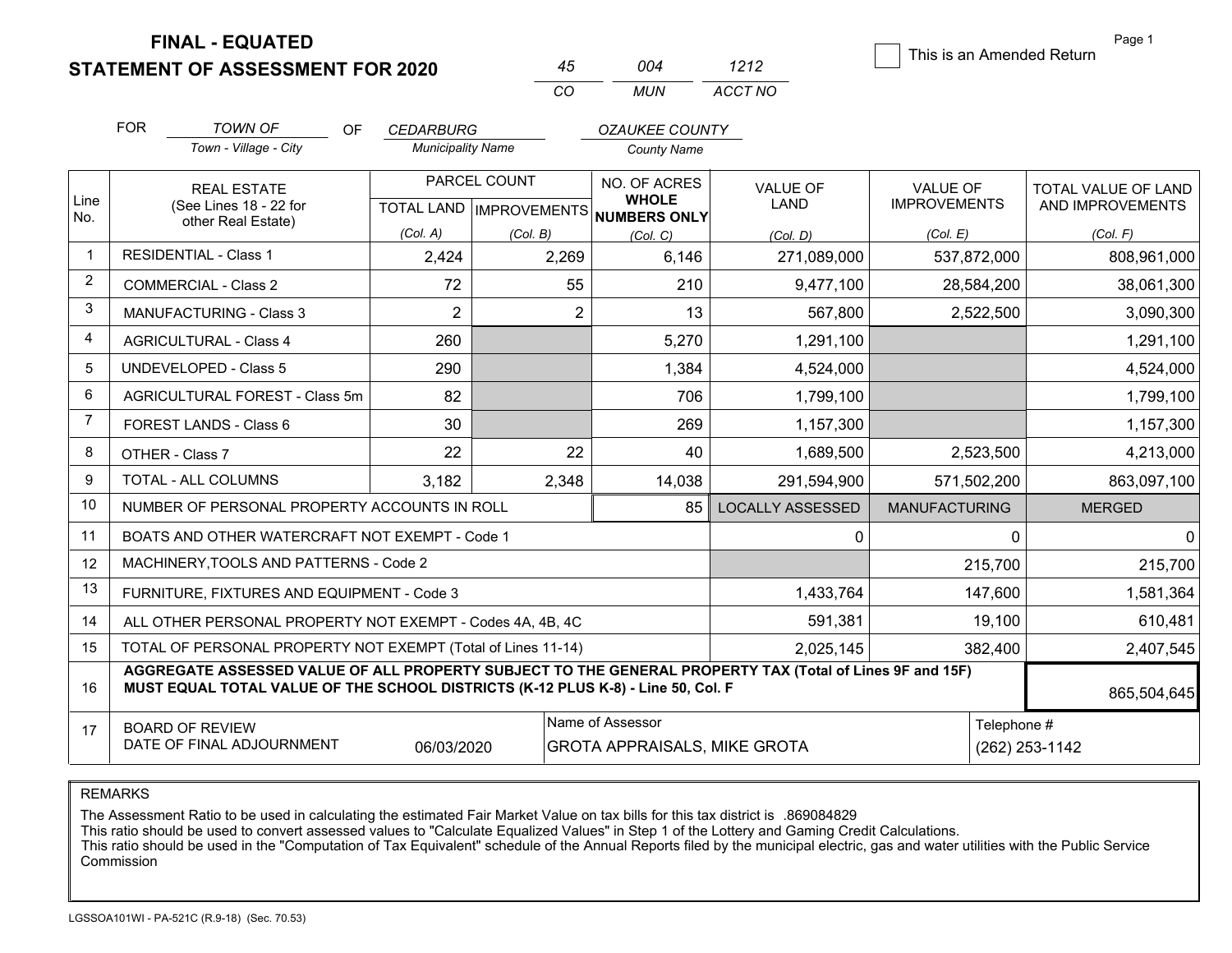**STATEMENT OF ASSESSMENT FOR 2020** 

| 45. | 006 | 1213    |
|-----|-----|---------|
| CO  | MUN | ACCT NO |

This is an Amended Return

Page 1

|                | <b>FOR</b>                                                   | <b>TOWN OF</b><br><b>OF</b>                                                                                                                                                                  | <b>FREDONIA</b>          |              | <b>OZAUKEE COUNTY</b>                               |                         |                      |                            |
|----------------|--------------------------------------------------------------|----------------------------------------------------------------------------------------------------------------------------------------------------------------------------------------------|--------------------------|--------------|-----------------------------------------------------|-------------------------|----------------------|----------------------------|
|                |                                                              | Town - Village - City                                                                                                                                                                        | <b>Municipality Name</b> |              | <b>County Name</b>                                  |                         |                      |                            |
|                |                                                              | <b>REAL ESTATE</b>                                                                                                                                                                           |                          | PARCEL COUNT | NO. OF ACRES                                        | <b>VALUE OF</b>         | <b>VALUE OF</b>      | <b>TOTAL VALUE OF LAND</b> |
| Line<br>No.    |                                                              | (See Lines 18 - 22 for<br>other Real Estate)                                                                                                                                                 |                          |              | <b>WHOLE</b><br>TOTAL LAND MPROVEMENTS NUMBERS ONLY | LAND                    | <b>IMPROVEMENTS</b>  | AND IMPROVEMENTS           |
|                |                                                              |                                                                                                                                                                                              | (Col. A)                 | (Col. B)     | (Col. C)                                            | (Col. D)                | (Col. E)             | (Col. F)                   |
| $\overline{1}$ |                                                              | <b>RESIDENTIAL - Class 1</b>                                                                                                                                                                 | 851                      | 781          | 2,469                                               | 49,924,200              | 129,430,600          | 179,354,800                |
| $\overline{2}$ |                                                              | <b>COMMERCIAL - Class 2</b>                                                                                                                                                                  | 46                       | 44           | 182                                                 | 2,888,300               | 6,160,900            | 9,049,200                  |
| 3              |                                                              | <b>MANUFACTURING - Class 3</b>                                                                                                                                                               | 4                        | 4            | 61                                                  | 496,000                 | 7,888,800            | 8,384,800                  |
| $\overline{4}$ |                                                              | <b>AGRICULTURAL - Class 4</b>                                                                                                                                                                | 468                      |              | 12,705                                              | 2,991,900               |                      | 2,991,900                  |
| 5              |                                                              | <b>UNDEVELOPED - Class 5</b>                                                                                                                                                                 | 389                      |              | 2,972                                               | 3,843,800               |                      | 3,843,800                  |
| 6              |                                                              | AGRICULTURAL FOREST - Class 5m                                                                                                                                                               | 161                      |              | 1,399                                               | 1,544,400               |                      | 1,544,400                  |
| $\overline{7}$ |                                                              | FOREST LANDS - Class 6                                                                                                                                                                       | 12                       |              | 99                                                  | 179,800                 |                      | 179,800                    |
| 8              |                                                              | OTHER - Class 7                                                                                                                                                                              | 70                       | 70           | 169                                                 | 3,332,900               | 10,616,800           | 13,949,700                 |
| 9              |                                                              | TOTAL - ALL COLUMNS                                                                                                                                                                          | 2,001                    | 899          | 20,056                                              | 65,201,300              | 154,097,100          | 219,298,400                |
| 10             |                                                              | NUMBER OF PERSONAL PROPERTY ACCOUNTS IN ROLL                                                                                                                                                 |                          |              | 42                                                  | <b>LOCALLY ASSESSED</b> | <b>MANUFACTURING</b> | <b>MERGED</b>              |
| 11             |                                                              | BOATS AND OTHER WATERCRAFT NOT EXEMPT - Code 1                                                                                                                                               |                          |              |                                                     | 0                       | $\mathbf{0}$         | $\Omega$                   |
| 12             |                                                              | MACHINERY, TOOLS AND PATTERNS - Code 2                                                                                                                                                       |                          |              |                                                     |                         | 1,251,200            | 1,251,200                  |
| 13             |                                                              | FURNITURE, FIXTURES AND EQUIPMENT - Code 3                                                                                                                                                   |                          |              |                                                     | 246,489                 | 44,900               | 291,389                    |
| 14             |                                                              | ALL OTHER PERSONAL PROPERTY NOT EXEMPT - Codes 4A, 4B, 4C                                                                                                                                    |                          |              |                                                     | 103,886                 | 17,500               | 121,386                    |
| 15             | TOTAL OF PERSONAL PROPERTY NOT EXEMPT (Total of Lines 11-14) |                                                                                                                                                                                              |                          |              |                                                     | 350,375                 | 1,313,600            | 1,663,975                  |
| 16             |                                                              | AGGREGATE ASSESSED VALUE OF ALL PROPERTY SUBJECT TO THE GENERAL PROPERTY TAX (Total of Lines 9F and 15F)<br>MUST EQUAL TOTAL VALUE OF THE SCHOOL DISTRICTS (K-12 PLUS K-8) - Line 50, Col. F |                          |              |                                                     |                         |                      | 220,962,375                |
| 17             |                                                              | <b>BOARD OF REVIEW</b>                                                                                                                                                                       |                          |              | Name of Assessor                                    |                         | Telephone #          |                            |
|                |                                                              | DATE OF FINAL ADJOURNMENT                                                                                                                                                                    | 05/18/2020               |              | <b>GROTA APPRAISALS, MIKE GROTA</b>                 |                         |                      | (262) 253-1142             |

REMARKS

The Assessment Ratio to be used in calculating the estimated Fair Market Value on tax bills for this tax district is .853240869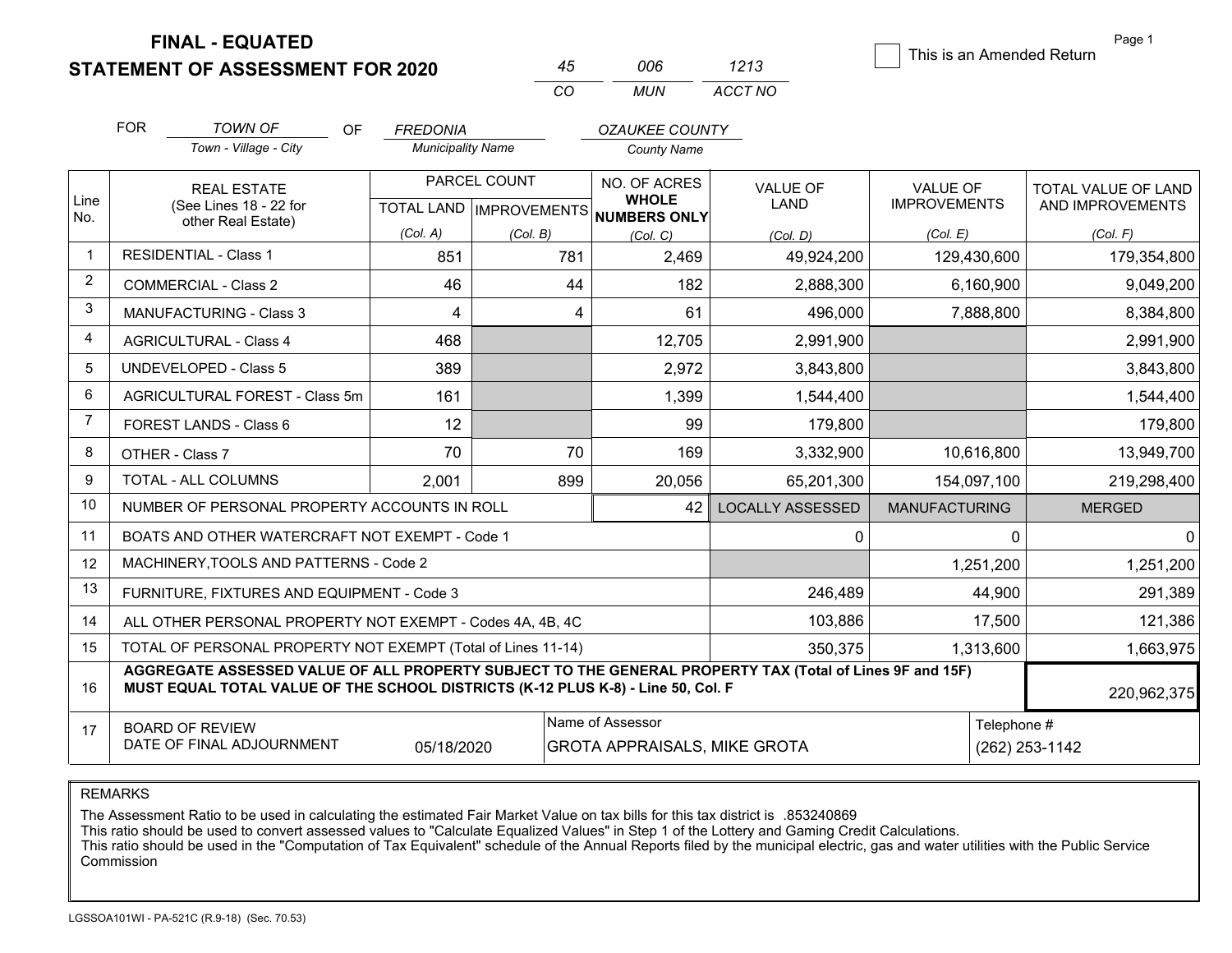STATEMENT OF ASSESSMENT FOR 2020 <sup>45</sup> 008 1214

|    | nnr | 1214    |
|----|-----|---------|
| rη | MUN | ACCT NO |

Page 1 $|\mathbf{X}|$  This is an Amended Return

| <b>FOR</b> | TOWN OF<br>ОF<br>GRAFTON<br>Town - Village - City<br><b>Municipality Name</b> |  |                                           | <i><b>OZAUKEE COUNTY</b></i><br><b>County Name</b> |                        |                                 |                                         |
|------------|-------------------------------------------------------------------------------|--|-------------------------------------------|----------------------------------------------------|------------------------|---------------------------------|-----------------------------------------|
| Line       | <b>REAL ESTATE</b><br>$(8.00)$ inne $19.22$ for                               |  | PARCEL COUNT<br>$TOTAL$ $IALD$ $ =   - -$ | NO. OF ACRES<br><b>WHOLE</b>                       | <b>VALUE OF</b><br>AND | <b>VALUE OF</b><br>IMPROVEMENTS | TOTAL VALUE OF LAND<br>AND IMPDOVEMENTS |

| Line<br>No.    | (See Lines 18 - 22 for<br>other Real Estate)                                                                                                                                                                |          |          | TOTAL LAND   IMPROVEMENTS NUMBERS ONLY | LAND                    | <b>IMPROVEMENTS</b>  | AND IMPROVEMENTS |  |
|----------------|-------------------------------------------------------------------------------------------------------------------------------------------------------------------------------------------------------------|----------|----------|----------------------------------------|-------------------------|----------------------|------------------|--|
|                |                                                                                                                                                                                                             | (Col. A) | (Col. B) | (Col. C)                               | (Col. D)                | (Col, E)             | (Col. F)         |  |
|                | RESIDENTIAL - Class 1                                                                                                                                                                                       | 1,773    | 1,587    | 4,011                                  | 170,401,000             | 453,731,000          | 624,132,000      |  |
| $\overline{2}$ | COMMERCIAL - Class 2                                                                                                                                                                                        | 82       | 61       | 587                                    | 12,914,000              | 30,479,000           | 43,393,000       |  |
| 3              | <b>MANUFACTURING - Class 3</b>                                                                                                                                                                              | 7        | 7        | 34                                     | 954,800                 | 2,430,500            | 3,385,300        |  |
| 4              | <b>AGRICULTURAL - Class 4</b>                                                                                                                                                                               | 181      |          | 3,110                                  | 750,200                 |                      | 750,200          |  |
| 5              | <b>UNDEVELOPED - Class 5</b>                                                                                                                                                                                | 186      |          | 1.076                                  | 2,383,400               |                      | 2,383,400        |  |
| 6              | AGRICULTURAL FOREST - Class 5m                                                                                                                                                                              | 67       |          | 401                                    | 940,000                 |                      | 940,000          |  |
| 7              | FOREST LANDS - Class 6                                                                                                                                                                                      | 10       |          | 92                                     | 597,600                 |                      | 597,600          |  |
| 8              | OTHER - Class 7                                                                                                                                                                                             | 35       | 35       | 83                                     | 1,918,300               | 7,515,000            | 9,433,300        |  |
| 9              | <b>TOTAL - ALL COLUMNS</b>                                                                                                                                                                                  | 2,341    | 1,690    | 9,394                                  | 190,859,300             | 494,155,500          | 685,014,800      |  |
| 10             | NUMBER OF PERSONAL PROPERTY ACCOUNTS IN ROLL                                                                                                                                                                |          |          | 69                                     | <b>LOCALLY ASSESSED</b> | <b>MANUFACTURING</b> | <b>MERGED</b>    |  |
| 11             | BOATS AND OTHER WATERCRAFT NOT EXEMPT - Code 1                                                                                                                                                              |          |          |                                        | 0                       | 0                    | 0                |  |
| 12             | MACHINERY, TOOLS AND PATTERNS - Code 2                                                                                                                                                                      |          |          |                                        |                         | 82,300               | 82,300           |  |
| 13             | FURNITURE, FIXTURES AND EQUIPMENT - Code 3                                                                                                                                                                  |          |          |                                        | 1,106,626               | 21,000               | 1,127,626        |  |
| 14             | ALL OTHER PERSONAL PROPERTY NOT EXEMPT - Codes 4A, 4B, 4C                                                                                                                                                   |          |          |                                        | 404,173                 | 10,600               | 414,773          |  |
| 15             | TOTAL OF PERSONAL PROPERTY NOT EXEMPT (Total of Lines 11-14)                                                                                                                                                |          |          |                                        | 1,510,799               | 113,900              | 1,624,699        |  |
| 16             | AGGREGATE ASSESSED VALUE OF ALL PROPERTY SUBJECT TO THE GENERAL PROPERTY TAX (Total of Lines 9F and 15F)<br>MUST EQUAL TOTAL VALUE OF THE SCHOOL DISTRICTS (K-12 PLUS K-8) - Line 50, Col. F<br>686,639,499 |          |          |                                        |                         |                      |                  |  |
| 17             | Name of Assessor<br>Telephone #<br><b>BOARD OF REVIEW</b><br>DATE OF FINAL ADJOURNMENT<br>05/06/2020<br><b>GROTA APPRAISALS, MIKE GROTA</b>                                                                 |          |          |                                        |                         | (262) 253-1142       |                  |  |

REMARKS

The Assessment Ratio to be used in calculating the estimated Fair Market Value on tax bills for this tax district is .977365542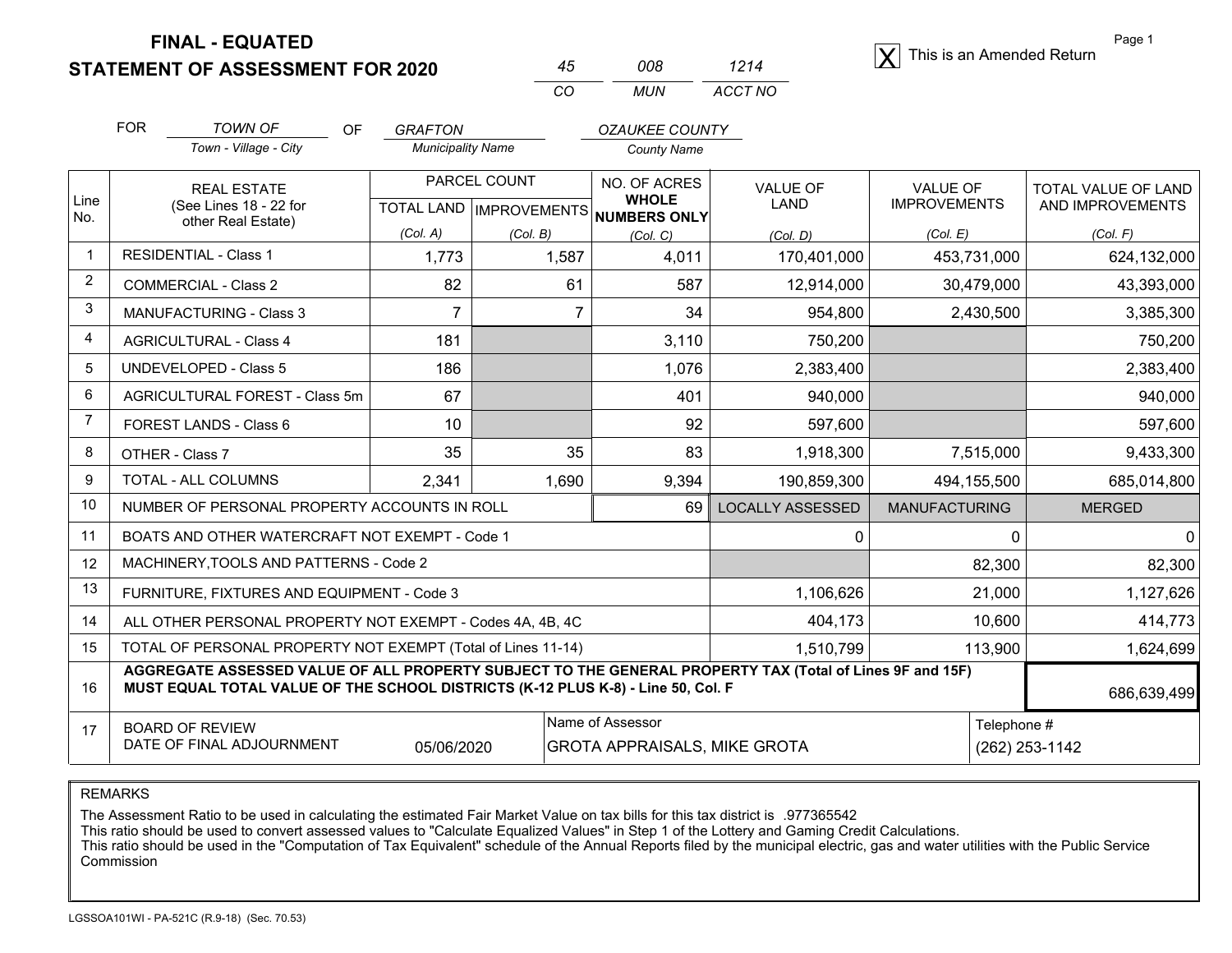**STATEMENT OF ASSESSMENT FOR 2020** 

| 45 | 012 | 1215    |
|----|-----|---------|
| CO | MUN | ACCT NO |

This is an Amended Return

Page 1

|                | <b>FOR</b>                                   | <b>TOWN OF</b><br>OF.<br>Town - Village - City                                                                                                                                               | <b>PORT WASHINGTON</b><br><b>Municipality Name</b>  |          | <b>OZAUKEE COUNTY</b><br><b>County Name</b> |                                        |                                        |                                         |
|----------------|----------------------------------------------|----------------------------------------------------------------------------------------------------------------------------------------------------------------------------------------------|-----------------------------------------------------|----------|---------------------------------------------|----------------------------------------|----------------------------------------|-----------------------------------------|
| Line           | <b>REAL ESTATE</b><br>(See Lines 18 - 22 for |                                                                                                                                                                                              | PARCEL COUNT<br>TOTAL LAND MPROVEMENTS NUMBERS ONLY |          | NO. OF ACRES<br><b>WHOLE</b>                | <b>VALUE OF</b><br>LAND                | <b>VALUE OF</b><br><b>IMPROVEMENTS</b> | TOTAL VALUE OF LAND<br>AND IMPROVEMENTS |
| No.            |                                              | other Real Estate)                                                                                                                                                                           | (Col. A)                                            | (Col. B) | (Col, C)                                    | (Col. D)                               | (Col. E)                               | (Col. F)                                |
| -1             |                                              | <b>RESIDENTIAL - Class 1</b>                                                                                                                                                                 | 605                                                 | 543      | 1,215                                       | 65,030,600                             | 122,031,000                            | 187,061,600                             |
| $\overline{2}$ |                                              | <b>COMMERCIAL - Class 2</b>                                                                                                                                                                  | 102                                                 | 95       | 110                                         | 5,434,600                              | 13,264,800                             | 18,699,400                              |
| 3              |                                              | <b>MANUFACTURING - Class 3</b>                                                                                                                                                               | 6                                                   |          | 5<br>60                                     | 1,082,400                              | 3,010,700                              | 4,093,100                               |
| 4              |                                              | <b>AGRICULTURAL - Class 4</b>                                                                                                                                                                | 292                                                 |          | 7,715                                       | 1,948,600                              |                                        | 1,948,600                               |
| 5              |                                              | UNDEVELOPED - Class 5                                                                                                                                                                        | 216                                                 |          | 1,059                                       | 1,081,300                              |                                        | 1,081,300                               |
| 6              |                                              | <b>AGRICULTURAL FOREST - Class 5m</b>                                                                                                                                                        | 36                                                  |          | 204                                         | 1,022,500                              |                                        | 1,022,500                               |
| $\overline{7}$ |                                              | FOREST LANDS - Class 6                                                                                                                                                                       | $\overline{7}$                                      |          | 53                                          | 531,300                                |                                        | 531,300                                 |
| 8              |                                              | OTHER - Class 7                                                                                                                                                                              | 84                                                  | 81       | 131                                         | 4,701,000                              | 17,380,600                             | 22,081,600                              |
| 9              |                                              | <b>TOTAL - ALL COLUMNS</b>                                                                                                                                                                   | 1,348                                               | 724      | 10,547                                      | 80,832,300                             | 155,687,100                            | 236,519,400                             |
| 10             |                                              | NUMBER OF PERSONAL PROPERTY ACCOUNTS IN ROLL                                                                                                                                                 |                                                     |          | 36                                          | <b>LOCALLY ASSESSED</b>                | <b>MANUFACTURING</b>                   | <b>MERGED</b>                           |
| 11             |                                              | BOATS AND OTHER WATERCRAFT NOT EXEMPT - Code 1                                                                                                                                               |                                                     |          |                                             | $\mathbf{0}$                           | $\Omega$                               | C                                       |
| 12             |                                              | MACHINERY, TOOLS AND PATTERNS - Code 2                                                                                                                                                       |                                                     |          |                                             |                                        | 46,900                                 | 46,900                                  |
| 13             |                                              | FURNITURE, FIXTURES AND EQUIPMENT - Code 3                                                                                                                                                   |                                                     |          |                                             | 320,300                                | 34,500                                 | 354,800                                 |
| 14             |                                              | ALL OTHER PERSONAL PROPERTY NOT EXEMPT - Codes 4A, 4B, 4C                                                                                                                                    |                                                     |          |                                             | 102,750                                | 55,000                                 | 157,750                                 |
| 15             |                                              | TOTAL OF PERSONAL PROPERTY NOT EXEMPT (Total of Lines 11-14)                                                                                                                                 |                                                     |          |                                             | 423,050                                | 136,400                                | 559,450                                 |
| 16             |                                              | AGGREGATE ASSESSED VALUE OF ALL PROPERTY SUBJECT TO THE GENERAL PROPERTY TAX (Total of Lines 9F and 15F)<br>MUST EQUAL TOTAL VALUE OF THE SCHOOL DISTRICTS (K-12 PLUS K-8) - Line 50, Col. F |                                                     |          |                                             |                                        |                                        | 237,078,850                             |
| 17             |                                              | Name of Assessor<br><b>BOARD OF REVIEW</b><br>DATE OF FINAL ADJOURNMENT<br>07/30/2020                                                                                                        |                                                     |          |                                             | MAGNAN ASSESSMENT SERVICES, CAL MAGNAN | Telephone #                            | (262) 542-3332                          |

REMARKS

The Assessment Ratio to be used in calculating the estimated Fair Market Value on tax bills for this tax district is .974967529<br>This ratio should be used to convert assessed values to "Calculate Equalized Values" in Step Commission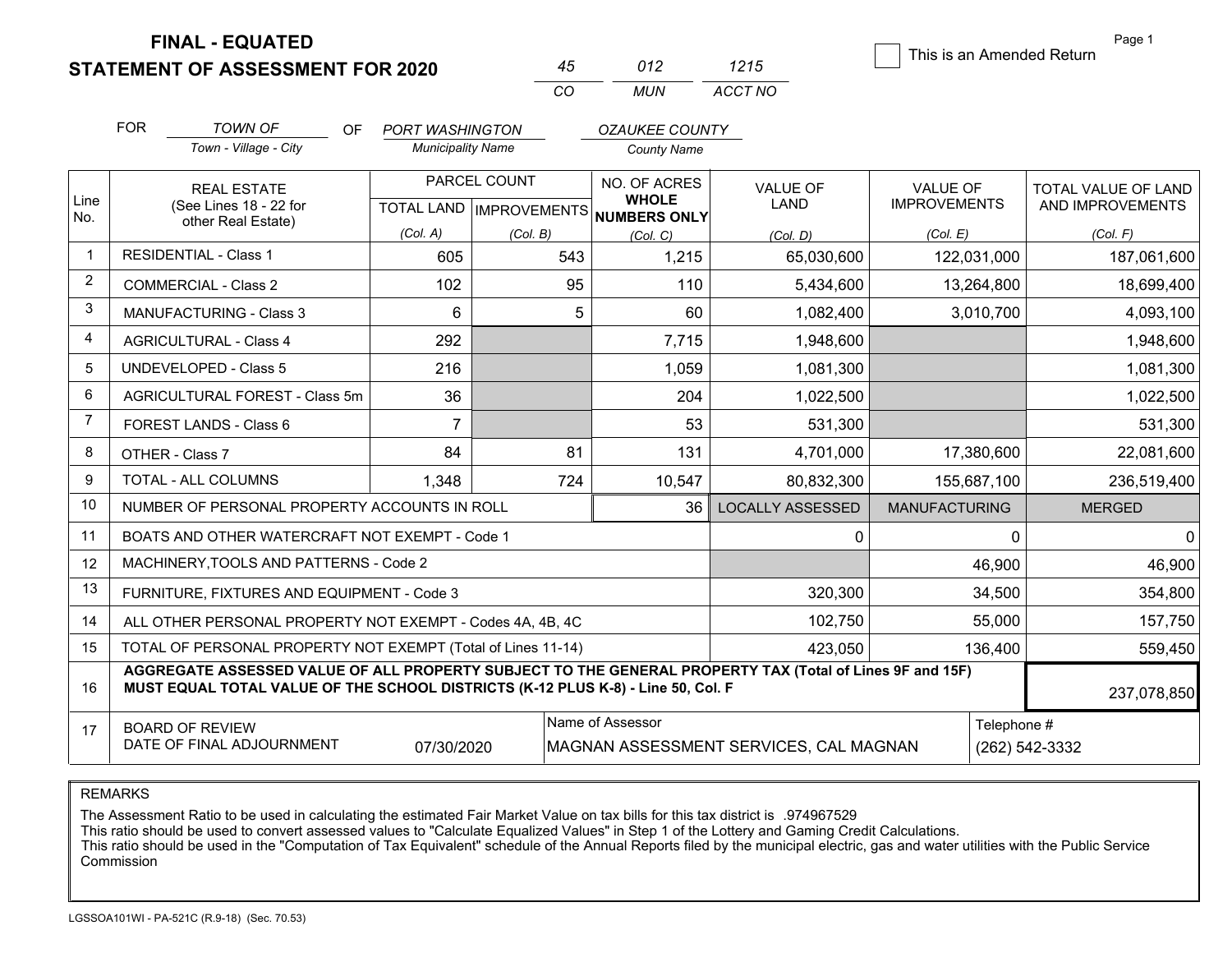**STATEMENT OF ASSESSMENT FOR 2020** 

|          |               | 1216    |
|----------|---------------|---------|
| $\cdots$ | <i>MI INI</i> | ACCT NO |

This is an Amended Return

Page 1

|                | <b>FOR</b>                                                                                                                                                                                   | <b>TOWN OF</b>                                               | <b>OF</b><br><b>SAUKVILLE</b> |                          |     | OZAUKEE COUNTY                       |                         |                      |                |                     |
|----------------|----------------------------------------------------------------------------------------------------------------------------------------------------------------------------------------------|--------------------------------------------------------------|-------------------------------|--------------------------|-----|--------------------------------------|-------------------------|----------------------|----------------|---------------------|
|                |                                                                                                                                                                                              | Town - Village - City                                        |                               | <b>Municipality Name</b> |     | <b>County Name</b>                   |                         |                      |                |                     |
| Line           |                                                                                                                                                                                              | <b>REAL ESTATE</b>                                           |                               | PARCEL COUNT             |     | NO. OF ACRES<br><b>WHOLE</b>         | <b>VALUE OF</b>         | <b>VALUE OF</b>      |                | TOTAL VALUE OF LAND |
| No.            |                                                                                                                                                                                              | (See Lines 18 - 22 for<br>other Real Estate)                 |                               |                          |     | TOTAL LAND IMPROVEMENTS NUMBERS ONLY | <b>LAND</b>             | <b>IMPROVEMENTS</b>  |                | AND IMPROVEMENTS    |
|                |                                                                                                                                                                                              |                                                              | (Col. A)                      | (Col. B)                 |     | (Col. C)                             | (Col, D)                | (Col. E)             |                | (Col. F)            |
|                |                                                                                                                                                                                              | <b>RESIDENTIAL - Class 1</b>                                 |                               | 732                      | 667 | 3,507                                | 47,664,700              | 130,679,000          |                | 178,343,700         |
| 2              |                                                                                                                                                                                              | <b>COMMERCIAL - Class 2</b>                                  |                               | 21                       | 18  | 302                                  | 2,657,100               | 5,184,500            |                | 7,841,600           |
| 3              |                                                                                                                                                                                              | MANUFACTURING - Class 3                                      |                               | $\mathbf 1$              |     | 5                                    | 76,900                  | 680,800              |                | 757,700             |
| $\overline{4}$ |                                                                                                                                                                                              | <b>AGRICULTURAL - Class 4</b>                                |                               | 345                      |     | 8,402                                | 1,818,500               |                      |                | 1,818,500           |
| 5              |                                                                                                                                                                                              | <b>UNDEVELOPED - Class 5</b>                                 |                               | 376                      |     | 2,628                                | 3,922,500               |                      |                | 3,922,500           |
| 6              |                                                                                                                                                                                              | AGRICULTURAL FOREST - Class 5m                               |                               | 98                       |     | 882                                  | 1,238,000               |                      |                | 1,238,000           |
| $\overline{7}$ |                                                                                                                                                                                              | FOREST LANDS - Class 6                                       |                               | 17                       |     | 253                                  | 567,500                 |                      |                | 567,500             |
| 8              |                                                                                                                                                                                              | OTHER - Class 7                                              |                               | 76                       | 76  | 177                                  | 3,046,700               | 11,443,100           |                | 14,489,800          |
| 9              |                                                                                                                                                                                              | TOTAL - ALL COLUMNS                                          | 1,666                         |                          | 762 | 16,156                               | 60,991,900              | 147,987,400          |                | 208,979,300         |
| 10             |                                                                                                                                                                                              | NUMBER OF PERSONAL PROPERTY ACCOUNTS IN ROLL                 |                               |                          |     | 30                                   | <b>LOCALLY ASSESSED</b> | <b>MANUFACTURING</b> |                | <b>MERGED</b>       |
| 11             |                                                                                                                                                                                              | BOATS AND OTHER WATERCRAFT NOT EXEMPT - Code 1               |                               |                          |     |                                      | $\Omega$                |                      | $\Omega$       | <sup>0</sup>        |
| 12             |                                                                                                                                                                                              | MACHINERY, TOOLS AND PATTERNS - Code 2                       |                               |                          |     |                                      |                         | 19,000               |                | 19,000              |
| 13             |                                                                                                                                                                                              | FURNITURE, FIXTURES AND EQUIPMENT - Code 3                   |                               |                          |     |                                      | 150,311                 | 16,300               |                | 166,611             |
| 14             |                                                                                                                                                                                              | ALL OTHER PERSONAL PROPERTY NOT EXEMPT - Codes 4A, 4B, 4C    |                               |                          |     |                                      | 295,818                 |                      | 400            | 296,218             |
| 15             |                                                                                                                                                                                              | TOTAL OF PERSONAL PROPERTY NOT EXEMPT (Total of Lines 11-14) |                               |                          |     |                                      | 446,129                 | 35,700               |                | 481,829             |
| 16             | AGGREGATE ASSESSED VALUE OF ALL PROPERTY SUBJECT TO THE GENERAL PROPERTY TAX (Total of Lines 9F and 15F)<br>MUST EQUAL TOTAL VALUE OF THE SCHOOL DISTRICTS (K-12 PLUS K-8) - Line 50, Col. F |                                                              |                               |                          |     |                                      |                         |                      | 209,461,129    |                     |
| 17             |                                                                                                                                                                                              | <b>BOARD OF REVIEW</b>                                       |                               |                          |     | Name of Assessor                     |                         |                      | Telephone #    |                     |
|                |                                                                                                                                                                                              | DATE OF FINAL ADJOURNMENT                                    |                               | 05/20/2020               |     | <b>GROTA APPRAISALS, MIKE GROTA</b>  |                         |                      | (262) 253-1142 |                     |

REMARKS

The Assessment Ratio to be used in calculating the estimated Fair Market Value on tax bills for this tax district is .839669637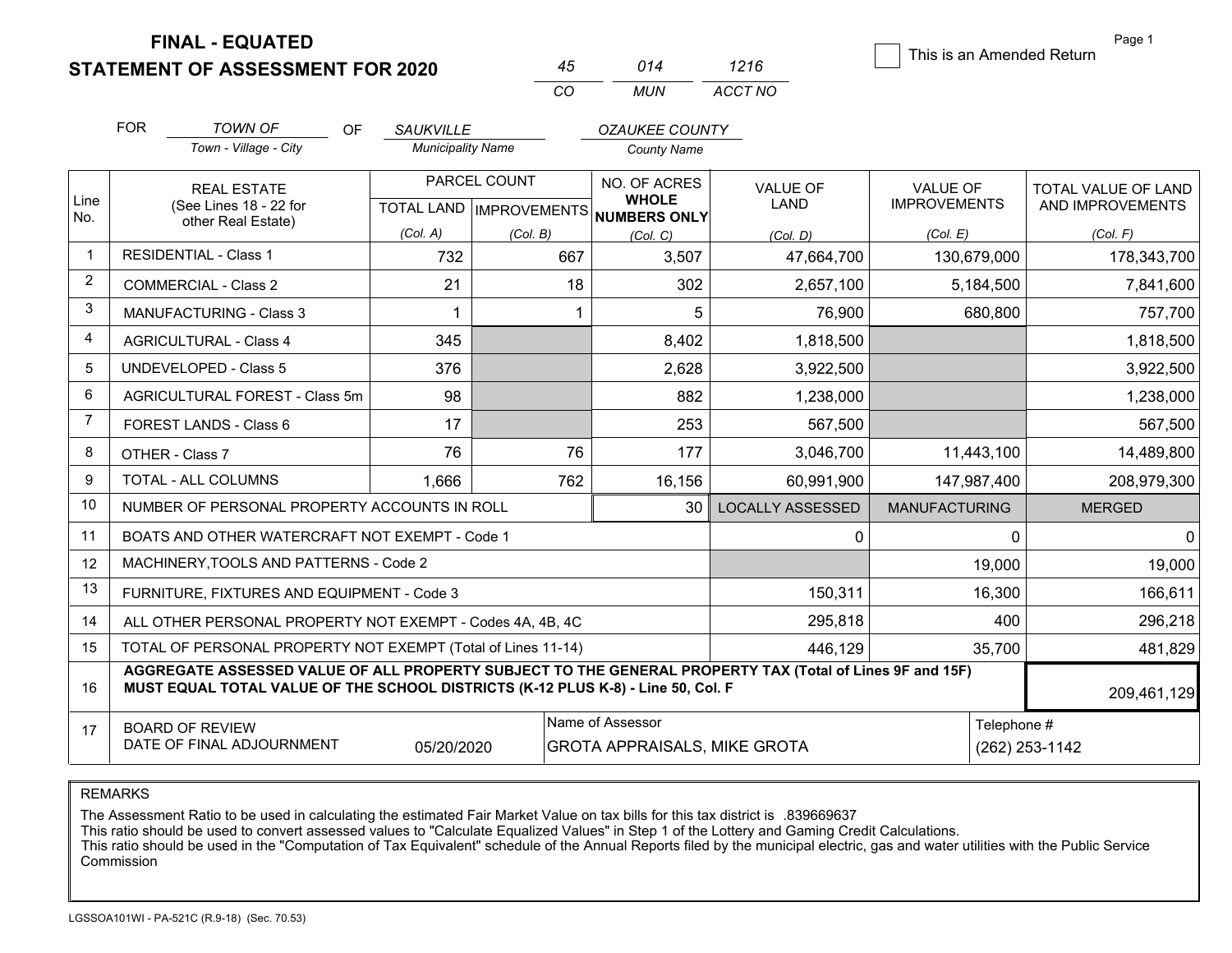**STATEMENT OF ASSESSMENT FOR 2020 FINAL - EQUATED**

|    | 105   | 1217    |
|----|-------|---------|
| cо | MI IN | ACCT NO |

This is an Amended Return

Page 1

|                | <b>FOR</b> | <b>VILLAGE OF</b><br>OF                                                                                                                                                                      | <b>BAYSIDE</b>           |                                           | <b>OZAUKEE COUNTY</b>                    |                                |                                        |                                         |
|----------------|------------|----------------------------------------------------------------------------------------------------------------------------------------------------------------------------------------------|--------------------------|-------------------------------------------|------------------------------------------|--------------------------------|----------------------------------------|-----------------------------------------|
|                |            | Town - Village - City                                                                                                                                                                        | <b>Municipality Name</b> |                                           | <b>County Name</b>                       |                                |                                        |                                         |
| Line           |            | <b>REAL ESTATE</b><br>(See Lines 18 - 22 for                                                                                                                                                 |                          | PARCEL COUNT<br>TOTAL LAND   IMPROVEMENTS | NO. OF ACRES<br><b>WHOLE</b>             | <b>VALUE OF</b><br><b>LAND</b> | <b>VALUE OF</b><br><b>IMPROVEMENTS</b> | TOTAL VALUE OF LAND<br>AND IMPROVEMENTS |
| No.            |            | other Real Estate)                                                                                                                                                                           | (Col. A)                 | (Col. B)                                  | NUMBERS ONLY<br>(Col. C)                 | (Col. D)                       | (Col. E)                               | (Col. F)                                |
|                |            | <b>RESIDENTIAL - Class 1</b>                                                                                                                                                                 | 41                       | 39                                        | 49                                       | 13,767,200                     | 13,690,460                             | 27,457,660                              |
| 2              |            | <b>COMMERCIAL - Class 2</b>                                                                                                                                                                  | $\mathbf{0}$             | $\Omega$                                  | 0                                        | <sup>0</sup>                   |                                        | 0                                       |
| 3              |            | <b>MANUFACTURING - Class 3</b>                                                                                                                                                               | $\Omega$                 | 0                                         | 0                                        | 0                              |                                        | $\Omega$                                |
| $\overline{4}$ |            | <b>AGRICULTURAL - Class 4</b>                                                                                                                                                                | 0                        |                                           | 0                                        | 0                              |                                        |                                         |
| 5              |            | <b>UNDEVELOPED - Class 5</b>                                                                                                                                                                 | 0                        |                                           | 0                                        | $\Omega$                       |                                        |                                         |
| 6              |            | AGRICULTURAL FOREST - Class 5m                                                                                                                                                               | $\mathbf{0}$             |                                           | 0                                        | $\Omega$                       |                                        |                                         |
| $\overline{7}$ |            | FOREST LANDS - Class 6                                                                                                                                                                       | 0                        |                                           | 0                                        | $\Omega$                       |                                        |                                         |
| 8              |            | OTHER - Class 7                                                                                                                                                                              | $\mathbf 0$              | $\Omega$                                  | 0                                        | $\Omega$                       |                                        | $\Omega$                                |
| $\mathbf{Q}$   |            | TOTAL - ALL COLUMNS                                                                                                                                                                          | 41                       | 39                                        | 49                                       | 13,767,200                     | 13,690,460                             | 27,457,660                              |
| 10             |            | NUMBER OF PERSONAL PROPERTY ACCOUNTS IN ROLL                                                                                                                                                 |                          |                                           | $\Omega$                                 | <b>LOCALLY ASSESSED</b>        | <b>MANUFACTURING</b>                   | <b>MERGED</b>                           |
| 11             |            | BOATS AND OTHER WATERCRAFT NOT EXEMPT - Code 1                                                                                                                                               |                          |                                           |                                          | 0                              |                                        | $\Omega$                                |
| 12             |            | MACHINERY, TOOLS AND PATTERNS - Code 2                                                                                                                                                       |                          |                                           |                                          |                                |                                        | 0                                       |
| 13             |            | FURNITURE, FIXTURES AND EQUIPMENT - Code 3                                                                                                                                                   |                          |                                           |                                          | $\Omega$                       |                                        | 0                                       |
| 14             |            | ALL OTHER PERSONAL PROPERTY NOT EXEMPT - Codes 4A, 4B, 4C                                                                                                                                    |                          |                                           |                                          | $\Omega$                       |                                        | $\mathbf{0}$                            |
| 15             |            | TOTAL OF PERSONAL PROPERTY NOT EXEMPT (Total of Lines 11-14)                                                                                                                                 |                          |                                           |                                          |                                |                                        | $\mathbf{0}$                            |
| 16             |            | AGGREGATE ASSESSED VALUE OF ALL PROPERTY SUBJECT TO THE GENERAL PROPERTY TAX (Total of Lines 9F and 15F)<br>MUST EQUAL TOTAL VALUE OF THE SCHOOL DISTRICTS (K-12 PLUS K-8) - Line 50, Col. F |                          |                                           |                                          |                                | 27,457,660                             |                                         |
| 17             |            | <b>BOARD OF REVIEW</b><br>DATE OF FINAL ADJOURNMENT                                                                                                                                          | 07/14/2020               |                                           | Name of Assessor<br><b>JIM DANIELSON</b> |                                | Telephone #                            | (800) 770-3927                          |

REMARKS

The Assessment Ratio to be used in calculating the estimated Fair Market Value on tax bills for this tax district is 1.01325387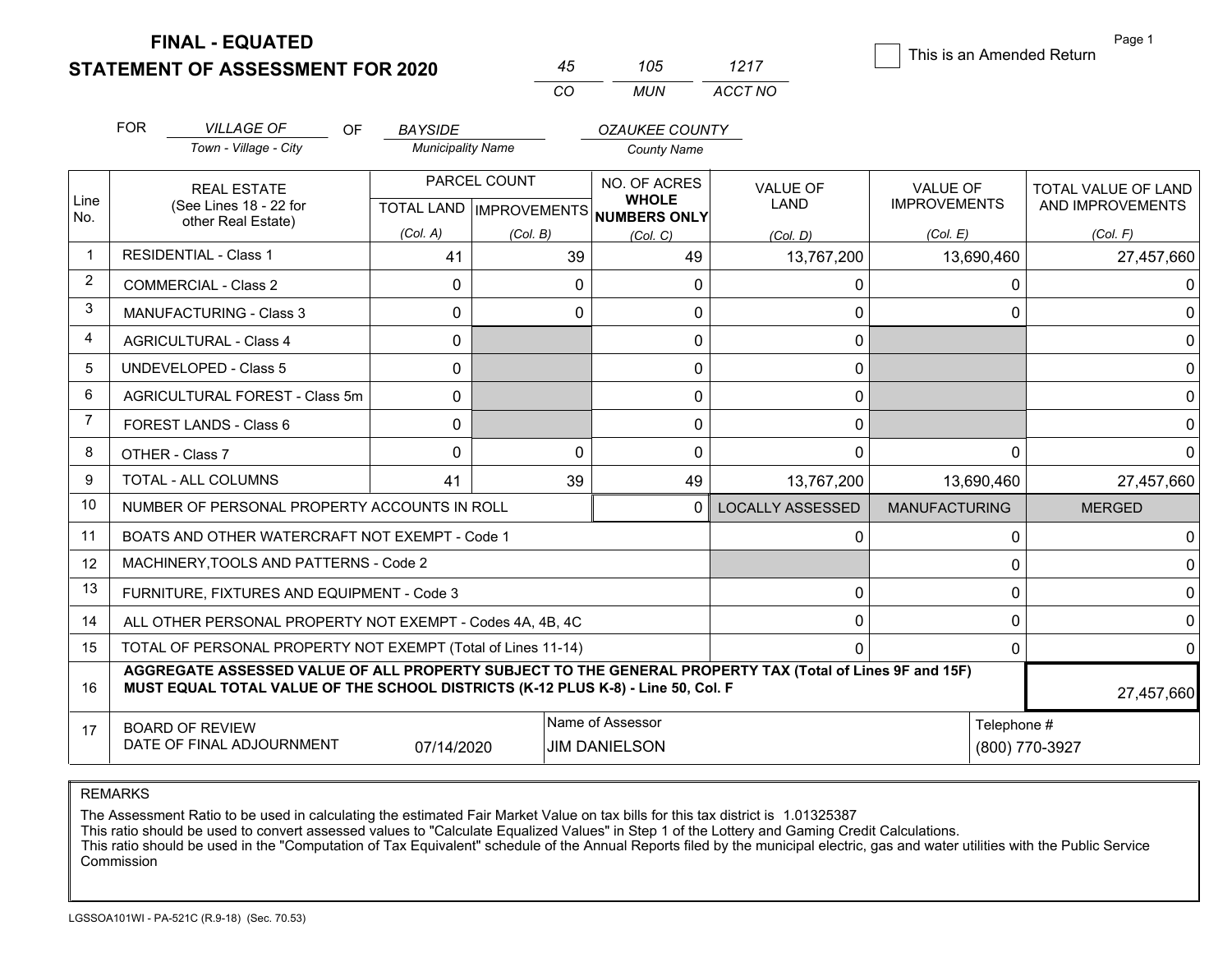**STATEMENT OF ASSESSMENT FOR 2020** 

| 45 | 106 | 1218    |
|----|-----|---------|
| CO | MUN | ACCT NO |

This is an Amended Return

Page 1

|                | <b>FOR</b> | <b>VILLAGE OF</b>                                                                                                                                                                            | OF. | <b>BELGIUM</b>           |              |     | <b>OZAUKEE COUNTY</b>                                   |                         |                      |             |                            |
|----------------|------------|----------------------------------------------------------------------------------------------------------------------------------------------------------------------------------------------|-----|--------------------------|--------------|-----|---------------------------------------------------------|-------------------------|----------------------|-------------|----------------------------|
|                |            | Town - Village - City                                                                                                                                                                        |     | <b>Municipality Name</b> |              |     | <b>County Name</b>                                      |                         |                      |             |                            |
|                |            | <b>REAL ESTATE</b>                                                                                                                                                                           |     |                          | PARCEL COUNT |     | NO. OF ACRES                                            | <b>VALUE OF</b>         | <b>VALUE OF</b>      |             | <b>TOTAL VALUE OF LAND</b> |
| Line<br>No.    |            | (See Lines 18 - 22 for<br>other Real Estate)                                                                                                                                                 |     |                          |              |     | <b>WHOLE</b><br>TOTAL LAND IMPROVEMENTS NUMBERS ONLY    | <b>LAND</b>             | <b>IMPROVEMENTS</b>  |             | AND IMPROVEMENTS           |
|                |            |                                                                                                                                                                                              |     | (Col. A)                 | (Col. B)     |     | (Col, C)                                                | (Col. D)                | (Col. E)             |             | (Col. F)                   |
| $\mathbf 1$    |            | <b>RESIDENTIAL - Class 1</b>                                                                                                                                                                 |     | 895                      |              | 816 | 284                                                     | 20,986,800              |                      | 137,477,100 | 158,463,900                |
| 2              |            | <b>COMMERCIAL - Class 2</b>                                                                                                                                                                  |     | 100                      |              | 76  | 158                                                     | 6,022,600               |                      | 24,582,800  | 30,605,400                 |
| 3              |            | MANUFACTURING - Class 3                                                                                                                                                                      |     | 9                        |              | 8   | 52                                                      | 850,600                 |                      | 6,578,700   | 7,429,300                  |
| $\overline{4}$ |            | <b>AGRICULTURAL - Class 4</b>                                                                                                                                                                |     | 37                       |              |     | 488                                                     | 119,000                 |                      |             | 119,000                    |
| 5              |            | <b>UNDEVELOPED - Class 5</b>                                                                                                                                                                 |     | 20                       |              |     | 126                                                     | 411,100                 |                      |             | 411,100                    |
| 6              |            | AGRICULTURAL FOREST - Class 5m                                                                                                                                                               |     | $\mathbf{1}$             |              |     | 1                                                       | 800                     |                      |             | 800                        |
| $\overline{7}$ |            | <b>FOREST LANDS - Class 6</b>                                                                                                                                                                |     | 0                        |              |     | 0                                                       | $\Omega$                |                      |             | $\Omega$                   |
| 8              |            | OTHER - Class 7                                                                                                                                                                              |     | 3                        |              | 3   | 4                                                       | 83,600                  |                      | 435,600     | 519,200                    |
| 9              |            | TOTAL - ALL COLUMNS                                                                                                                                                                          |     | 1,065                    |              | 903 | 1,113                                                   | 28,474,500              |                      | 169,074,200 | 197,548,700                |
| 10             |            | NUMBER OF PERSONAL PROPERTY ACCOUNTS IN ROLL                                                                                                                                                 |     |                          |              |     | 61                                                      | <b>LOCALLY ASSESSED</b> | <b>MANUFACTURING</b> |             | <b>MERGED</b>              |
| 11             |            | BOATS AND OTHER WATERCRAFT NOT EXEMPT - Code 1                                                                                                                                               |     |                          |              |     |                                                         | $\Omega$                |                      | 100         | 100                        |
| 12             |            | MACHINERY, TOOLS AND PATTERNS - Code 2                                                                                                                                                       |     |                          |              |     |                                                         |                         |                      | 728,200     | 728,200                    |
| 13             |            | FURNITURE, FIXTURES AND EQUIPMENT - Code 3                                                                                                                                                   |     |                          |              |     |                                                         | 594,157                 |                      | 94,800      | 688,957                    |
| 14             |            | ALL OTHER PERSONAL PROPERTY NOT EXEMPT - Codes 4A, 4B, 4C                                                                                                                                    |     |                          |              |     |                                                         | 211,134                 |                      | 118,300     | 329,434                    |
| 15             |            | TOTAL OF PERSONAL PROPERTY NOT EXEMPT (Total of Lines 11-14)                                                                                                                                 |     |                          |              |     |                                                         | 805,291                 |                      | 941,400     | 1,746,691                  |
| 16             |            | AGGREGATE ASSESSED VALUE OF ALL PROPERTY SUBJECT TO THE GENERAL PROPERTY TAX (Total of Lines 9F and 15F)<br>MUST EQUAL TOTAL VALUE OF THE SCHOOL DISTRICTS (K-12 PLUS K-8) - Line 50, Col. F |     |                          |              |     |                                                         |                         |                      |             | 199,295,391                |
| 17             |            | <b>BOARD OF REVIEW</b><br>DATE OF FINAL ADJOURNMENT                                                                                                                                          |     | 06/18/2020               |              |     | Name of Assessor<br><b>GROTA APPRAISALS, MIKE GROTA</b> |                         |                      | Telephone # | (262) 253-1142             |

REMARKS

The Assessment Ratio to be used in calculating the estimated Fair Market Value on tax bills for this tax district is …896950439<br>This ratio should be used to convert assessed values to "Calculate Equalized Values" in Step 1 Commission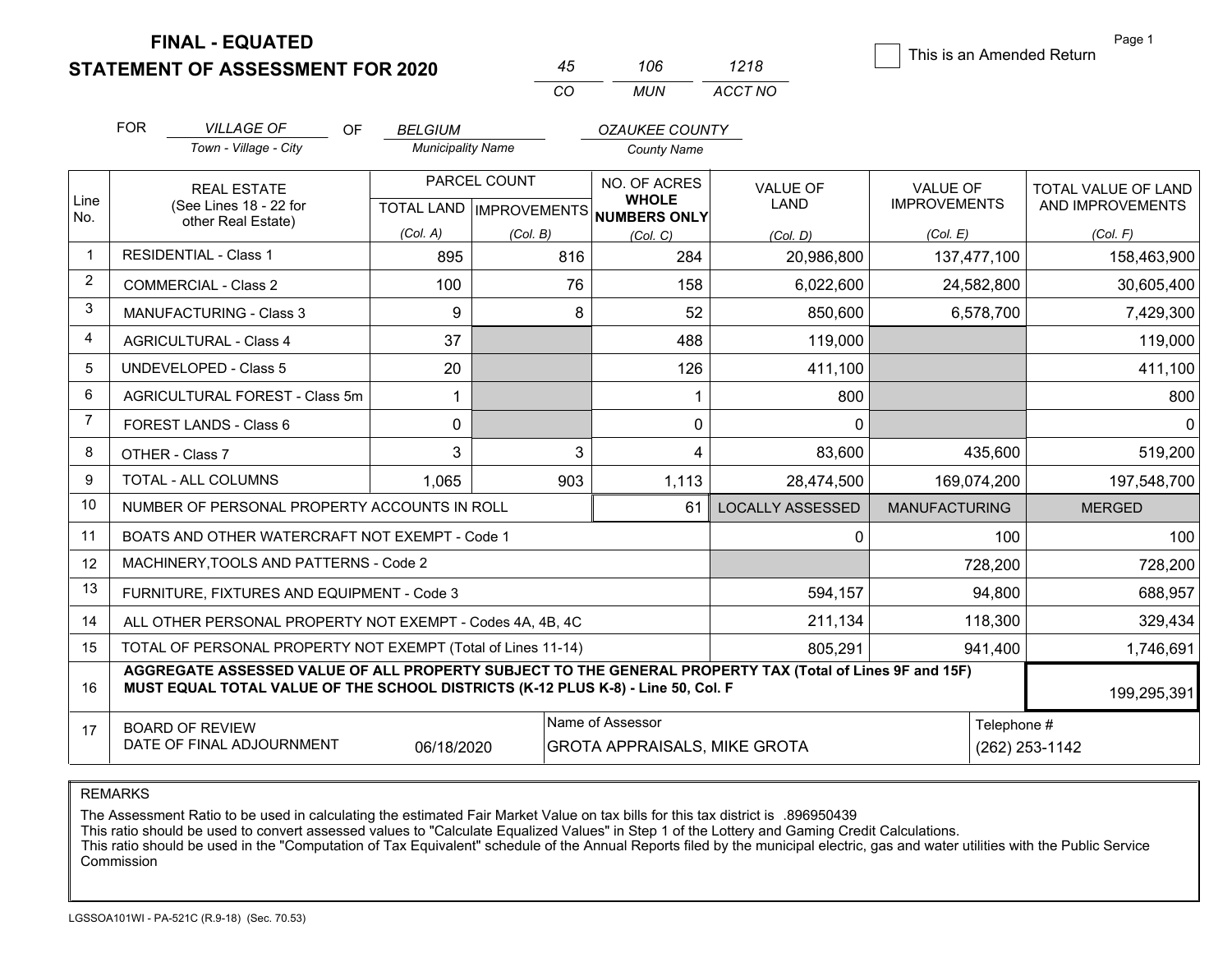**STATEMENT OF ASSESSMENT FOR 2020** 

| 45. | 126 | 1219    |
|-----|-----|---------|
| CO  | MUN | ACCT NO |

This is an Amended Return

Page 1

|                | <b>FOR</b>                                                                                                                                                                                   | <b>VILLAGE OF</b><br>OF                                      | <b>FREDONIA</b>          |                           | <b>OZAUKEE COUNTY</b>               |                         |                      |                     |
|----------------|----------------------------------------------------------------------------------------------------------------------------------------------------------------------------------------------|--------------------------------------------------------------|--------------------------|---------------------------|-------------------------------------|-------------------------|----------------------|---------------------|
|                |                                                                                                                                                                                              | Town - Village - City                                        | <b>Municipality Name</b> |                           | <b>County Name</b>                  |                         |                      |                     |
| Line           |                                                                                                                                                                                              | <b>REAL ESTATE</b>                                           |                          | PARCEL COUNT              | <b>NO. OF ACRES</b><br><b>WHOLE</b> | <b>VALUE OF</b>         | VALUE OF             | TOTAL VALUE OF LAND |
| No.            |                                                                                                                                                                                              | (See Lines 18 - 22 for<br>other Real Estate)                 |                          | TOTAL LAND   IMPROVEMENTS | <b>NUMBERS ONLY</b>                 | LAND                    | <b>IMPROVEMENTS</b>  | AND IMPROVEMENTS    |
|                |                                                                                                                                                                                              |                                                              | (Col. A)                 | (Col. B)                  | (Col, C)                            | (Col, D)                | (Col, E)             | (Col, F)            |
| $\mathbf{1}$   |                                                                                                                                                                                              | <b>RESIDENTIAL - Class 1</b>                                 | 755                      | 691                       | 141                                 | 35,066,500              | 101,967,100          | 137,033,600         |
| $\overline{2}$ |                                                                                                                                                                                              | <b>COMMERCIAL - Class 2</b>                                  | 159                      | 140                       | 49                                  | 5,800,400               | 22,718,500           | 28,518,900          |
| 3              |                                                                                                                                                                                              | <b>MANUFACTURING - Class 3</b>                               | 12                       | 12                        | 63                                  | 1,573,100               | 10,123,300           | 11,696,400          |
| $\overline{4}$ |                                                                                                                                                                                              | <b>AGRICULTURAL - Class 4</b>                                | 15                       |                           | 419                                 | 109,600                 |                      | 109,600             |
| 5              |                                                                                                                                                                                              | <b>UNDEVELOPED - Class 5</b>                                 | 8                        |                           | 46                                  | 56,400                  |                      | 56,400              |
| 6              |                                                                                                                                                                                              | AGRICULTURAL FOREST - Class 5m                               | 3                        |                           | 18                                  | 69,400                  |                      | 69,400              |
| $\overline{7}$ |                                                                                                                                                                                              | FOREST LANDS - Class 6                                       | $\overline{2}$           |                           | 34                                  | 167,600                 |                      | 167,600             |
| 8              |                                                                                                                                                                                              | OTHER - Class 7                                              | $\mathbf 0$              | $\Omega$                  | $\mathbf{0}$                        | $\Omega$                | $\Omega$             | $\Omega$            |
| 9              |                                                                                                                                                                                              | <b>TOTAL - ALL COLUMNS</b>                                   | 954                      | 843                       | 770                                 | 42,843,000              | 134,808,900          | 177,651,900         |
| 10             |                                                                                                                                                                                              | NUMBER OF PERSONAL PROPERTY ACCOUNTS IN ROLL                 |                          |                           | 59                                  | <b>LOCALLY ASSESSED</b> | <b>MANUFACTURING</b> | <b>MERGED</b>       |
| 11             |                                                                                                                                                                                              | BOATS AND OTHER WATERCRAFT NOT EXEMPT - Code 1               |                          |                           |                                     | 0                       | $\mathbf{0}$         | 0                   |
| 12             |                                                                                                                                                                                              | MACHINERY, TOOLS AND PATTERNS - Code 2                       |                          |                           |                                     |                         | 203,500              | 203,500             |
| 13             |                                                                                                                                                                                              | FURNITURE, FIXTURES AND EQUIPMENT - Code 3                   |                          |                           |                                     | 875,199                 | 279,800              | 1,154,999           |
| 14             |                                                                                                                                                                                              | ALL OTHER PERSONAL PROPERTY NOT EXEMPT - Codes 4A, 4B, 4C    |                          |                           |                                     | 46,872                  | 24,100               | 70,972              |
| 15             |                                                                                                                                                                                              | TOTAL OF PERSONAL PROPERTY NOT EXEMPT (Total of Lines 11-14) |                          |                           |                                     | 922,071                 | 507,400              | 1,429,471           |
| 16             | AGGREGATE ASSESSED VALUE OF ALL PROPERTY SUBJECT TO THE GENERAL PROPERTY TAX (Total of Lines 9F and 15F)<br>MUST EQUAL TOTAL VALUE OF THE SCHOOL DISTRICTS (K-12 PLUS K-8) - Line 50, Col. F |                                                              |                          |                           |                                     |                         | 179,081,371          |                     |
| 17             |                                                                                                                                                                                              | <b>BOARD OF REVIEW</b>                                       |                          |                           | Name of Assessor                    |                         | Telephone #          |                     |
|                |                                                                                                                                                                                              | DATE OF FINAL ADJOURNMENT                                    | 05/21/2020               |                           | <b>GROTA APPRAISALS, MIKE GROTA</b> |                         |                      | (262) 253-1142      |

REMARKS

The Assessment Ratio to be used in calculating the estimated Fair Market Value on tax bills for this tax district is .914385625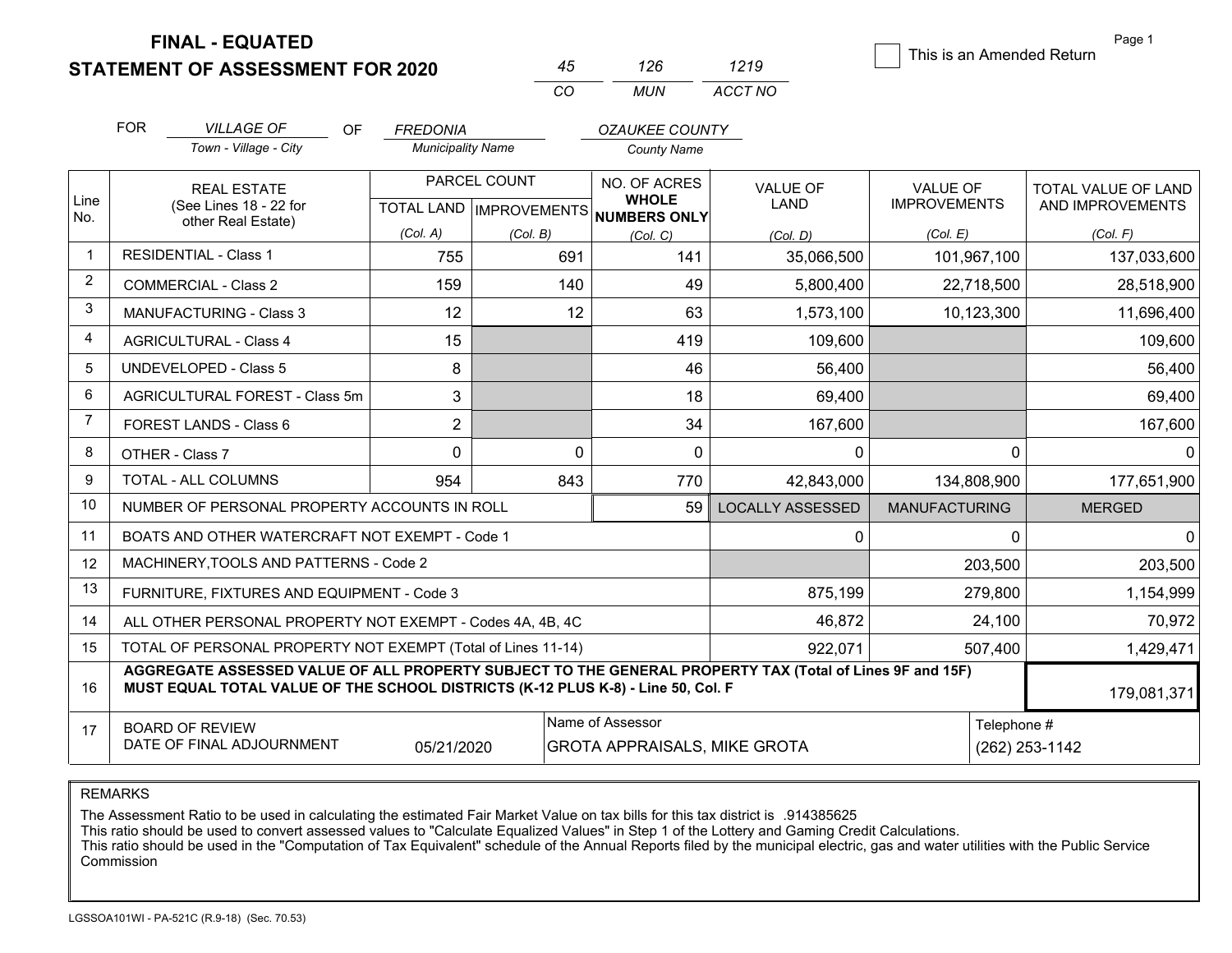**STATEMENT OF ASSESSMENT FOR 2020** 

| 45 | 131 | 1220    |
|----|-----|---------|
| CO | MUN | ACCT NO |

This is an Amended Return

Page 1

|                | <b>FOR</b>                                                                        | <b>VILLAGE OF</b><br>OF.                                                                                                                                                                     | <b>GRAFTON</b>           |                           | <b>OZAUKEE COUNTY</b>        |                         |                      |                     |
|----------------|-----------------------------------------------------------------------------------|----------------------------------------------------------------------------------------------------------------------------------------------------------------------------------------------|--------------------------|---------------------------|------------------------------|-------------------------|----------------------|---------------------|
|                |                                                                                   | Town - Village - City                                                                                                                                                                        | <b>Municipality Name</b> |                           | <b>County Name</b>           |                         |                      |                     |
|                |                                                                                   | <b>REAL ESTATE</b>                                                                                                                                                                           |                          | PARCEL COUNT              | NO. OF ACRES                 | <b>VALUE OF</b>         | <b>VALUE OF</b>      | TOTAL VALUE OF LAND |
| Line<br>No.    |                                                                                   | (See Lines 18 - 22 for<br>other Real Estate)                                                                                                                                                 |                          | TOTAL LAND   IMPROVEMENTS | <b>WHOLE</b><br>NUMBERS ONLY | LAND                    | <b>IMPROVEMENTS</b>  | AND IMPROVEMENTS    |
|                |                                                                                   |                                                                                                                                                                                              | (Col. A)                 | (Col. B)                  | (Col, C)                     | (Col. D)                | (Col. E)             | (Col. F)            |
|                |                                                                                   | <b>RESIDENTIAL - Class 1</b>                                                                                                                                                                 | 3,868                    | 3,777                     | 1,063                        | 299,286,100             | 716,655,700          | 1,015,941,800       |
| $\overline{2}$ |                                                                                   | <b>COMMERCIAL - Class 2</b>                                                                                                                                                                  | 305                      | 278                       | 548                          | 92,455,500              | 322,488,000          | 414,943,500         |
| 3              |                                                                                   | MANUFACTURING - Class 3                                                                                                                                                                      | 36                       | 36                        | 158                          | 10,912,700              | 52,600,100           | 63,512,800          |
| 4              |                                                                                   | <b>AGRICULTURAL - Class 4</b>                                                                                                                                                                | 8                        |                           | 203                          | 46,400                  |                      | 46,400              |
| 5              |                                                                                   | <b>UNDEVELOPED - Class 5</b>                                                                                                                                                                 | 6                        |                           | 38                           | 70,700                  |                      | 70,700              |
| 6              |                                                                                   | AGRICULTURAL FOREST - Class 5m                                                                                                                                                               | $\overline{2}$           |                           | 16                           | 120,000                 |                      | 120,000             |
| $\overline{7}$ |                                                                                   | FOREST LANDS - Class 6                                                                                                                                                                       | 0                        |                           | 0                            | 0                       |                      | 0                   |
| 8              |                                                                                   | OTHER - Class 7                                                                                                                                                                              | 0                        | $\Omega$                  | 0                            | $\Omega$                | 0                    | O                   |
| 9              |                                                                                   | TOTAL - ALL COLUMNS                                                                                                                                                                          | 4,225                    | 4,091                     | 2,026                        | 402,891,400             | 1,091,743,800        | 1,494,635,200       |
| 10             |                                                                                   | NUMBER OF PERSONAL PROPERTY ACCOUNTS IN ROLL                                                                                                                                                 |                          |                           | 336                          | <b>LOCALLY ASSESSED</b> | <b>MANUFACTURING</b> | <b>MERGED</b>       |
| 11             |                                                                                   | BOATS AND OTHER WATERCRAFT NOT EXEMPT - Code 1                                                                                                                                               |                          |                           |                              | 0                       | $\mathbf{0}$         | 0                   |
| 12             |                                                                                   | MACHINERY, TOOLS AND PATTERNS - Code 2                                                                                                                                                       |                          |                           |                              |                         | 2,768,400            | 2,768,400           |
| 13             |                                                                                   | FURNITURE, FIXTURES AND EQUIPMENT - Code 3                                                                                                                                                   |                          |                           |                              | 18,625,900              | 2,216,700            | 20,842,600          |
| 14             |                                                                                   | ALL OTHER PERSONAL PROPERTY NOT EXEMPT - Codes 4A, 4B, 4C                                                                                                                                    |                          |                           |                              | 1,881,900               | 267,600              | 2,149,500           |
| 15             |                                                                                   | TOTAL OF PERSONAL PROPERTY NOT EXEMPT (Total of Lines 11-14)                                                                                                                                 |                          |                           |                              | 20,507,800              | 5,252,700            | 25,760,500          |
| 16             |                                                                                   | AGGREGATE ASSESSED VALUE OF ALL PROPERTY SUBJECT TO THE GENERAL PROPERTY TAX (Total of Lines 9F and 15F)<br>MUST EQUAL TOTAL VALUE OF THE SCHOOL DISTRICTS (K-12 PLUS K-8) - Line 50, Col. F |                          |                           |                              |                         |                      | 1,520,395,700       |
| 17             | Name of Assessor<br><b>BOARD OF REVIEW</b>                                        |                                                                                                                                                                                              |                          |                           |                              |                         | Telephone #          |                     |
|                | DATE OF FINAL ADJOURNMENT<br>10/28/2020<br>ASSOCIATED APPRAISAL CONSULTANTS, INC. |                                                                                                                                                                                              |                          |                           |                              |                         |                      | (180) 072-1415      |

REMARKS

The Assessment Ratio to be used in calculating the estimated Fair Market Value on tax bills for this tax district is .985670057<br>This ratio should be used to convert assessed values to "Calculate Equalized Values" in Step Commission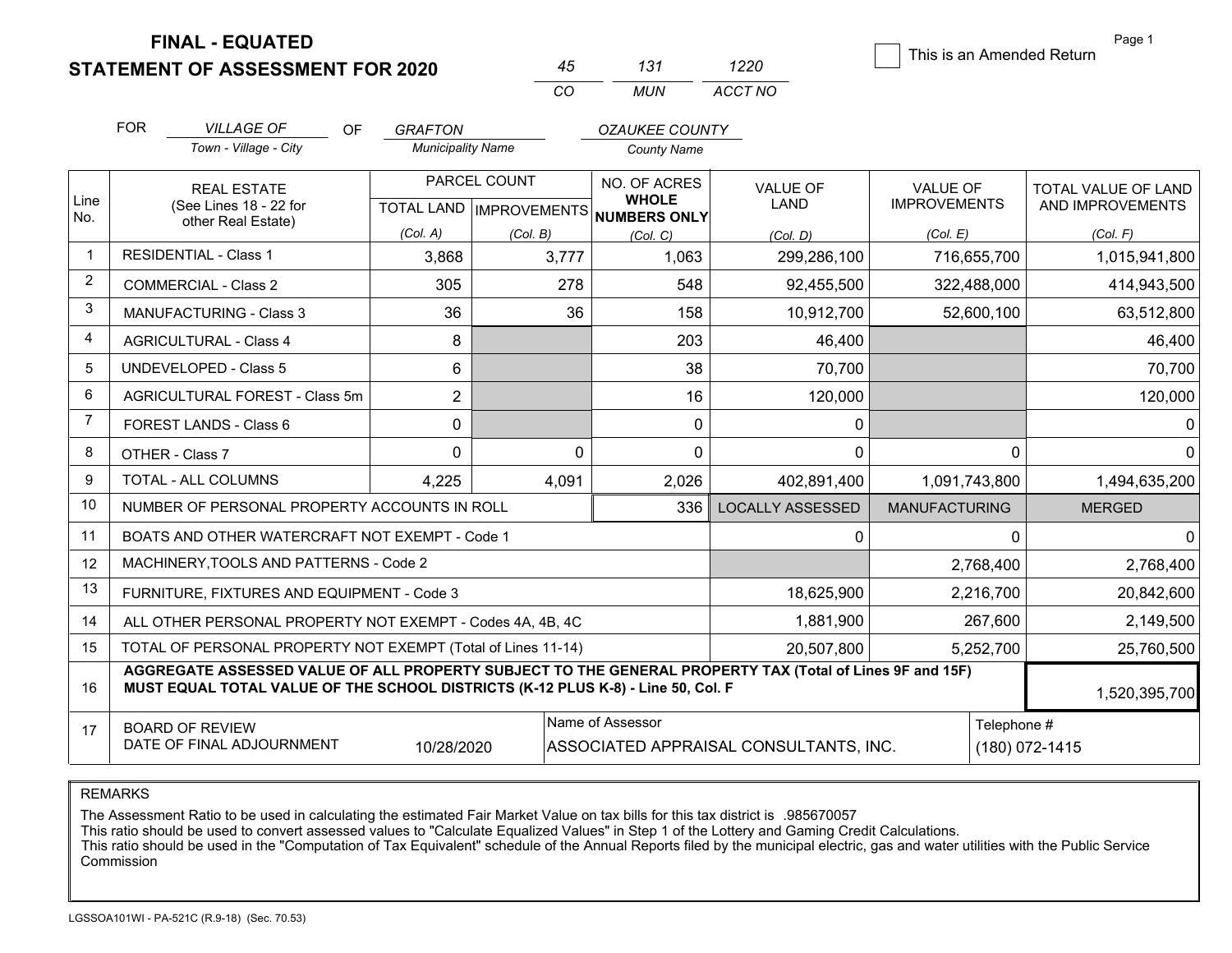**STATEMENT OF ASSESSMENT FOR 2020** 

**FINAL - EQUATED**

| 45 | 161 | 1221    |
|----|-----|---------|
| CO | MUN | ACCT NO |

This is an Amended Peturn

Page 1

| 161 | 1221    | THIS IS ALL ATHEIRED REWITH |
|-----|---------|-----------------------------|
| IUN | ACCT NO |                             |

|                | <b>FOR</b>                                                                                                                                                                                   | <b>VILLAGE OF</b><br><b>OF</b>                               | <b>NEWBURG</b>           |                                                | <b>OZAUKEE COUNTY</b>                                   |                                |                                        |                                         |
|----------------|----------------------------------------------------------------------------------------------------------------------------------------------------------------------------------------------|--------------------------------------------------------------|--------------------------|------------------------------------------------|---------------------------------------------------------|--------------------------------|----------------------------------------|-----------------------------------------|
|                |                                                                                                                                                                                              | Town - Village - City                                        | <b>Municipality Name</b> |                                                | <b>County Name</b>                                      |                                |                                        |                                         |
| Line           |                                                                                                                                                                                              | <b>REAL ESTATE</b><br>(See Lines 18 - 22 for                 |                          | PARCEL COUNT<br><b>TOTAL LAND IMPROVEMENTS</b> | NO. OF ACRES<br><b>WHOLE</b>                            | <b>VALUE OF</b><br><b>LAND</b> | <b>VALUE OF</b><br><b>IMPROVEMENTS</b> | TOTAL VALUE OF LAND<br>AND IMPROVEMENTS |
| No.            |                                                                                                                                                                                              | other Real Estate)                                           | (Col. A)                 | (Col. B)                                       | <b>NUMBERS ONLY</b><br>(Col, C)                         | (Col. D)                       | (Col. E)                               | (Col. F)                                |
| $\overline{1}$ |                                                                                                                                                                                              | <b>RESIDENTIAL - Class 1</b>                                 | 26                       | 21                                             | 8                                                       | 1,084,500                      | 2,906,400                              | 3,990,900                               |
| 2              |                                                                                                                                                                                              | <b>COMMERCIAL - Class 2</b>                                  | 9                        | 8                                              | 12                                                      | 494,900                        | 1,829,300                              | 2,324,200                               |
| 3              |                                                                                                                                                                                              | <b>MANUFACTURING - Class 3</b>                               | $\mathbf{0}$             | $\Omega$                                       | 0                                                       | 0                              | 0                                      | 0                                       |
| 4              |                                                                                                                                                                                              | <b>AGRICULTURAL - Class 4</b>                                |                          |                                                |                                                         | 400                            |                                        | 400                                     |
| 5              |                                                                                                                                                                                              | <b>UNDEVELOPED - Class 5</b>                                 | $\Omega$                 |                                                | 0                                                       | 0                              |                                        | 0                                       |
| 6              |                                                                                                                                                                                              | AGRICULTURAL FOREST - Class 5m                               | $\Omega$                 |                                                | 0                                                       | 0                              |                                        | $\Omega$                                |
| 7              |                                                                                                                                                                                              | FOREST LANDS - Class 6                                       | 0                        |                                                | 0                                                       | 0                              |                                        | $\Omega$                                |
| 8              |                                                                                                                                                                                              | OTHER - Class 7                                              | $\Omega$                 | $\Omega$                                       | 0                                                       | $\Omega$                       | $\mathbf{0}$                           | $\Omega$                                |
| 9              |                                                                                                                                                                                              | TOTAL - ALL COLUMNS                                          | 36                       | 29                                             | 21                                                      | 1,579,800                      | 4,735,700                              | 6,315,500                               |
| 10             |                                                                                                                                                                                              | NUMBER OF PERSONAL PROPERTY ACCOUNTS IN ROLL                 |                          |                                                | 5                                                       | <b>LOCALLY ASSESSED</b>        | <b>MANUFACTURING</b>                   | <b>MERGED</b>                           |
| 11             |                                                                                                                                                                                              | BOATS AND OTHER WATERCRAFT NOT EXEMPT - Code 1               |                          |                                                |                                                         | $\Omega$                       | 0                                      | 0                                       |
| 12             |                                                                                                                                                                                              | MACHINERY, TOOLS AND PATTERNS - Code 2                       |                          |                                                |                                                         |                                | 0                                      |                                         |
| 13             |                                                                                                                                                                                              | FURNITURE, FIXTURES AND EQUIPMENT - Code 3                   |                          |                                                |                                                         | 40,117                         | $\mathbf 0$                            | 40,117                                  |
| 14             |                                                                                                                                                                                              | ALL OTHER PERSONAL PROPERTY NOT EXEMPT - Codes 4A, 4B, 4C    |                          |                                                | 560                                                     | 0                              | 560                                    |                                         |
| 15             |                                                                                                                                                                                              | TOTAL OF PERSONAL PROPERTY NOT EXEMPT (Total of Lines 11-14) |                          |                                                | 40,677                                                  | $\mathbf 0$                    | 40,677                                 |                                         |
| 16             | AGGREGATE ASSESSED VALUE OF ALL PROPERTY SUBJECT TO THE GENERAL PROPERTY TAX (Total of Lines 9F and 15F)<br>MUST EQUAL TOTAL VALUE OF THE SCHOOL DISTRICTS (K-12 PLUS K-8) - Line 50, Col. F |                                                              |                          |                                                |                                                         |                                |                                        | 6,356,177                               |
| 17             |                                                                                                                                                                                              | <b>BOARD OF REVIEW</b><br>DATE OF FINAL ADJOURNMENT          | 05/26/2020               |                                                | Name of Assessor<br><b>GROTA APPRAISALS, MIKE GROTA</b> |                                | Telephone #                            | (262) 253-1142                          |

REMARKS

The Assessment Ratio to be used in calculating the estimated Fair Market Value on tax bills for this tax district is .921893193<br>This ratio should be used to convert assessed values to "Calculate Equalized Values" in Step Commission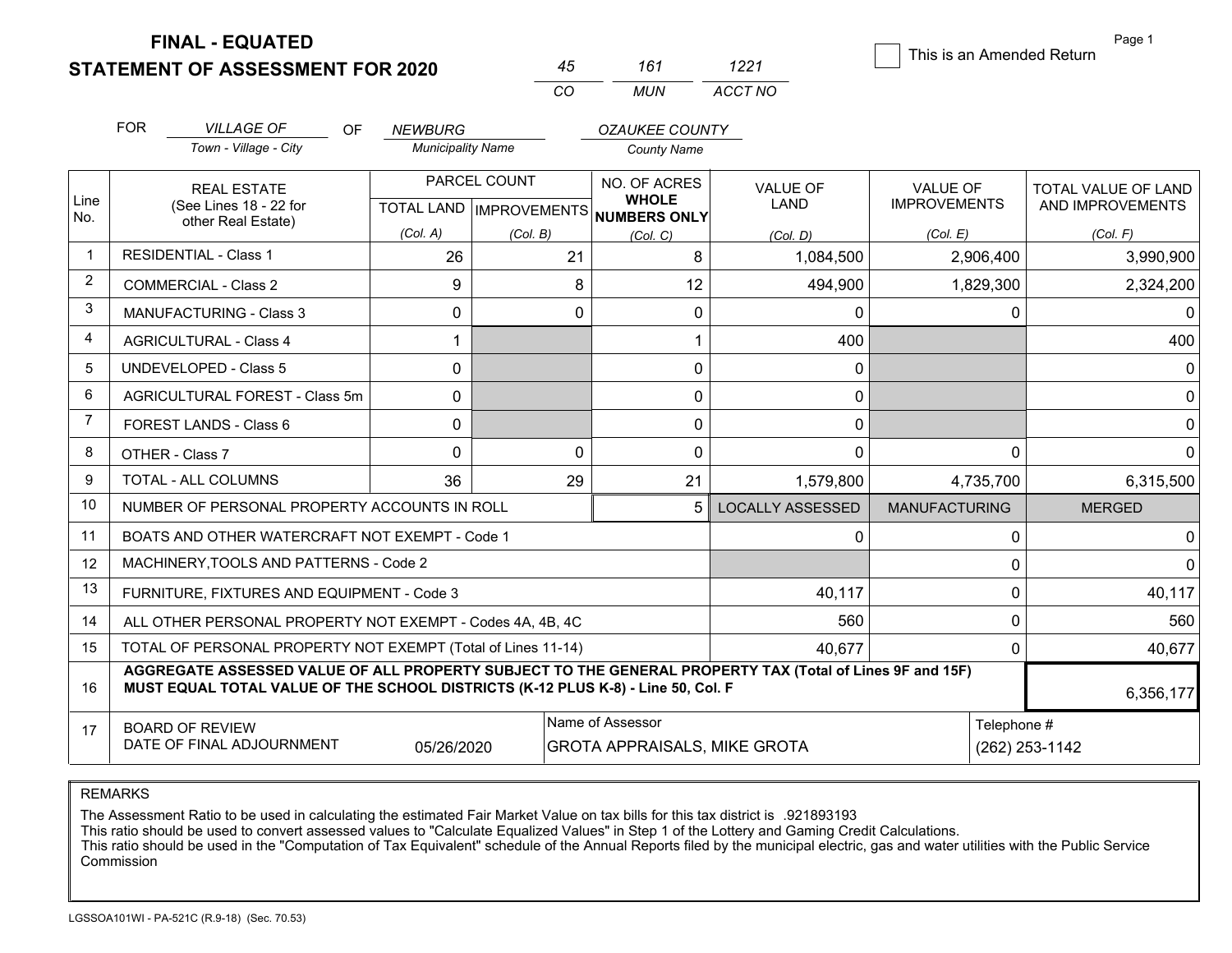**STATEMENT OF ASSESSMENT FOR 2020** 

|        |                 | ر ر          |
|--------|-----------------|--------------|
| 69 Y Y | 1 N J<br>87 A I | חות<br>ACC 1 |

This is an Amended Return

Page 1

|                |                                                                                                                                                                                              |                                                           |                               | CO.          | MUN                                                  | ACCT NO                                |                      |             |                            |
|----------------|----------------------------------------------------------------------------------------------------------------------------------------------------------------------------------------------|-----------------------------------------------------------|-------------------------------|--------------|------------------------------------------------------|----------------------------------------|----------------------|-------------|----------------------------|
|                | <b>FOR</b>                                                                                                                                                                                   | <b>VILLAGE OF</b>                                         | <b>OF</b><br><b>SAUKVILLE</b> |              | <b>OZAUKEE COUNTY</b>                                |                                        |                      |             |                            |
|                |                                                                                                                                                                                              | Town - Village - City                                     | <b>Municipality Name</b>      |              | <b>County Name</b>                                   |                                        |                      |             |                            |
|                |                                                                                                                                                                                              | <b>REAL ESTATE</b>                                        |                               | PARCEL COUNT | NO. OF ACRES                                         | <b>VALUE OF</b>                        | <b>VALUE OF</b>      |             | <b>TOTAL VALUE OF LAND</b> |
| Line<br>No.    |                                                                                                                                                                                              | (See Lines 18 - 22 for<br>other Real Estate)              |                               |              | <b>WHOLE</b><br>TOTAL LAND IMPROVEMENTS NUMBERS ONLY | <b>LAND</b>                            | <b>IMPROVEMENTS</b>  |             | AND IMPROVEMENTS           |
|                |                                                                                                                                                                                              |                                                           | (Col. A)                      | (Col. B)     | (Col, C)                                             | (Col. D)                               | (Col. E)             |             | (Col, F)                   |
| -1             |                                                                                                                                                                                              | <b>RESIDENTIAL - Class 1</b>                              | 1,370                         | 1,289        | 537                                                  | 61,463,800                             |                      | 187,337,800 | 248,801,600                |
| $\overline{2}$ |                                                                                                                                                                                              | <b>COMMERCIAL - Class 2</b>                               | 183                           | 134          | 440                                                  | 38,306,200                             |                      | 82,763,800  | 121,070,000                |
| 3              |                                                                                                                                                                                              | <b>MANUFACTURING - Class 3</b>                            | 26                            | 26           | 263                                                  | 6,433,400                              |                      | 36,453,800  | 42,887,200                 |
| $\overline{4}$ |                                                                                                                                                                                              | <b>AGRICULTURAL - Class 4</b>                             | 119                           |              | 163                                                  | 39,300                                 |                      |             | 39,300                     |
| 5              |                                                                                                                                                                                              | <b>UNDEVELOPED - Class 5</b>                              | 9                             |              | 71                                                   | 35,600                                 |                      |             | 35,600                     |
| 6              |                                                                                                                                                                                              | AGRICULTURAL FOREST - Class 5m                            | $\mathbf 0$                   |              | $\mathbf 0$                                          | $\mathbf{0}$                           |                      |             | 0                          |
| $\overline{7}$ |                                                                                                                                                                                              | FOREST LANDS - Class 6                                    | $\overline{2}$                |              | 20                                                   | 59,600                                 |                      |             | 59,600                     |
| 8              |                                                                                                                                                                                              | OTHER - Class 7                                           | $\mathbf 0$                   | 0            | $\mathbf 0$                                          | $\mathbf{0}$                           |                      | $\Omega$    | 0                          |
| 9              |                                                                                                                                                                                              | TOTAL - ALL COLUMNS                                       | 1,709                         | 1,449        | 1,494                                                | 106,337,900                            |                      | 306,555,400 | 412,893,300                |
| 10             |                                                                                                                                                                                              | NUMBER OF PERSONAL PROPERTY ACCOUNTS IN ROLL              |                               |              | 153                                                  | <b>LOCALLY ASSESSED</b>                | <b>MANUFACTURING</b> |             | <b>MERGED</b>              |
| 11             |                                                                                                                                                                                              | BOATS AND OTHER WATERCRAFT NOT EXEMPT - Code 1            |                               |              |                                                      |                                        |                      | 0           | <sup>0</sup>               |
| 12             |                                                                                                                                                                                              | MACHINERY, TOOLS AND PATTERNS - Code 2                    |                               |              |                                                      |                                        |                      | 4,054,000   | 4,054,000                  |
| 13             |                                                                                                                                                                                              | FURNITURE, FIXTURES AND EQUIPMENT - Code 3                |                               |              |                                                      | 4,488,700                              |                      | 2,909,900   | 7,398,600                  |
| 14             |                                                                                                                                                                                              | ALL OTHER PERSONAL PROPERTY NOT EXEMPT - Codes 4A, 4B, 4C |                               | 510,500      |                                                      | 386,900                                | 897,400              |             |                            |
| 15             | TOTAL OF PERSONAL PROPERTY NOT EXEMPT (Total of Lines 11-14)<br>4,999,200<br>7,350,800                                                                                                       |                                                           |                               |              |                                                      |                                        |                      | 12,350,000  |                            |
| 16             | AGGREGATE ASSESSED VALUE OF ALL PROPERTY SUBJECT TO THE GENERAL PROPERTY TAX (Total of Lines 9F and 15F)<br>MUST EQUAL TOTAL VALUE OF THE SCHOOL DISTRICTS (K-12 PLUS K-8) - Line 50, Col. F |                                                           |                               |              |                                                      |                                        |                      | 425,243,300 |                            |
| 17             |                                                                                                                                                                                              | <b>BOARD OF REVIEW</b><br>DATE OF FINAL ADJOURNMENT       | 06/29/2020                    |              | Name of Assessor                                     | <b>ACCURATE APPRAISAL, RYAN WILSON</b> |                      | Telephone # | (414) 351-8811             |

REMARKS

The Assessment Ratio to be used in calculating the estimated Fair Market Value on tax bills for this tax district is .849613126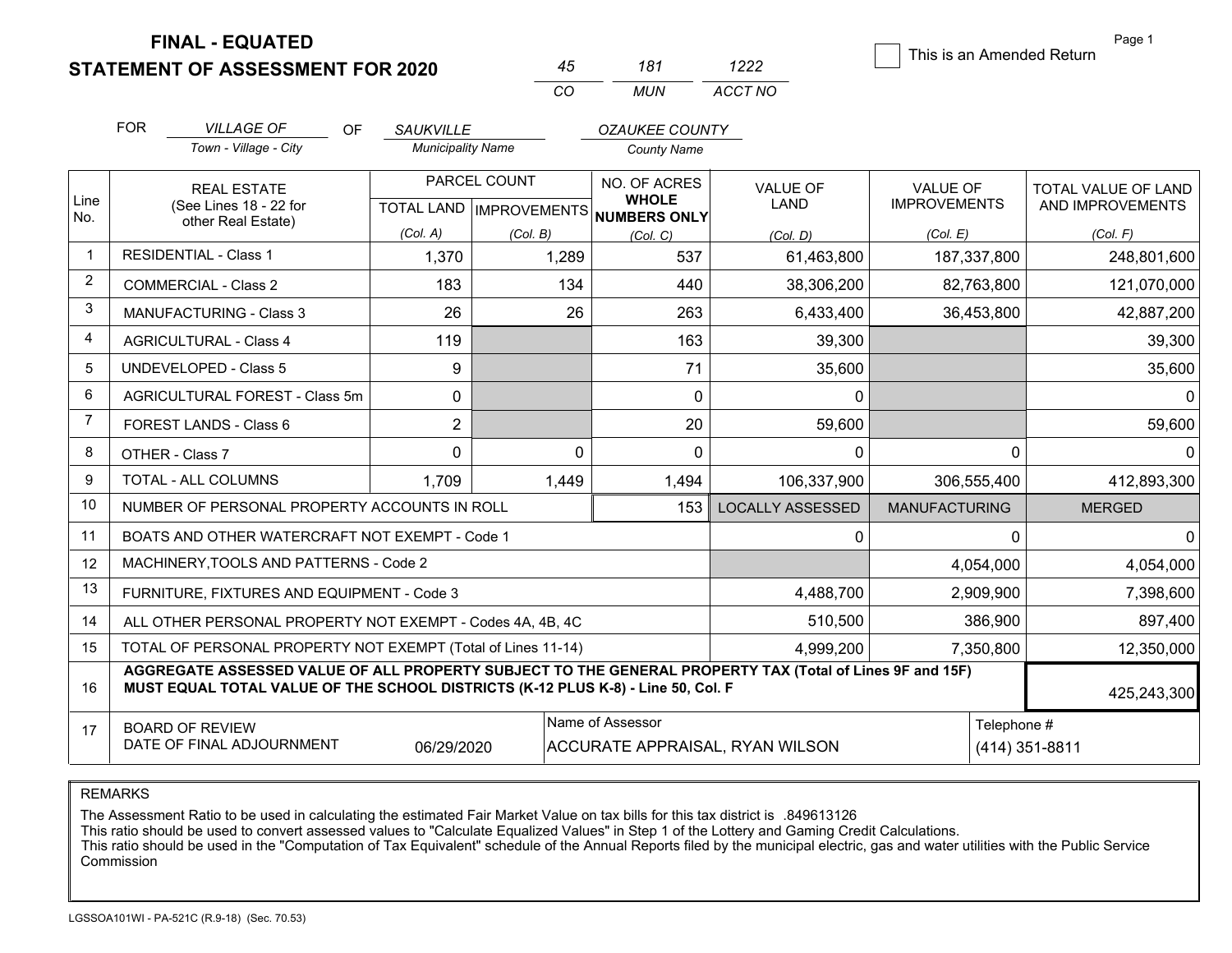**STATEMENT OF ASSESSMENT FOR 2020** 

| 45 | 186 | 1223    |
|----|-----|---------|
| CO | MUN | ACCT NO |

This is an Amended Return

Page 1

|                | <b>FOR</b>                                                   | <b>VILLAGE OF</b>                                                                                                                                                                            | OF. | <b>THIENSVILLE</b>       |              | <b>OZAUKEE COUNTY</b>                                |                         |                      |                     |
|----------------|--------------------------------------------------------------|----------------------------------------------------------------------------------------------------------------------------------------------------------------------------------------------|-----|--------------------------|--------------|------------------------------------------------------|-------------------------|----------------------|---------------------|
|                |                                                              | Town - Village - City                                                                                                                                                                        |     | <b>Municipality Name</b> |              | <b>County Name</b>                                   |                         |                      |                     |
|                |                                                              | <b>REAL ESTATE</b>                                                                                                                                                                           |     |                          | PARCEL COUNT | NO. OF ACRES                                         | <b>VALUE OF</b>         | <b>VALUE OF</b>      | TOTAL VALUE OF LAND |
| Line<br>No.    |                                                              | (See Lines 18 - 22 for<br>other Real Estate)                                                                                                                                                 |     |                          |              | <b>WHOLE</b><br>TOTAL LAND IMPROVEMENTS NUMBERS ONLY | LAND                    | <b>IMPROVEMENTS</b>  | AND IMPROVEMENTS    |
|                |                                                              |                                                                                                                                                                                              |     | (Col. A)                 | (Col. B)     | (Col, C)                                             | (Col, D)                | (Col, E)             | (Col. F)            |
|                |                                                              | <b>RESIDENTIAL - Class 1</b>                                                                                                                                                                 |     | 1,177                    | 1,163        | 18                                                   | 61,238,100              | 183,188,700          | 244,426,800         |
| 2              |                                                              | <b>COMMERCIAL - Class 2</b>                                                                                                                                                                  |     | 128                      | 124          | 102                                                  | 16,752,100              | 62,194,900           | 78,947,000          |
| 3              |                                                              | <b>MANUFACTURING - Class 3</b>                                                                                                                                                               |     | 0                        | $\Omega$     | 0                                                    | n                       | 0                    |                     |
| 4              |                                                              | <b>AGRICULTURAL - Class 4</b>                                                                                                                                                                |     | 0                        |              | $\mathbf 0$                                          | $\Omega$                |                      | <sup>0</sup>        |
| 5              |                                                              | <b>UNDEVELOPED - Class 5</b>                                                                                                                                                                 |     | $\overline{7}$           |              | 12                                                   | 35,700                  |                      | 35,700              |
| 6              |                                                              | AGRICULTURAL FOREST - Class 5m                                                                                                                                                               |     | 0                        |              | 0                                                    | $\mathbf{0}$            |                      | $\Omega$            |
| $\overline{7}$ |                                                              | FOREST LANDS - Class 6                                                                                                                                                                       |     | 0                        |              | 0                                                    | $\mathbf{0}$            |                      | 0                   |
| 8              |                                                              | OTHER - Class 7                                                                                                                                                                              |     | $\Omega$                 | $\Omega$     | $\mathbf 0$                                          | $\Omega$                | 0                    | <sup>0</sup>        |
| 9              |                                                              | TOTAL - ALL COLUMNS                                                                                                                                                                          |     | 1,312                    | 1,287        | 132                                                  | 78,025,900              | 245,383,600          | 323,409,500         |
| 10             |                                                              | NUMBER OF PERSONAL PROPERTY ACCOUNTS IN ROLL                                                                                                                                                 |     |                          |              | 163                                                  | <b>LOCALLY ASSESSED</b> | <b>MANUFACTURING</b> | <b>MERGED</b>       |
| 11             |                                                              | BOATS AND OTHER WATERCRAFT NOT EXEMPT - Code 1                                                                                                                                               |     |                          |              |                                                      | ∩                       | 0                    |                     |
| 12             |                                                              | MACHINERY, TOOLS AND PATTERNS - Code 2                                                                                                                                                       |     |                          |              |                                                      |                         | 0                    |                     |
| 13             |                                                              | FURNITURE, FIXTURES AND EQUIPMENT - Code 3                                                                                                                                                   |     |                          |              |                                                      | 1,852,861               | 1,100                | 1,853,961           |
| 14             | ALL OTHER PERSONAL PROPERTY NOT EXEMPT - Codes 4A, 4B, 4C    |                                                                                                                                                                                              |     |                          |              | 561,367                                              | 100                     | 561,467              |                     |
| 15             | TOTAL OF PERSONAL PROPERTY NOT EXEMPT (Total of Lines 11-14) |                                                                                                                                                                                              |     |                          |              | 2,414,228                                            | 1,200                   | 2,415,428            |                     |
| 16             |                                                              | AGGREGATE ASSESSED VALUE OF ALL PROPERTY SUBJECT TO THE GENERAL PROPERTY TAX (Total of Lines 9F and 15F)<br>MUST EQUAL TOTAL VALUE OF THE SCHOOL DISTRICTS (K-12 PLUS K-8) - Line 50, Col. F |     |                          |              |                                                      |                         |                      | 325,824,928         |
| 17             |                                                              | <b>BOARD OF REVIEW</b>                                                                                                                                                                       |     |                          |              | Name of Assessor                                     | Telephone #             |                      |                     |
|                |                                                              | DATE OF FINAL ADJOURNMENT                                                                                                                                                                    |     | 05/20/2020               |              | <b>GROTA APPRAISALS, MIKE GROTA</b>                  |                         |                      | (262) 253-1142      |

REMARKS

The Assessment Ratio to be used in calculating the estimated Fair Market Value on tax bills for this tax district is .829953928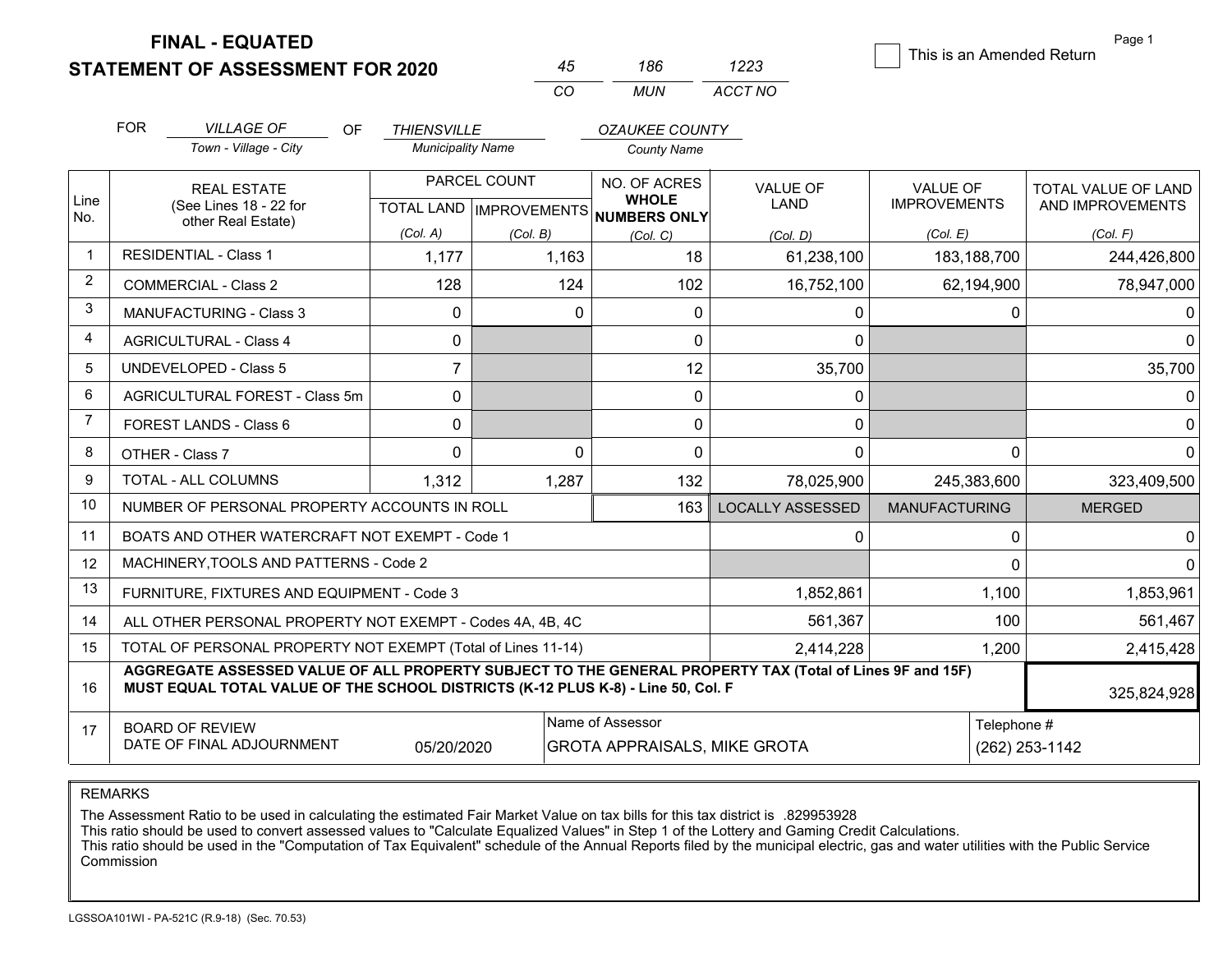**STATEMENT OF ASSESSMENT FOR 2020** 

| 45 | 211 | 1224    |
|----|-----|---------|
| CO | MUN | ACCT NO |

This is an Amended Return

Page 1

|                | <b>FOR</b>                                                                                                                                                                                   | CITY OF<br>OF.<br>Town - Village - City                   | <b>CEDARBURG</b><br><b>Municipality Name</b> |                           | <b>OZAUKEE COUNTY</b>                 |                         |                      |                     |
|----------------|----------------------------------------------------------------------------------------------------------------------------------------------------------------------------------------------|-----------------------------------------------------------|----------------------------------------------|---------------------------|---------------------------------------|-------------------------|----------------------|---------------------|
|                |                                                                                                                                                                                              |                                                           |                                              |                           | <b>County Name</b>                    |                         |                      |                     |
|                |                                                                                                                                                                                              | <b>REAL ESTATE</b>                                        |                                              | PARCEL COUNT              | NO. OF ACRES                          | <b>VALUE OF</b>         | <b>VALUE OF</b>      | TOTAL VALUE OF LAND |
| Line<br>No.    |                                                                                                                                                                                              | (See Lines 18 - 22 for<br>other Real Estate)              |                                              | TOTAL LAND   IMPROVEMENTS | <b>WHOLE</b><br>NUMBERS ONLY          | <b>LAND</b>             | <b>IMPROVEMENTS</b>  | AND IMPROVEMENTS    |
|                |                                                                                                                                                                                              |                                                           | (Col. A)                                     | (Col, B)                  | (Col, C)                              | (Col, D)                | (Col. E)             | (Col. F)            |
|                |                                                                                                                                                                                              | <b>RESIDENTIAL - Class 1</b>                              | 3,979                                        | 3,851                     | 1,131                                 | 297,310,500             | 788,381,800          | 1,085,692,300       |
| $\overline{2}$ |                                                                                                                                                                                              | <b>COMMERCIAL - Class 2</b>                               | 336                                          | 292                       | 317                                   | 65,491,700              | 176,984,800          | 242,476,500         |
| 3              |                                                                                                                                                                                              | <b>MANUFACTURING - Class 3</b>                            | 11                                           | 11                        | 67                                    | 3,324,300               | 12,589,700           | 15,914,000          |
| 4              |                                                                                                                                                                                              | <b>AGRICULTURAL - Class 4</b>                             | 9                                            |                           | 132                                   | 28,000                  |                      | 28,000              |
| 5              |                                                                                                                                                                                              | <b>UNDEVELOPED - Class 5</b>                              | $\overline{2}$                               |                           | 10                                    | 2,500                   |                      | 2,500               |
| 6              |                                                                                                                                                                                              | AGRICULTURAL FOREST - Class 5m                            | $\mathbf{1}$                                 |                           | 5                                     | 6,900                   |                      | 6,900               |
| 7              |                                                                                                                                                                                              | FOREST LANDS - Class 6                                    | $\mathbf 0$                                  |                           | 0                                     | $\Omega$                |                      | $\Omega$            |
| 8              |                                                                                                                                                                                              | OTHER - Class 7                                           | $\overline{2}$                               |                           | $\overline{2}$<br>8                   | 253,300                 | 196,100              | 449,400             |
| 9              |                                                                                                                                                                                              | TOTAL - ALL COLUMNS                                       | 4,340                                        | 4,156                     | 1,670                                 | 366,417,200             | 978,152,400          | 1,344,569,600       |
| 10             |                                                                                                                                                                                              | NUMBER OF PERSONAL PROPERTY ACCOUNTS IN ROLL              |                                              |                           | 470                                   | <b>LOCALLY ASSESSED</b> | <b>MANUFACTURING</b> | <b>MERGED</b>       |
| 11             |                                                                                                                                                                                              | BOATS AND OTHER WATERCRAFT NOT EXEMPT - Code 1            |                                              |                           |                                       | $\Omega$                | $\Omega$             | $\Omega$            |
| 12             |                                                                                                                                                                                              | MACHINERY, TOOLS AND PATTERNS - Code 2                    |                                              |                           |                                       |                         | 1,424,100            | 1,424,100           |
| 13             |                                                                                                                                                                                              | FURNITURE, FIXTURES AND EQUIPMENT - Code 3                |                                              |                           |                                       | 6,915,140               | 900,300              | 7,815,440           |
| 14             |                                                                                                                                                                                              | ALL OTHER PERSONAL PROPERTY NOT EXEMPT - Codes 4A, 4B, 4C |                                              |                           |                                       | 1,719,500               | 710,900              | 2,430,400           |
| 15             | TOTAL OF PERSONAL PROPERTY NOT EXEMPT (Total of Lines 11-14)                                                                                                                                 |                                                           |                                              |                           |                                       | 8,634,640               | 3,035,300            | 11,669,940          |
| 16             | AGGREGATE ASSESSED VALUE OF ALL PROPERTY SUBJECT TO THE GENERAL PROPERTY TAX (Total of Lines 9F and 15F)<br>MUST EQUAL TOTAL VALUE OF THE SCHOOL DISTRICTS (K-12 PLUS K-8) - Line 50, Col. F |                                                           |                                              |                           |                                       |                         |                      | 1,356,239,540       |
| 17             |                                                                                                                                                                                              | <b>BOARD OF REVIEW</b><br>DATE OF FINAL ADJOURNMENT       | 05/20/2020                                   |                           | Name of Assessor<br><b>CATHY TIMM</b> |                         | Telephone #          | (262) 375-7608      |

REMARKS

The Assessment Ratio to be used in calculating the estimated Fair Market Value on tax bills for this tax district is .875875286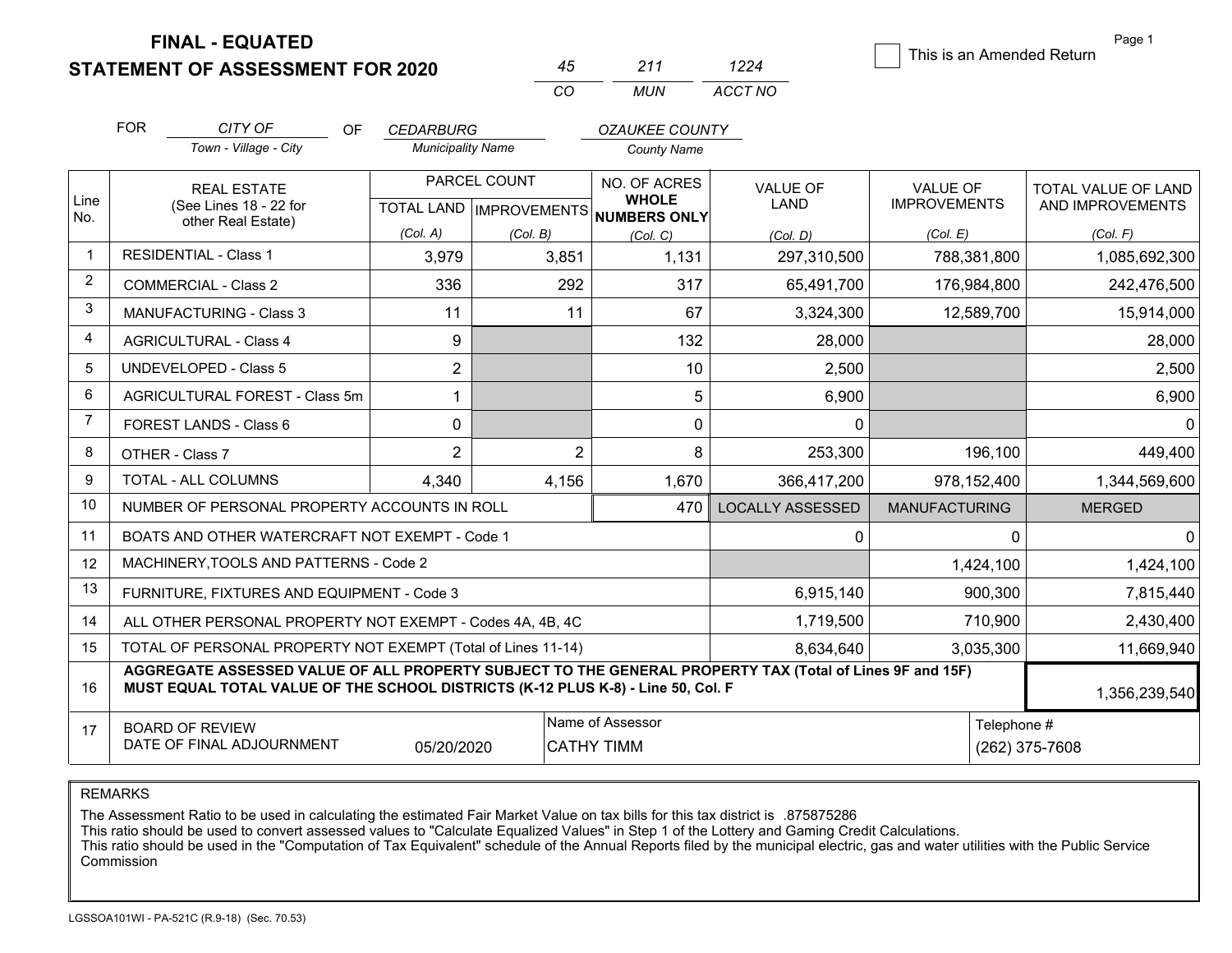**STATEMENT OF ASSESSMENT FOR 2020** 

|    | -255. | 1225    |
|----|-------|---------|
| ΓO | MUN.  | ACCT NO |

This is an Amended Return

Page 1

|                | <b>FOR</b>                                                                                                                                                                                   | CITY OF                                                   | OF | <b>MEQUON</b>            |                           | <b>OZAUKEE COUNTY</b>                                   |                         |                      |                               |
|----------------|----------------------------------------------------------------------------------------------------------------------------------------------------------------------------------------------|-----------------------------------------------------------|----|--------------------------|---------------------------|---------------------------------------------------------|-------------------------|----------------------|-------------------------------|
|                |                                                                                                                                                                                              | Town - Village - City                                     |    | <b>Municipality Name</b> |                           | <b>County Name</b>                                      |                         |                      |                               |
|                |                                                                                                                                                                                              | <b>REAL ESTATE</b>                                        |    |                          | PARCEL COUNT              | NO. OF ACRES                                            | <b>VALUE OF</b>         | <b>VALUE OF</b>      | TOTAL VALUE OF LAND           |
| Line<br>No.    |                                                                                                                                                                                              | (See Lines 18 - 22 for<br>other Real Estate)              |    |                          | TOTAL LAND   IMPROVEMENTS | <b>WHOLE</b><br><b>NUMBERS ONLY</b>                     | LAND                    | <b>IMPROVEMENTS</b>  | AND IMPROVEMENTS              |
|                |                                                                                                                                                                                              |                                                           |    | (Col. A)                 | (Col. B)                  | (Col. C)                                                | (Col. D)                | (Col. E)             | (Col. F)                      |
| $\mathbf{1}$   |                                                                                                                                                                                              | <b>RESIDENTIAL - Class 1</b>                              |    | 9,044                    | 8,705                     | 11,078                                                  | 1,287,623,600           | 2,564,513,000        | 3,852,136,600                 |
| $\overline{2}$ |                                                                                                                                                                                              | COMMERCIAL - Class 2                                      |    | 341                      | 289                       | 1,712                                                   | 178,288,900             | 539,048,400          | 717,337,300                   |
| 3              |                                                                                                                                                                                              | <b>MANUFACTURING - Class 3</b>                            |    | 29                       |                           | 29<br>280                                               | 16,366,400              | 68,707,100           | 85,073,500                    |
| $\overline{4}$ |                                                                                                                                                                                              | <b>AGRICULTURAL - Class 4</b>                             |    | 306                      |                           | 6.044                                                   | 1,553,700               |                      | 1,553,700                     |
| 5              |                                                                                                                                                                                              | <b>UNDEVELOPED - Class 5</b>                              |    | 284                      |                           | 2,423                                                   | 8,227,400               |                      | 8,227,400                     |
| 6              |                                                                                                                                                                                              | AGRICULTURAL FOREST - Class 5m                            |    | 92                       |                           | 627                                                     | 1,575,700               |                      | 1,575,700                     |
| $\overline{7}$ |                                                                                                                                                                                              | FOREST LANDS - Class 6                                    |    | 18                       |                           | 113                                                     | 426,000                 |                      | 426,000                       |
| 8              |                                                                                                                                                                                              | OTHER - Class 7                                           |    | 59                       |                           | 59<br>201                                               | 7,132,200               | 11,217,300           | 18,349,500                    |
| 9              |                                                                                                                                                                                              | TOTAL - ALL COLUMNS                                       |    | 10,173                   | 9,082                     | 22,478                                                  | 1,501,193,900           | 3,183,485,800        | 4,684,679,700                 |
| 10             |                                                                                                                                                                                              | NUMBER OF PERSONAL PROPERTY ACCOUNTS IN ROLL              |    |                          |                           | 829                                                     | <b>LOCALLY ASSESSED</b> | <b>MANUFACTURING</b> | <b>MERGED</b>                 |
| 11             |                                                                                                                                                                                              | BOATS AND OTHER WATERCRAFT NOT EXEMPT - Code 1            |    |                          |                           |                                                         | 0                       |                      | $\Omega$<br>$\Omega$          |
| 12             |                                                                                                                                                                                              | MACHINERY, TOOLS AND PATTERNS - Code 2                    |    |                          |                           |                                                         |                         | 12,133,100           | 12,133,100                    |
| 13             |                                                                                                                                                                                              | FURNITURE, FIXTURES AND EQUIPMENT - Code 3                |    |                          |                           |                                                         | 32,967,910              | 5,058,700            | 38,026,610                    |
| 14             |                                                                                                                                                                                              | ALL OTHER PERSONAL PROPERTY NOT EXEMPT - Codes 4A, 4B, 4C |    |                          |                           |                                                         | 16,813,620              | 815,700              | 17,629,320                    |
| 15             | TOTAL OF PERSONAL PROPERTY NOT EXEMPT (Total of Lines 11-14)                                                                                                                                 |                                                           |    |                          |                           | 49,781,530                                              | 18,007,500              | 67,789,030           |                               |
| 16             | AGGREGATE ASSESSED VALUE OF ALL PROPERTY SUBJECT TO THE GENERAL PROPERTY TAX (Total of Lines 9F and 15F)<br>MUST EQUAL TOTAL VALUE OF THE SCHOOL DISTRICTS (K-12 PLUS K-8) - Line 50, Col. F |                                                           |    |                          |                           |                                                         |                         |                      | 4,752,468,730                 |
| 17             |                                                                                                                                                                                              | <b>BOARD OF REVIEW</b><br>DATE OF FINAL ADJOURNMENT       |    | 08/19/2020               |                           | Name of Assessor<br><b>GROTA APPRAISALS, MIKE GROTA</b> |                         |                      | Telephone #<br>(262) 253-1142 |

REMARKS

The Assessment Ratio to be used in calculating the estimated Fair Market Value on tax bills for this tax district is .90890667<br>This ratio should be used to convert assessed values to "Calculate Equalized Values" in Step 1 Commission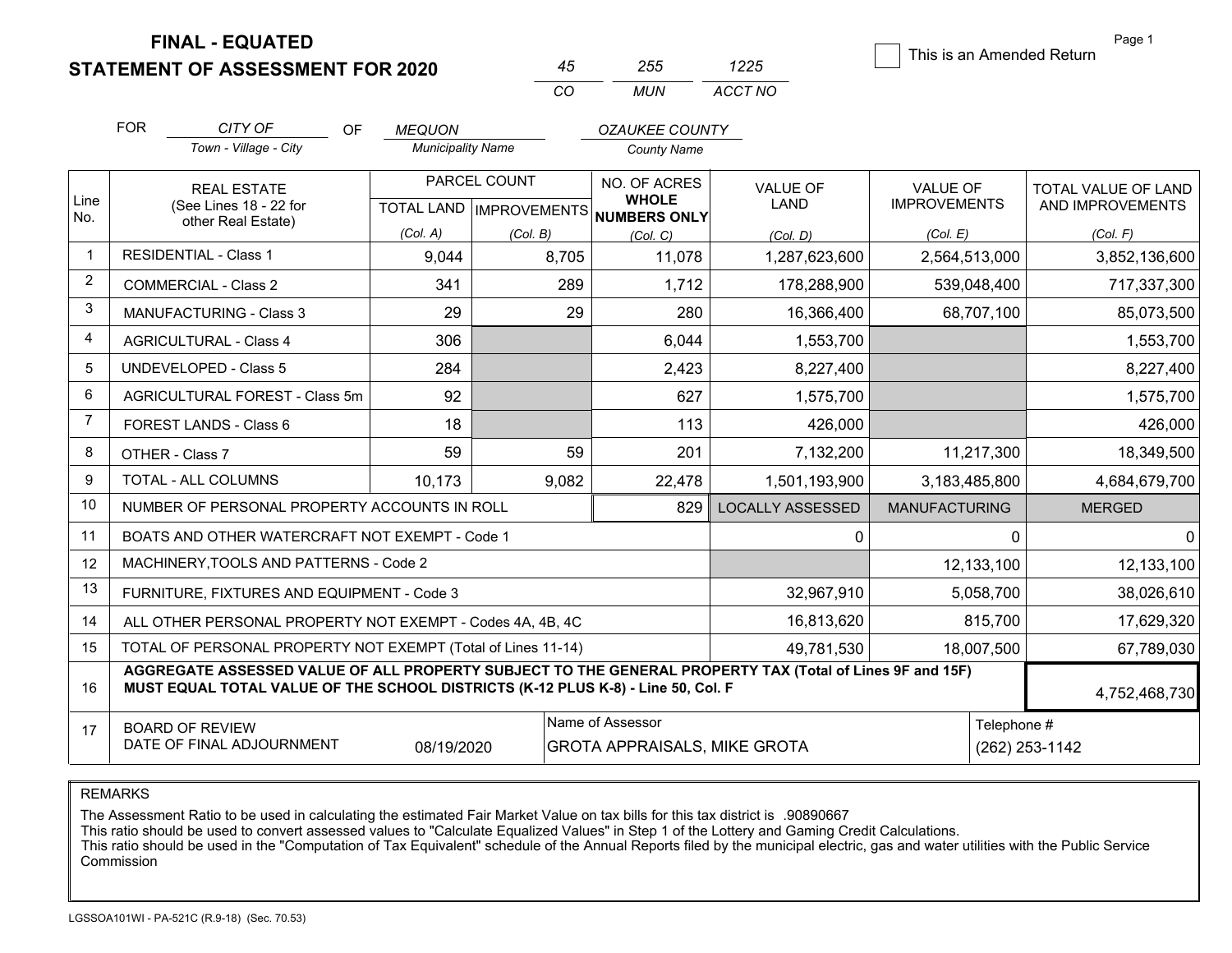**STATEMENT OF ASSESSMENT FOR 2020** 

|          |       | 1226    |
|----------|-------|---------|
| $\cdots$ | MI IN | ACCT NO |

This is an Amended Return

Page 1

|                |                                                                           |                                                                                  |           |                          |              | CO.     | MUN                                                  | ACCT NO                                                                                                  |                      |             |                            |
|----------------|---------------------------------------------------------------------------|----------------------------------------------------------------------------------|-----------|--------------------------|--------------|---------|------------------------------------------------------|----------------------------------------------------------------------------------------------------------|----------------------|-------------|----------------------------|
|                | <b>FOR</b>                                                                | CITY OF                                                                          | <b>OF</b> | <b>PORT WASHINGTON</b>   |              |         | <b>OZAUKEE COUNTY</b>                                |                                                                                                          |                      |             |                            |
|                |                                                                           | Town - Village - City                                                            |           | <b>Municipality Name</b> |              |         | <b>County Name</b>                                   |                                                                                                          |                      |             |                            |
|                |                                                                           | <b>REAL ESTATE</b>                                                               |           |                          | PARCEL COUNT |         | NO. OF ACRES                                         | <b>VALUE OF</b>                                                                                          | <b>VALUE OF</b>      |             | <b>TOTAL VALUE OF LAND</b> |
| Line<br>No.    |                                                                           | (See Lines 18 - 22 for<br>other Real Estate)                                     |           |                          |              |         | <b>WHOLE</b><br>TOTAL LAND IMPROVEMENTS NUMBERS ONLY | <b>LAND</b>                                                                                              | <b>IMPROVEMENTS</b>  |             | AND IMPROVEMENTS           |
|                |                                                                           |                                                                                  |           | (Col. A)                 | (Col. B)     |         | (Col, C)                                             | (Col, D)                                                                                                 | (Col, E)             |             | (Col, F)                   |
| $\overline{1}$ |                                                                           | <b>RESIDENTIAL - Class 1</b>                                                     |           | 4,062                    |              | 3,903   | 956                                                  | 242,342,000                                                                                              |                      | 497,390,500 | 739,732,500                |
| $\overline{2}$ |                                                                           | <b>COMMERCIAL - Class 2</b>                                                      |           | 332                      |              | 280     | 400                                                  | 38,337,100                                                                                               |                      | 136,812,300 | 175,149,400                |
| 3              |                                                                           | <b>MANUFACTURING - Class 3</b>                                                   |           | 19                       |              | 18      | 118                                                  | 3,696,300                                                                                                |                      | 21,080,500  | 24,776,800                 |
| $\overline{4}$ |                                                                           | <b>AGRICULTURAL - Class 4</b>                                                    |           | 35                       |              |         | 705                                                  | 134,300                                                                                                  |                      |             | 134,300                    |
| 5              |                                                                           | UNDEVELOPED - Class 5                                                            |           | 15                       |              |         | 164                                                  | 351,400                                                                                                  |                      |             | 351,400                    |
| 6              |                                                                           | AGRICULTURAL FOREST - Class 5m                                                   |           | 3                        |              |         | 24                                                   | 161,500                                                                                                  |                      |             | 161,500                    |
| $\overline{7}$ |                                                                           | FOREST LANDS - Class 6                                                           |           | 0                        |              |         | $\Omega$                                             | 0                                                                                                        |                      |             |                            |
| 8              |                                                                           | OTHER - Class 7                                                                  |           | $\mathbf 0$              |              | 0       | $\mathbf 0$                                          | 0                                                                                                        |                      | 0           | $\Omega$                   |
| 9              |                                                                           | TOTAL - ALL COLUMNS                                                              |           | 4,466                    |              | 4,201   | 2,367                                                | 285,022,600                                                                                              |                      | 655,283,300 | 940,305,900                |
| 10             |                                                                           | NUMBER OF PERSONAL PROPERTY ACCOUNTS IN ROLL                                     |           |                          |              |         | 237                                                  | <b>LOCALLY ASSESSED</b>                                                                                  | <b>MANUFACTURING</b> |             | <b>MERGED</b>              |
| 11             |                                                                           | BOATS AND OTHER WATERCRAFT NOT EXEMPT - Code 1                                   |           |                          |              |         |                                                      | 0                                                                                                        |                      | 33,500      | 33,500                     |
| 12             |                                                                           | MACHINERY, TOOLS AND PATTERNS - Code 2                                           |           |                          |              |         |                                                      |                                                                                                          |                      | 1,153,900   | 1,153,900                  |
| 13             |                                                                           | FURNITURE, FIXTURES AND EQUIPMENT - Code 3                                       |           |                          |              |         |                                                      | 3,729,100                                                                                                |                      | 1,357,000   | 5,086,100                  |
| 14             | ALL OTHER PERSONAL PROPERTY NOT EXEMPT - Codes 4A, 4B, 4C                 |                                                                                  |           |                          |              | 837,000 |                                                      | 278,800                                                                                                  | 1,115,800            |             |                            |
| 15             | TOTAL OF PERSONAL PROPERTY NOT EXEMPT (Total of Lines 11-14)<br>4,566,100 |                                                                                  |           |                          |              |         | 2,823,200                                            | 7,389,300                                                                                                |                      |             |                            |
| 16             |                                                                           | MUST EQUAL TOTAL VALUE OF THE SCHOOL DISTRICTS (K-12 PLUS K-8) - Line 50, Col. F |           |                          |              |         |                                                      | AGGREGATE ASSESSED VALUE OF ALL PROPERTY SUBJECT TO THE GENERAL PROPERTY TAX (Total of Lines 9F and 15F) |                      |             | 947,695,200                |
| 17             |                                                                           | <b>BOARD OF REVIEW</b><br>DATE OF FINAL ADJOURNMENT                              |           | 06/18/2020               |              |         | Name of Assessor                                     | ASSOCIATED APPRAISAL CONSULTANTS, INC.                                                                   |                      | Telephone # | (180) 072-1415             |

REMARKS

The Assessment Ratio to be used in calculating the estimated Fair Market Value on tax bills for this tax district is …805067762<br>This ratio should be used to convert assessed values to "Calculate Equalized Values" in Step 1 Commission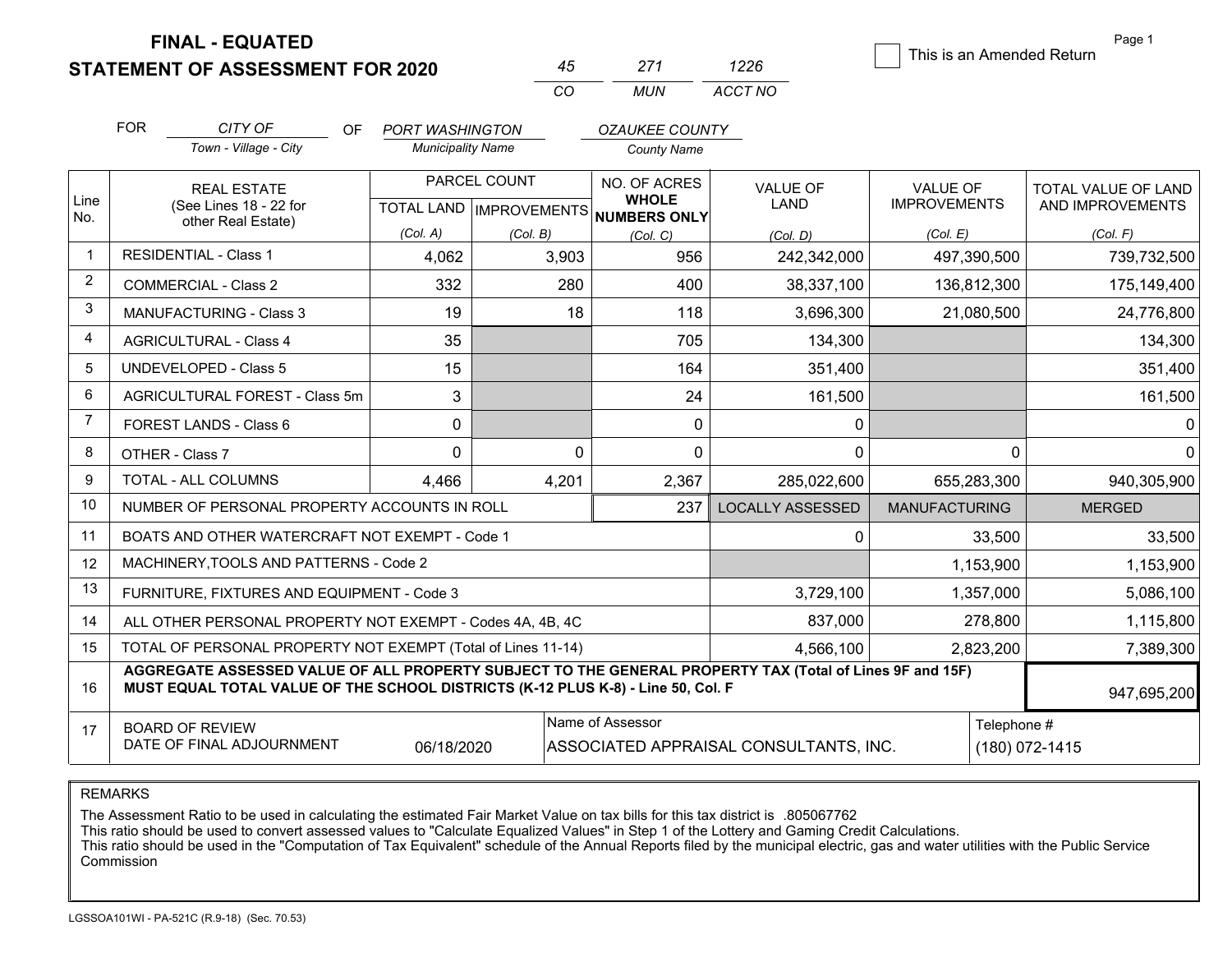| DATE<br>10/19/2020       |     | 2020 STATEMENT OF MERGED EQUALIZED VALUES | <b>EQVAL909WI</b> |
|--------------------------|-----|-------------------------------------------|-------------------|
| <b>COUNTY</b>            | 45  | <b>OZAUKEE</b>                            |                   |
| <b>TAXATION DISTRICT</b> | 002 | <b>TOWN OF BELGIUM</b>                    |                   |
| <b>EQADMIN</b>           | 77  | <b>MILWAUKEE</b>                          |                   |

|    | <b>REAL ESTATE CLASSES</b> | <b>LAND</b> | <b>IMPROVEMENTS</b> | <b>TOTAL</b> |
|----|----------------------------|-------------|---------------------|--------------|
|    | <b>RESIDENTIAL</b>         | 145,397,900 | 129,323,700         | 274,721,600  |
| 2  | <b>COMMERCIAL</b>          | 736,600     | 1,837,900           | 2,574,500    |
| 3  | <b>MANUFACTURING</b>       | 159,900     | 643,100             | 803,000      |
| 4  | AGRICULTURAL               | 4,228,400   |                     | 4,228,400    |
| 5  | <b>UNDEVELOPED</b>         | 1,229,000   |                     | 1,229,000    |
| 5M | AG FOREST                  | 2,718,600   |                     | 2,718,600    |
| 6  | <b>FOREST</b>              | 1,490,400   |                     | 1,490,400    |
| 7  | <b>OTHER</b>               | 4,752,000   | 14,230,500          | 18,982,500   |
|    | <b>REAL ESTATE TOTALS</b>  | 160,712,800 | 146,035,200         | 306,748,000  |

| PERSONAL PROPERTY CATEGORIES               | <b>NON-MFG</b> | <b>MFG</b> | <b>TOTAL</b> |
|--------------------------------------------|----------------|------------|--------------|
| <b>WATERCRAFT</b>                          |                |            |              |
| <b>MACHINERY, TOOLS &amp; PATTERNS</b>     |                | 129,600    | 129,600      |
| <b>FURNITURE, FIXTURES &amp; EQUIPMENT</b> | 57,100         | 33,100     | 90,200       |
| ALL OTHER PERSONAL PROPERTY                | 38,400         | 1,000      | 39,400       |
| 70.57 COMPENSATION                         |                |            |              |
| <b>PERSONAL PROPERTY TOTAL</b>             | 95,500         | 163,700    | 259,200      |
|                                            |                |            |              |
| <b>AGGREGATE EQUALIZED VALUE</b>           | 306,040,500    | 966.700    | 307,007,200  |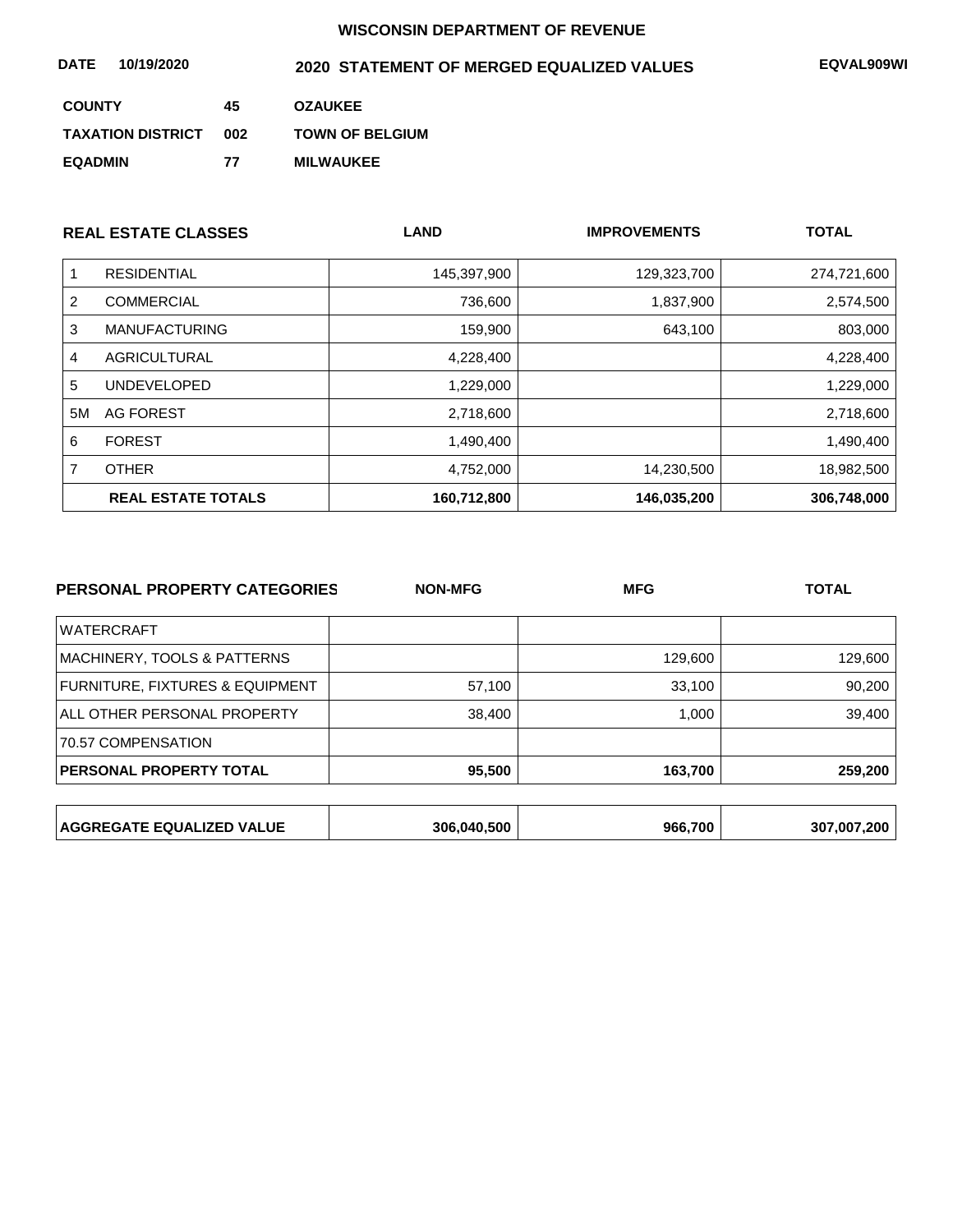| 10/19/2020<br><b>DATE</b> |     | 2020 STATEMENT OF MERGED EQUALIZED VALUES | EQVAL909WI |
|---------------------------|-----|-------------------------------------------|------------|
| <b>COUNTY</b>             | 45  | <b>OZAUKEE</b>                            |            |
| <b>TAXATION DISTRICT</b>  | 004 | <b>TOWN OF CEDARBURG</b>                  |            |
| <b>EQADMIN</b>            | 77  | <b>MILWAUKEE</b>                          |            |

|    | <b>REAL ESTATE CLASSES</b> | <b>LAND</b> | <b>IMPROVEMENTS</b> | <b>TOTAL</b> |
|----|----------------------------|-------------|---------------------|--------------|
|    | <b>RESIDENTIAL</b>         | 303,121,300 | 632,700,000         | 935,821,300  |
| 2  | <b>COMMERCIAL</b>          | 10,005,100  | 31,077,800          | 41,082,900   |
| 3  | <b>MANUFACTURING</b>       | 653,300     | 2,902,500           | 3,555,800    |
| 4  | AGRICULTURAL               | 1,289,100   |                     | 1,289,100    |
| 5  | <b>UNDEVELOPED</b>         | 2,159,200   |                     | 2,159,200    |
| 5M | AG FOREST                  | 3,071,100   |                     | 3,071,100    |
| 6  | <b>FOREST</b>              | 2,340,300   |                     | 2,340,300    |
|    | <b>OTHER</b>               | 1,440,000   | 2,405,300           | 3,845,300    |
|    | <b>REAL ESTATE TOTALS</b>  | 324,079,400 | 669,085,600         | 993,165,000  |

| PERSONAL PROPERTY CATEGORIES     | <b>NON-MFG</b> | <b>MFG</b> | <b>TOTAL</b> |  |
|----------------------------------|----------------|------------|--------------|--|
| <b>WATERCRAFT</b>                |                |            |              |  |
| MACHINERY, TOOLS & PATTERNS      |                | 248,200    | 248,200      |  |
| FURNITURE, FIXTURES & EQUIPMENT  | 1,611,000      | 169,800    | 1,780,800    |  |
| ALL OTHER PERSONAL PROPERTY      | 664,500        | 22,000     | 686,500      |  |
| 70.57 COMPENSATION               | 100            |            | 100          |  |
| <b>PERSONAL PROPERTY TOTAL</b>   | 2,275,600      | 440,000    | 2,715,600    |  |
|                                  |                |            |              |  |
| <b>AGGREGATE EQUALIZED VALUE</b> | 991,884,800    | 3,995,800  | 995,880,600  |  |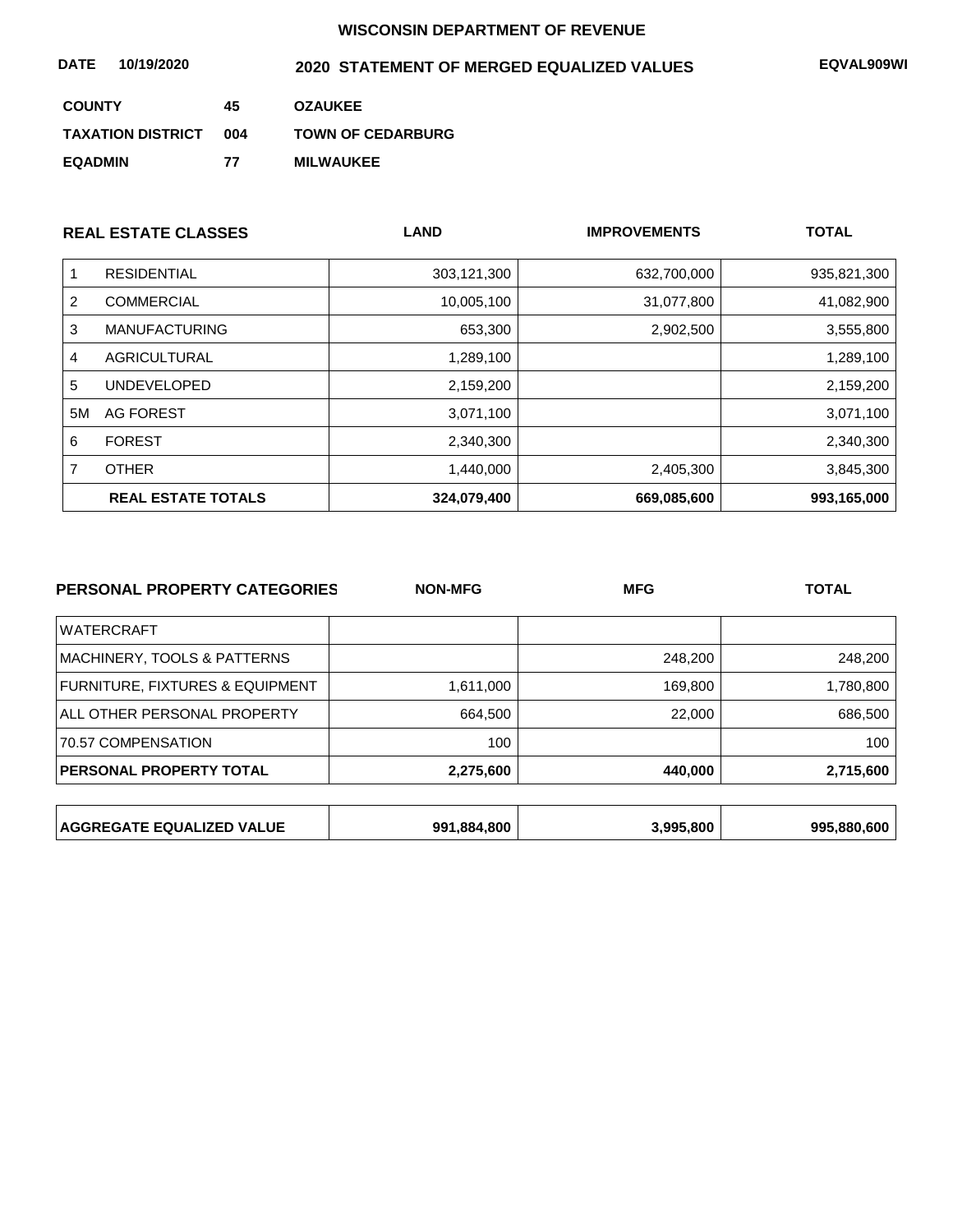| DATE<br>10/19/2020       |     | 2020 STATEMENT OF MERGED EQUALIZED VALUES | <b>EQVAL909WI</b> |
|--------------------------|-----|-------------------------------------------|-------------------|
| <b>COUNTY</b>            | 45  | <b>OZAUKEE</b>                            |                   |
| <b>TAXATION DISTRICT</b> | 006 | <b>TOWN OF FREDONIA</b>                   |                   |
| <b>EQADMIN</b>           | 77  | <b>MILWAUKEE</b>                          |                   |

|    | <b>REAL ESTATE CLASSES</b> | <b>LAND</b> | <b>IMPROVEMENTS</b> | <b>TOTAL</b> |
|----|----------------------------|-------------|---------------------|--------------|
|    | <b>RESIDENTIAL</b>         | 61,536,300  | 149,777,600         | 211,313,900  |
| 2  | <b>COMMERCIAL</b>          | 2,770,600   | 6,836,300           | 9,606,900    |
| 3  | <b>MANUFACTURING</b>       | 581,300     | 9,245,600           | 9,826,900    |
| 4  | AGRICULTURAL               | 2,990,100   |                     | 2,990,100    |
| 5  | <b>UNDEVELOPED</b>         | 2,404,400   |                     | 2,404,400    |
| 5M | AG FOREST                  | 3,847,300   |                     | 3,847,300    |
| 6  | <b>FOREST</b>              | 544,500     |                     | 544,500      |
|    | <b>OTHER</b>               | 3,887,000   | 12,642,700          | 16,529,700   |
|    | <b>REAL ESTATE TOTALS</b>  | 78,561,500  | 178,502,200         | 257,063,700  |

| <b>PERSONAL PROPERTY CATEGORIES</b> | <b>NON-MFG</b> | <b>MFG</b> | <b>TOTAL</b> |
|-------------------------------------|----------------|------------|--------------|
| <b>WATERCRAFT</b>                   |                |            |              |
| MACHINERY, TOOLS & PATTERNS         |                | 1,466,400  | 1,466,400    |
| FURNITURE, FIXTURES & EQUIPMENT     | 256,800        | 52,500     | 309,300      |
| ALL OTHER PERSONAL PROPERTY         | 108,200        | 20,400     | 128,600      |
| 70.57 COMPENSATION                  | 100            |            | 100          |
| PERSONAL PROPERTY TOTAL             | 364,900        | 1,539,300  | 1,904,200    |
|                                     |                |            |              |
| <b>AGGREGATE EQUALIZED VALUE</b>    | 247,601,700    | 11,366,200 | 258,967,900  |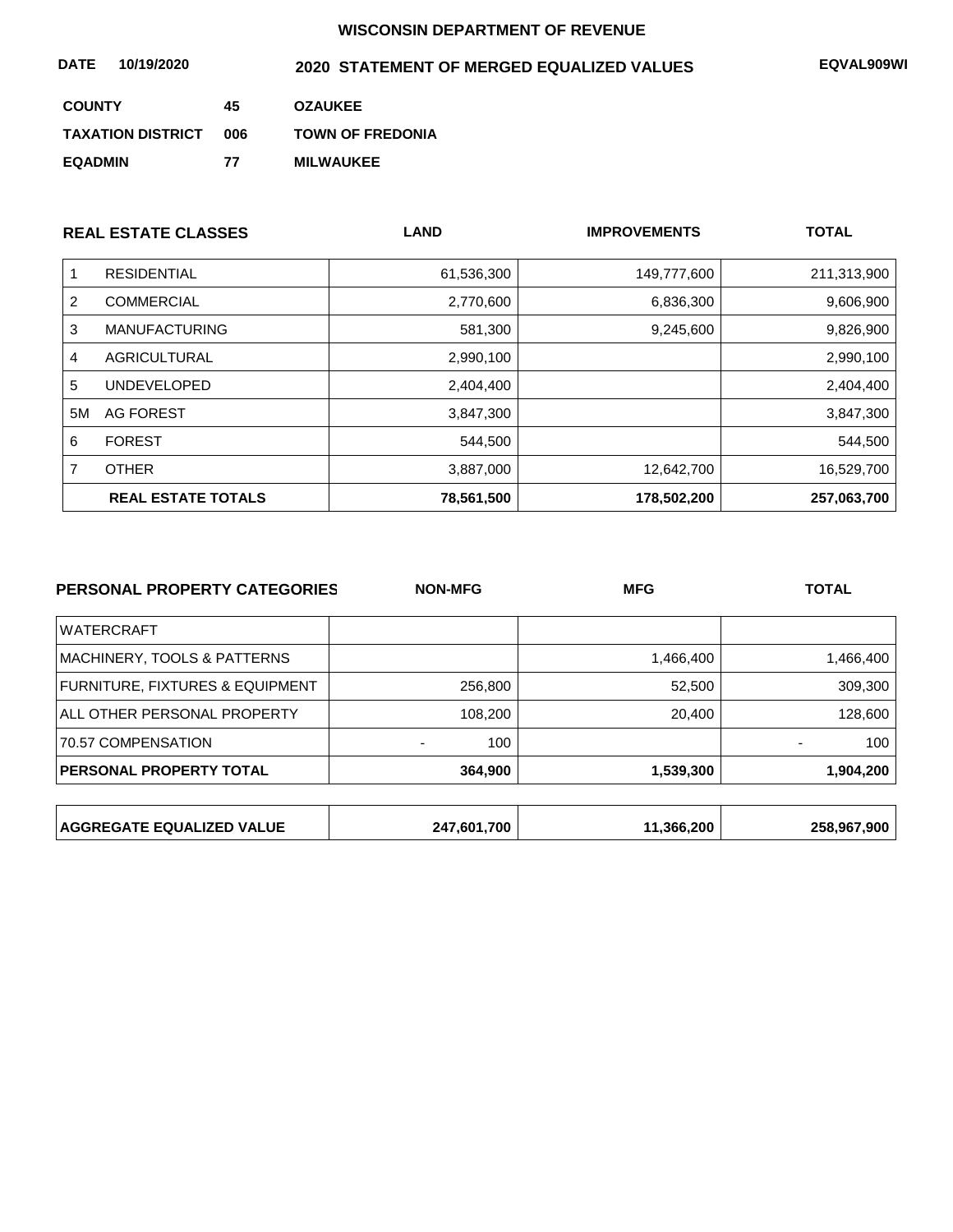| DATE<br>10/19/2020       |     | 2020 STATEMENT OF MERGED EQUALIZED VALUES | <b>EQVAL909WI</b> |
|--------------------------|-----|-------------------------------------------|-------------------|
| <b>COUNTY</b>            | 45  | <b>OZAUKEE</b>                            |                   |
| <b>TAXATION DISTRICT</b> | 008 | <b>TOWN OF GRAFTON</b>                    |                   |
| <b>EQADMIN</b>           | 77  | <b>MILWAUKEE</b>                          |                   |

|    | <b>REAL ESTATE CLASSES</b> | <b>LAND</b> | <b>IMPROVEMENTS</b> | <b>TOTAL</b> |
|----|----------------------------|-------------|---------------------|--------------|
|    | <b>RESIDENTIAL</b>         | 194,226,300 | 444,205,400         | 638,431,700  |
| 2  | <b>COMMERCIAL</b>          | 12,565,000  | 31,177,100          | 43,742,100   |
| 3  | <b>MANUFACTURING</b>       | 976,900     | 2,486,900           | 3,463,800    |
| 4  | AGRICULTURAL               | 750,200     |                     | 750,200      |
| 5  | <b>UNDEVELOPED</b>         | 1,735,200   |                     | 1,735,200    |
| 5M | <b>AG FOREST</b>           | 1,744,400   |                     | 1,744,400    |
| 6  | <b>FOREST</b>              | 800,400     |                     | 800,400      |
|    | <b>OTHER</b>               | 2,241,000   | 8,005,100           | 10,246,100   |
|    | <b>REAL ESTATE TOTALS</b>  | 215,039,400 | 485,874,500         | 700,913,900  |

| <b>PERSONAL PROPERTY CATEGORIES</b> | <b>NON-MFG</b> | <b>MFG</b> | <b>TOTAL</b> |
|-------------------------------------|----------------|------------|--------------|
| <b>WATERCRAFT</b>                   |                |            |              |
| MACHINERY, TOOLS & PATTERNS         |                | 84,200     | 84,200       |
| FURNITURE, FIXTURES & EQUIPMENT     | 1,106,600      | 21,600     | 1,128,200    |
| ALL OTHER PERSONAL PROPERTY         | 404,200        | 10,800     | 415,000      |
| 70.57 COMPENSATION                  |                |            |              |
| PERSONAL PROPERTY TOTAL             | 1,510,800      | 116,600    | 1,627,400    |
|                                     |                |            |              |
| AGGREGATE EQUALIZED VALUE           | 698,960,900    | 3,580,400  | 702,541,300  |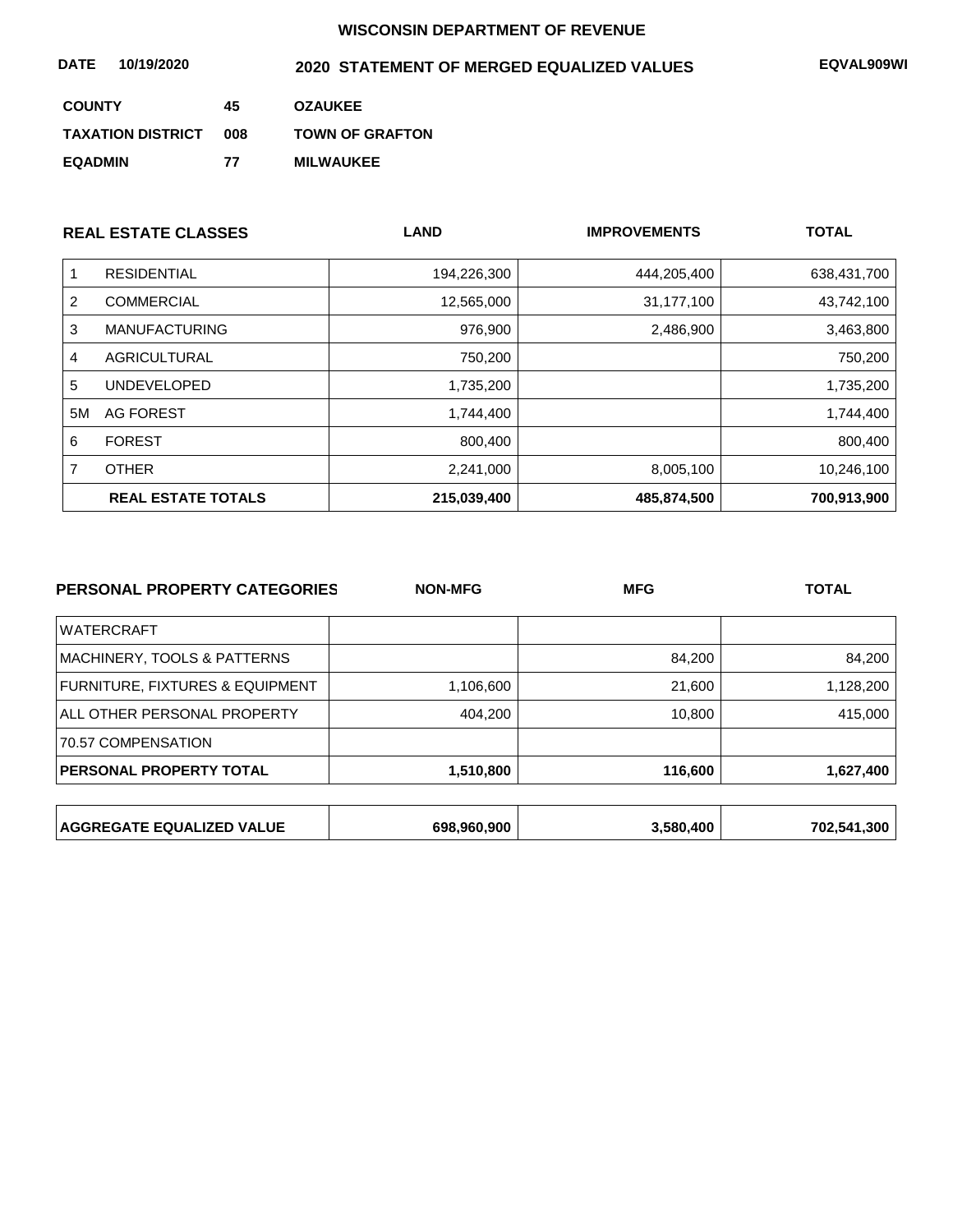| DATE<br>10/19/2020       |     | 2020 STATEMENT OF MERGED EQUALIZED VALUES | <b>EQVAL909WI</b> |
|--------------------------|-----|-------------------------------------------|-------------------|
| <b>COUNTY</b>            | 45  | <b>OZAUKEE</b>                            |                   |
| <b>TAXATION DISTRICT</b> | 012 | <b>TOWN OF PORT WASHINGTON</b>            |                   |
| <b>EQADMIN</b>           | 77  | <b>MILWAUKEE</b>                          |                   |

|    | <b>REAL ESTATE CLASSES</b> | <b>LAND</b> | <b>IMPROVEMENTS</b> | <b>TOTAL</b> |
|----|----------------------------|-------------|---------------------|--------------|
|    | <b>RESIDENTIAL</b>         | 65,462,200  | 130,991,100         | 196,453,300  |
| 2  | <b>COMMERCIAL</b>          | 5,723,300   | 12,532,400          | 18,255,700   |
| 3  | <b>MANUFACTURING</b>       | 1,110,200   | 3,088,000           | 4,198,200    |
| 4  | AGRICULTURAL               | 1,947,700   |                     | 1,947,700    |
| 5  | <b>UNDEVELOPED</b>         | 655,300     |                     | 655,300      |
| 5M | AG FOREST                  | 642,600     |                     | 642,600      |
| 6  | <b>FOREST</b>              | 333,900     |                     | 333,900      |
|    | <b>OTHER</b>               | 3,930,000   | 16,192,000          | 20,122,000   |
|    | <b>REAL ESTATE TOTALS</b>  | 79,805,200  | 162,803,500         | 242,608,700  |

| PERSONAL PROPERTY CATEGORIES     | <b>NON-MFG</b> | <b>MFG</b> | <b>TOTAL</b> |
|----------------------------------|----------------|------------|--------------|
| <b>WATERCRAFT</b>                |                |            |              |
| MACHINERY, TOOLS & PATTERNS      |                | 48,100     | 48,100       |
| FURNITURE, FIXTURES & EQUIPMENT  | 320,300        | 35,300     | 355,600      |
| ALL OTHER PERSONAL PROPERTY      | 102,800        | 56,300     | 159,100      |
| 70.57 COMPENSATION               |                |            |              |
| PERSONAL PROPERTY TOTAL          | 423,100        | 139,700    | 562,800      |
|                                  |                |            |              |
| <b>AGGREGATE EQUALIZED VALUE</b> | 238,833,600    | 4,337,900  | 243,171,500  |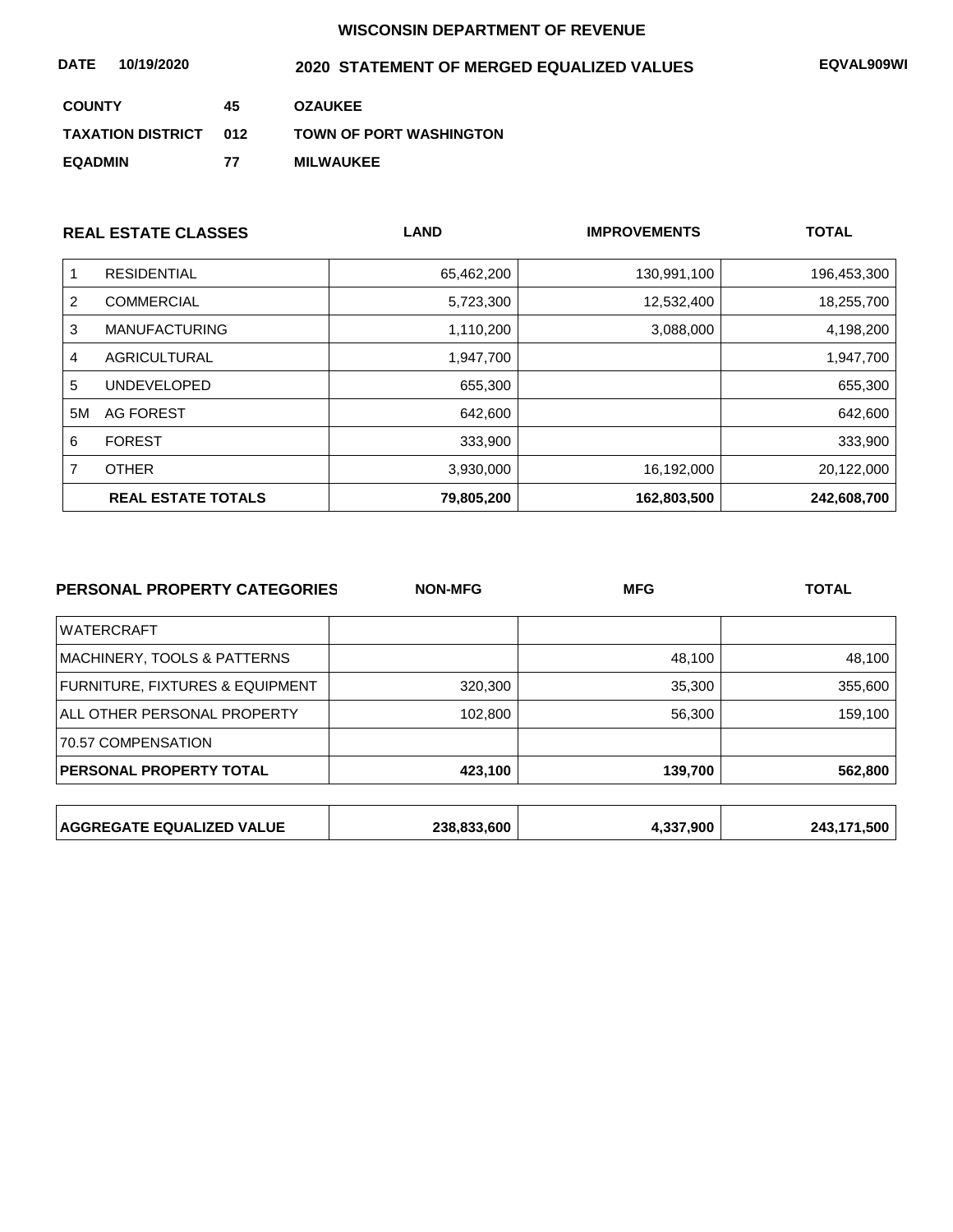| <b>DATE</b><br>10/19/2020 |     | 2020 STATEMENT OF MERGED EQUALIZED VALUES | <b>EQVAL909WI</b> |
|---------------------------|-----|-------------------------------------------|-------------------|
| <b>COUNTY</b>             | 45  | <b>OZAUKEE</b>                            |                   |
| <b>TAXATION DISTRICT</b>  | 014 | <b>TOWN OF SAUKVILLE</b>                  |                   |
| <b>EQADMIN</b>            | 77  | <b>MILWAUKEE</b>                          |                   |

|    | <b>REAL ESTATE CLASSES</b> | <b>LAND</b> | <b>IMPROVEMENTS</b> | <b>TOTAL</b> |
|----|----------------------------|-------------|---------------------|--------------|
|    | <b>RESIDENTIAL</b>         | 56,517,300  | 155,554,400         | 212,071,700  |
| 2  | <b>COMMERCIAL</b>          | 3,626,000   | 6,158,800           | 9,784,800    |
| 3  | <b>MANUFACTURING</b>       | 91,600      | 810,800             | 902,400      |
| 4  | AGRICULTURAL               | 1,855,000   |                     | 1,855,000    |
| 5  | <b>UNDEVELOPED</b>         | 2,804,200   |                     | 2,804,200    |
| 5M | AG FOREST                  | 2,778,300   |                     | 2,778,300    |
| 6  | <b>FOREST</b>              | 1,593,900   |                     | 1,593,900    |
|    | <b>OTHER</b>               | 4,248,000   | 12,863,000          | 17,111,000   |
|    | <b>REAL ESTATE TOTALS</b>  | 73,514,300  | 175,387,000         | 248,901,300  |

| PERSONAL PROPERTY CATEGORIES     | <b>NON-MFG</b> | <b>MFG</b> | <b>TOTAL</b> |
|----------------------------------|----------------|------------|--------------|
| <b>WATERCRAFT</b>                |                |            |              |
| MACHINERY, TOOLS & PATTERNS      |                | 22,600     | 22,600       |
| FURNITURE, FIXTURES & EQUIPMENT  | 172,800        | 19,400     | 192,200      |
| ALL OTHER PERSONAL PROPERTY      | 340,000        | 500        | 340,500      |
| 70.57 COMPENSATION               |                |            |              |
| <b>PERSONAL PROPERTY TOTAL</b>   | 512,800        | 42,500     | 555,300      |
|                                  |                |            |              |
| <b>AGGREGATE EQUALIZED VALUE</b> | 248,511,700    | 944,900    | 249,456,600  |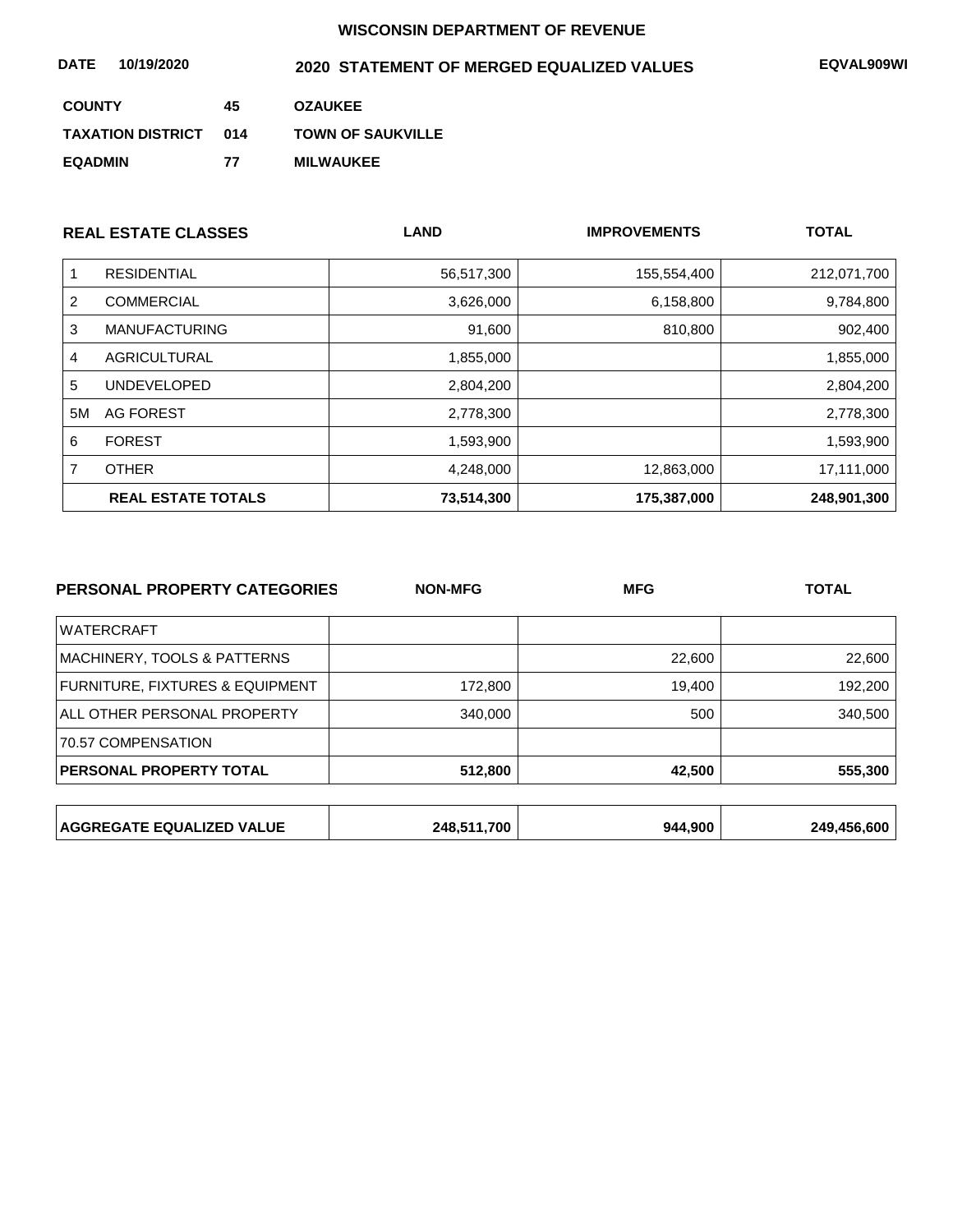| DATE<br>10/19/2020       |     | 2020 STATEMENT OF MERGED EQUALIZED VALUES | <b>EQVAL909WI</b> |
|--------------------------|-----|-------------------------------------------|-------------------|
| <b>COUNTY</b>            | 45  | <b>OZAUKEE</b>                            |                   |
| <b>TAXATION DISTRICT</b> | 105 | <b>VILLAGE OF BAYSIDE</b>                 |                   |
| <b>EQADMIN</b>           | 77  | <b>MILWAUKEE</b>                          |                   |

|    | <b>REAL ESTATE CLASSES</b> | <b>LAND</b> | <b>IMPROVEMENTS</b> | <b>TOTAL</b> |
|----|----------------------------|-------------|---------------------|--------------|
|    | <b>RESIDENTIAL</b>         | 14,955,800  | 12,142,700          | 27,098,500   |
| 2  | <b>COMMERCIAL</b>          |             |                     |              |
| 3  | <b>MANUFACTURING</b>       |             |                     |              |
| 4  | <b>AGRICULTURAL</b>        |             |                     |              |
| 5  | <b>UNDEVELOPED</b>         |             |                     |              |
| 5M | AG FOREST                  |             |                     |              |
| 6  | <b>FOREST</b>              |             |                     |              |
|    | <b>OTHER</b>               |             |                     |              |
|    | <b>REAL ESTATE TOTALS</b>  | 14,955,800  | 12,142,700          | 27,098,500   |

| PERSONAL PROPERTY CATEGORIES    | <b>NON-MFG</b> | <b>MFG</b> | <b>TOTAL</b> |  |
|---------------------------------|----------------|------------|--------------|--|
| <b>WATERCRAFT</b>               |                |            |              |  |
| MACHINERY, TOOLS & PATTERNS     |                |            |              |  |
| FURNITURE, FIXTURES & EQUIPMENT |                |            |              |  |
| ALL OTHER PERSONAL PROPERTY     |                |            |              |  |
| 70.57 COMPENSATION              |                |            |              |  |
| PERSONAL PROPERTY TOTAL         |                |            |              |  |
|                                 |                |            |              |  |
|                                 |                |            |              |  |

| <b>AGGREGATE EQUALIZED VALUE</b> | 27,098,500 |  | 27,098,500 |
|----------------------------------|------------|--|------------|
|----------------------------------|------------|--|------------|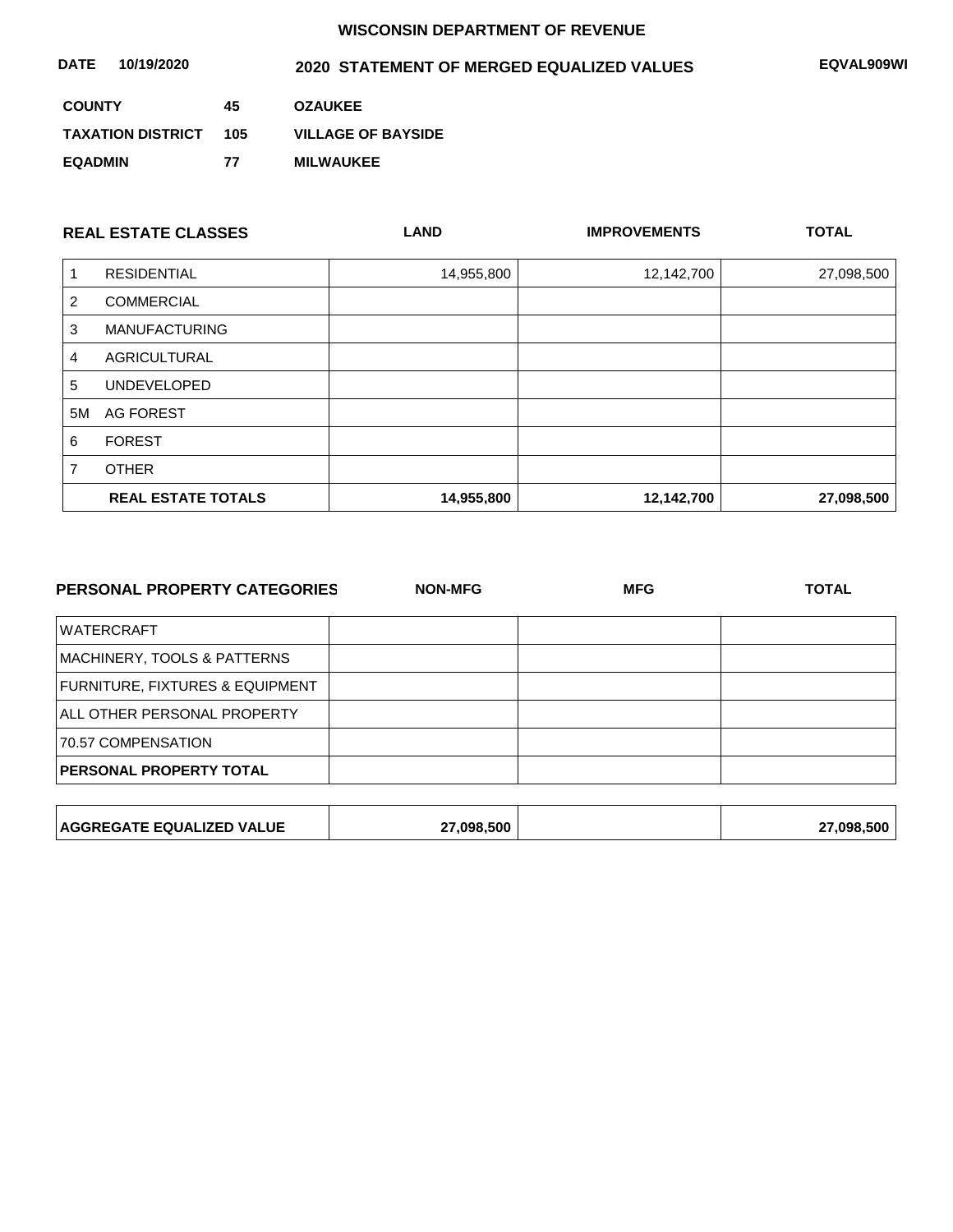| <b>DATE</b><br>10/19/2020 |     | 2020 STATEMENT OF MERGED EQUALIZED VALUES | <b>EQVAL909WI</b> |
|---------------------------|-----|-------------------------------------------|-------------------|
| <b>COUNTY</b>             | 45  | <b>OZAUKEE</b>                            |                   |
| <b>TAXATION DISTRICT</b>  | 106 | <b>VILLAGE OF BELGIUM</b>                 |                   |
| <b>EQADMIN</b>            | 77  | <b>MILWAUKEE</b>                          |                   |

|    | <b>REAL ESTATE CLASSES</b> | <b>LAND</b> | <b>IMPROVEMENTS</b> | <b>TOTAL</b> |
|----|----------------------------|-------------|---------------------|--------------|
|    | <b>RESIDENTIAL</b>         | 25,253,300  | 151,955,700         | 177,209,000  |
| 2  | <b>COMMERCIAL</b>          | 6,633,600   | 26,716,600          | 33,350,200   |
| 3  | <b>MANUFACTURING</b>       | 948,600     | 7,334,500           | 8,283,100    |
| 4  | <b>AGRICULTURAL</b>        | 118,500     |                     | 118,500      |
| 5  | <b>UNDEVELOPED</b>         | 593,100     |                     | 593,100      |
| 5M | AG FOREST                  | 3,000       |                     | 3,000        |
| 6  | <b>FOREST</b>              |             |                     |              |
|    | <b>OTHER</b>               | 104,000     | 435,000             | 539,000      |
|    | <b>REAL ESTATE TOTALS</b>  | 33,654,100  | 186.441.800         | 220,095,900  |

| PERSONAL PROPERTY CATEGORIES     | <b>NON-MFG</b> | <b>MFG</b> | <b>TOTAL</b> |  |
|----------------------------------|----------------|------------|--------------|--|
| <b>WATERCRAFT</b>                |                | 100        | 100          |  |
| MACHINERY, TOOLS & PATTERNS      |                | 811,800    | 811,800      |  |
| FURNITURE, FIXTURES & EQUIPMENT  | 649,100        | 105,700    | 754,800      |  |
| ALL OTHER PERSONAL PROPERTY      | 223,700        | 131,900    | 355,600      |  |
| 70.57 COMPENSATION               | 35,100         |            | 35,100       |  |
| <b>PERSONAL PROPERTY TOTAL</b>   | 837,700        | 1,049,500  | 1,887,200    |  |
|                                  |                |            |              |  |
| <b>AGGREGATE EQUALIZED VALUE</b> | 212,650,500    | 9,332,600  | 221,983,100  |  |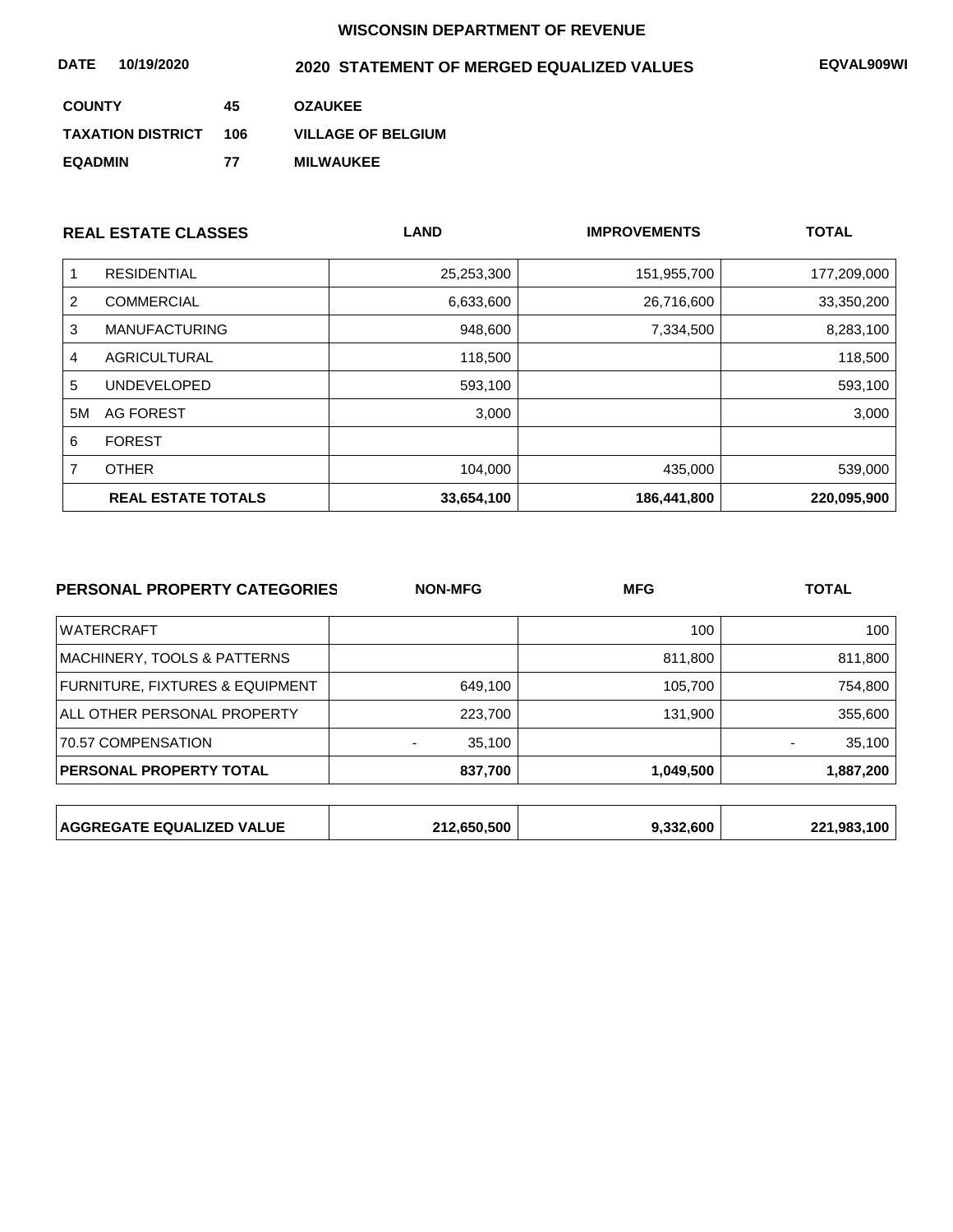| DATE<br>10/19/2020       |     | 2020 STATEMENT OF MERGED EQUALIZED VALUES | <b>EQVAL909WI</b> |
|--------------------------|-----|-------------------------------------------|-------------------|
| <b>COUNTY</b>            | 45  | <b>OZAUKEE</b>                            |                   |
| <b>TAXATION DISTRICT</b> | 126 | <b>VILLAGE OF FREDONIA</b>                |                   |
| <b>EQADMIN</b>           | 77  | <b>MILWAUKEE</b>                          |                   |

|    | <b>REAL ESTATE CLASSES</b> | <b>LAND</b> | <b>IMPROVEMENTS</b> | <b>TOTAL</b> |
|----|----------------------------|-------------|---------------------|--------------|
|    | <b>RESIDENTIAL</b>         | 39,309,100  | 111,287,000         | 150,596,100  |
| 2  | <b>COMMERCIAL</b>          | 6,416,500   | 24,065,000          | 30,481,500   |
| 3  | <b>MANUFACTURING</b>       | 1,720,200   | 11,071,200          | 12,791,400   |
| 4  | <b>AGRICULTURAL</b>        | 99,400      |                     | 99,400       |
| 5  | <b>UNDEVELOPED</b>         | 69,000      |                     | 69,000       |
| 5M | AG FOREST                  | 61,200      |                     | 61,200       |
| 6  | <b>FOREST</b>              | 231,200     |                     | 231,200      |
|    | <b>OTHER</b>               |             |                     |              |
|    | <b>REAL ESTATE TOTALS</b>  | 47,906,600  | 146,423,200         | 194,329,800  |

| PERSONAL PROPERTY CATEGORIES     | <b>NON-MFG</b> | <b>MFG</b> | <b>TOTAL</b> |
|----------------------------------|----------------|------------|--------------|
| <b>WATERCRAFT</b>                |                |            |              |
| MACHINERY, TOOLS & PATTERNS      |                | 222,500    | 222,500      |
| FURNITURE, FIXTURES & EQUIPMENT  | 911,700        | 305,700    | 1,217,400    |
| ALL OTHER PERSONAL PROPERTY      | 48,900         | 26,100     | 75,000       |
| 70.57 COMPENSATION               |                |            |              |
| PERSONAL PROPERTY TOTAL          | 960,600        | 554,300    | 1,514,900    |
|                                  |                |            |              |
| <b>AGGREGATE EQUALIZED VALUE</b> | 182,499,000    | 13,345,700 | 195,844,700  |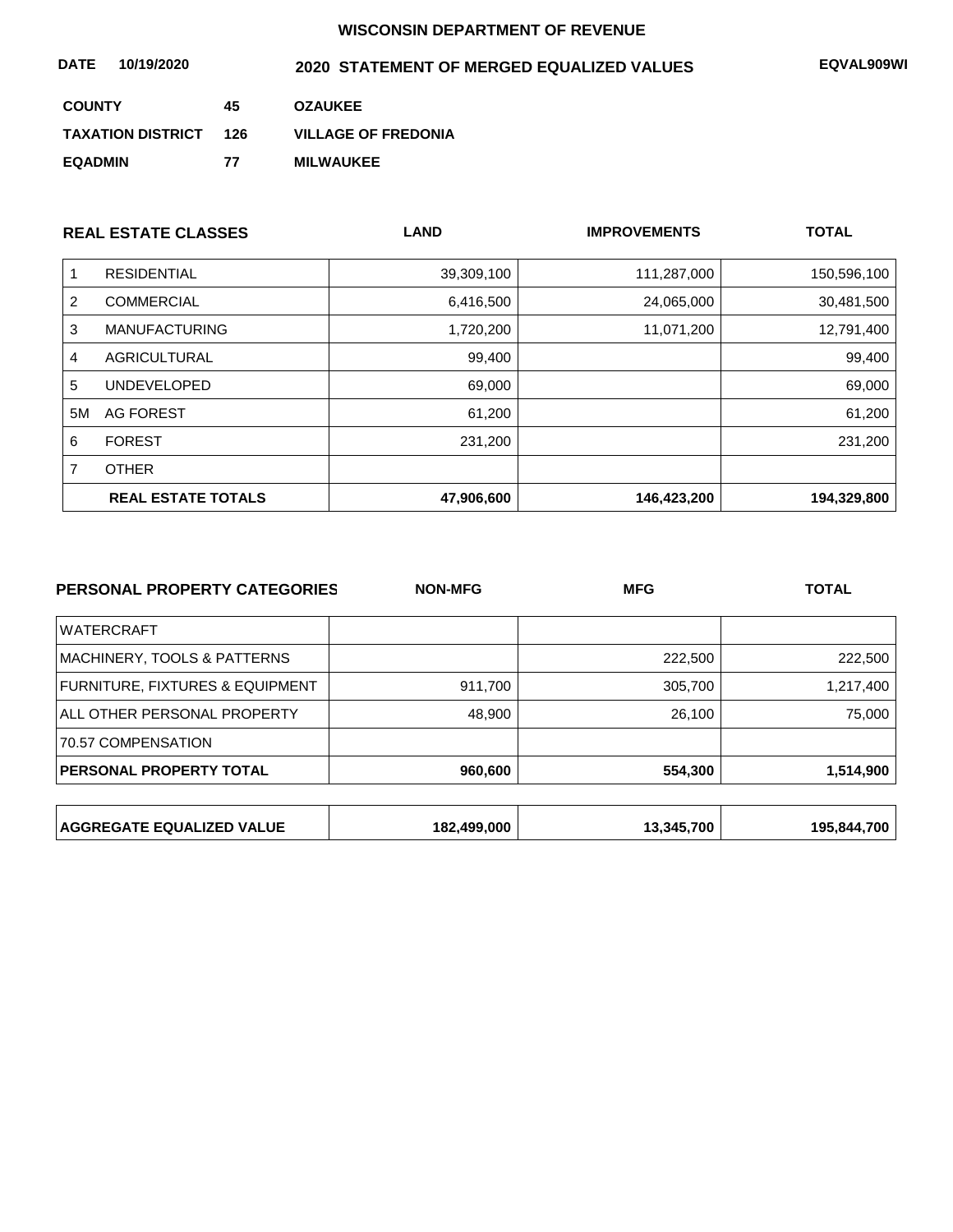| 10/19/2020<br><b>DATE</b> |     | 2020 STATEMENT OF MERGED EQUALIZED VALUES | EQVAL909WI |
|---------------------------|-----|-------------------------------------------|------------|
| <b>COUNTY</b>             | 45  | <b>OZAUKEE</b>                            |            |
| <b>TAXATION DISTRICT</b>  | 131 | <b>VILLAGE OF GRAFTON</b>                 |            |
| <b>EQADMIN</b>            | 77  | <b>MILWAUKEE</b>                          |            |

|    | <b>REAL ESTATE CLASSES</b> | <b>LAND</b> | <b>IMPROVEMENTS</b> | <b>TOTAL</b>  |
|----|----------------------------|-------------|---------------------|---------------|
|    | <b>RESIDENTIAL</b>         | 327,380,500 | 689,056,700         | 1,016,437,200 |
| 2  | <b>COMMERCIAL</b>          | 105,403,500 | 329,496,200         | 434,899,700   |
| 3  | <b>MANUFACTURING</b>       | 11,071,000  | 53,364,800          | 64,435,800    |
| 4  | AGRICULTURAL               | 44,800      |                     | 44,800        |
| 5  | <b>UNDEVELOPED</b>         | 558,200     |                     | 558,200       |
| 5M | AG FOREST                  | 144,000     |                     | 144,000       |
| 6  | <b>FOREST</b>              | 558,000     |                     | 558,000       |
|    | <b>OTHER</b>               |             |                     |               |
|    | <b>REAL ESTATE TOTALS</b>  | 445,160,000 | 1,071,917,700       | 1,517,077,700 |

| PERSONAL PROPERTY CATEGORIES     | <b>NON-MFG</b> | <b>MFG</b> | <b>TOTAL</b>  |
|----------------------------------|----------------|------------|---------------|
| <b>WATERCRAFT</b>                |                |            |               |
| MACHINERY, TOOLS & PATTERNS      |                | 2,808,600  | 2,808,600     |
| FURNITURE, FIXTURES & EQUIPMENT  | 18,009,800     | 2,248,600  | 20,258,400    |
| ALL OTHER PERSONAL PROPERTY      | 2,082,700      | 271,100    | 2,353,800     |
| 70.57 COMPENSATION               | 30,100         |            | 30,100        |
| PERSONAL PROPERTY TOTAL          | 20,062,400     | 5,328,300  | 25,390,700    |
|                                  |                |            |               |
| <b>AGGREGATE EQUALIZED VALUE</b> | 1,472,704,300  | 69,764,100 | 1,542,468,400 |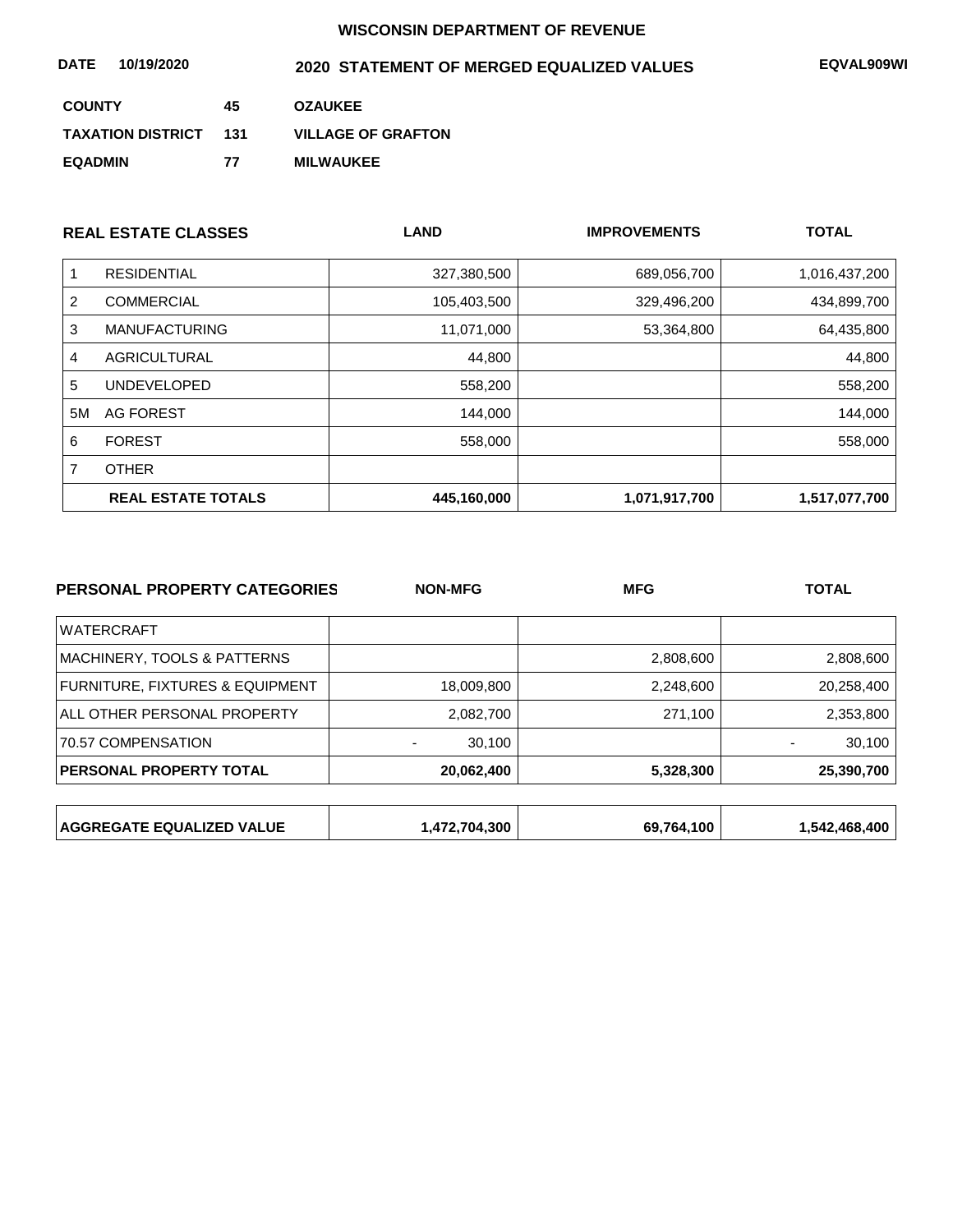| DATE<br>10/19/2020       |     | 2020 STATEMENT OF MERGED EQUALIZED VALUES | <b>EQVAL909WI</b> |
|--------------------------|-----|-------------------------------------------|-------------------|
| <b>COUNTY</b>            | 45  | <b>OZAUKEE</b>                            |                   |
| <b>TAXATION DISTRICT</b> | 161 | <b>VILLAGE OF NEWBURG</b>                 |                   |
| <b>EQADMIN</b>           | 77  | <b>MILWAUKEE</b>                          |                   |

| <b>REAL ESTATE CLASSES</b> |                           | <b>LAND</b> | <b>IMPROVEMENTS</b> | <b>TOTAL</b> |
|----------------------------|---------------------------|-------------|---------------------|--------------|
|                            | <b>RESIDENTIAL</b>        | 1,179,000   | 3,154,700           | 4,333,700    |
| 2                          | <b>COMMERCIAL</b>         | 517,800     | 1,999,600           | 2,517,400    |
| 3                          | <b>MANUFACTURING</b>      |             |                     |              |
| 4                          | <b>AGRICULTURAL</b>       | 300         |                     | 300          |
| 5                          | <b>UNDEVELOPED</b>        |             |                     |              |
| 5M                         | AG FOREST                 |             |                     |              |
| 6                          | <b>FOREST</b>             |             |                     |              |
|                            | <b>OTHER</b>              |             |                     |              |
|                            | <b>REAL ESTATE TOTALS</b> | 1,697,100   | 5,154,300           | 6,851,400    |

| PERSONAL PROPERTY CATEGORIES    | <b>NON-MFG</b> | <b>MFG</b> | <b>TOTAL</b> |
|---------------------------------|----------------|------------|--------------|
| <b>WATERCRAFT</b>               |                |            |              |
| MACHINERY, TOOLS & PATTERNS     |                |            |              |
| FURNITURE, FIXTURES & EQUIPMENT | 42,700         |            | 42,700       |
| ALL OTHER PERSONAL PROPERTY     | 600            |            | 600          |
| 70.57 COMPENSATION              |                |            |              |
| PERSONAL PROPERTY TOTAL         | 43,300         |            | 43,300       |
|                                 |                |            |              |
|                                 |                |            |              |

| <b>AGGREGATE EQUALIZED VALUE</b> | .700      |
|----------------------------------|-----------|
| 894.700.                         | $5.894 -$ |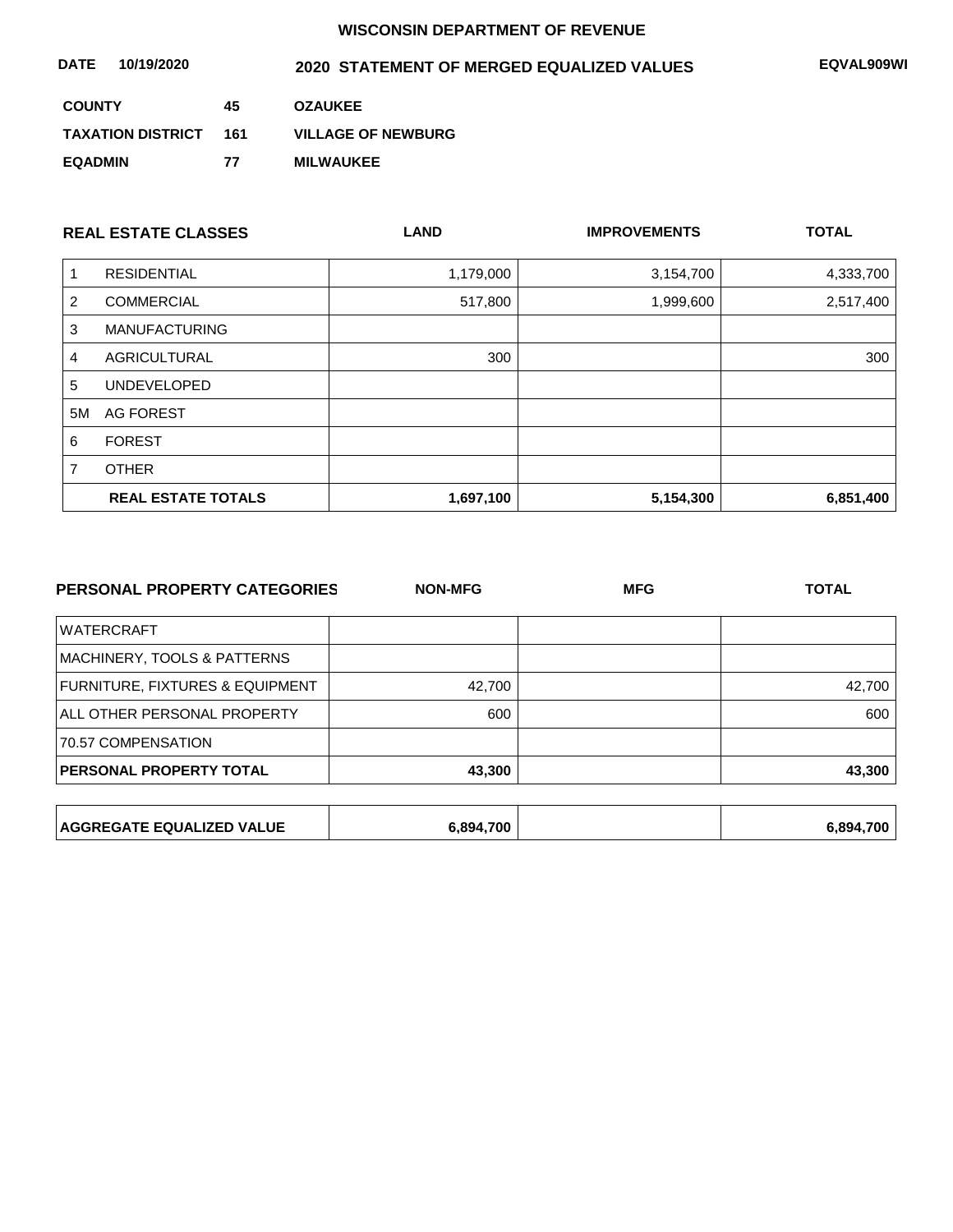| DATE<br>10/19/2020       |     | 2020 STATEMENT OF MERGED EQUALIZED VALUES | <b>EQVAL909WI</b> |
|--------------------------|-----|-------------------------------------------|-------------------|
| <b>COUNTY</b>            | 45  | <b>OZAUKEE</b>                            |                   |
| <b>TAXATION DISTRICT</b> | 181 | <b>VILLAGE OF SAUKVILLE</b>               |                   |
| <b>EQADMIN</b>           | 77  | <b>MILWAUKEE</b>                          |                   |

| <b>REAL ESTATE CLASSES</b> |                           | <b>LAND</b> | <b>IMPROVEMENTS</b> |             |
|----------------------------|---------------------------|-------------|---------------------|-------------|
|                            | <b>RESIDENTIAL</b>        | 72,737,000  | 228,148,500         | 300,885,500 |
| 2                          | <b>COMMERCIAL</b>         | 39,707,600  | 94,637,500          | 134,345,100 |
| 3                          | <b>MANUFACTURING</b>      | 7,572,100   | 42,906,300          | 50,478,400  |
| 4                          | AGRICULTURAL              | 42,900      |                     | 42,900      |
| 5                          | <b>UNDEVELOPED</b>        | 301,500     |                     | 301,500     |
| 5M                         | AG FOREST                 |             |                     |             |
| 6                          | <b>FOREST</b>             | 190,000     |                     | 190,000     |
|                            | <b>OTHER</b>              |             |                     |             |
|                            | <b>REAL ESTATE TOTALS</b> | 120,551,100 | 365,692,300         | 486,243,400 |

| <b>PERSONAL PROPERTY CATEGORIES</b> | <b>NON-MFG</b> | <b>MFG</b> | <b>TOTAL</b> |
|-------------------------------------|----------------|------------|--------------|
| <b>WATERCRAFT</b>                   |                |            |              |
| MACHINERY, TOOLS & PATTERNS         |                | 4,771,400  | 4,771,400    |
| FURNITURE, FIXTURES & EQUIPMENT     | 5,043,500      | 3,424,700  | 8,468,200    |
| ALL OTHER PERSONAL PROPERTY         | 573,600        | 455,300    | 1,028,900    |
| 70.57 COMPENSATION                  |                |            |              |
| PERSONAL PROPERTY TOTAL             | 5,617,100      | 8,651,400  | 14,268,500   |
|                                     |                |            |              |
| <b>AGGREGATE EQUALIZED VALUE</b>    | 441,382,100    | 59,129,800 | 500,511,900  |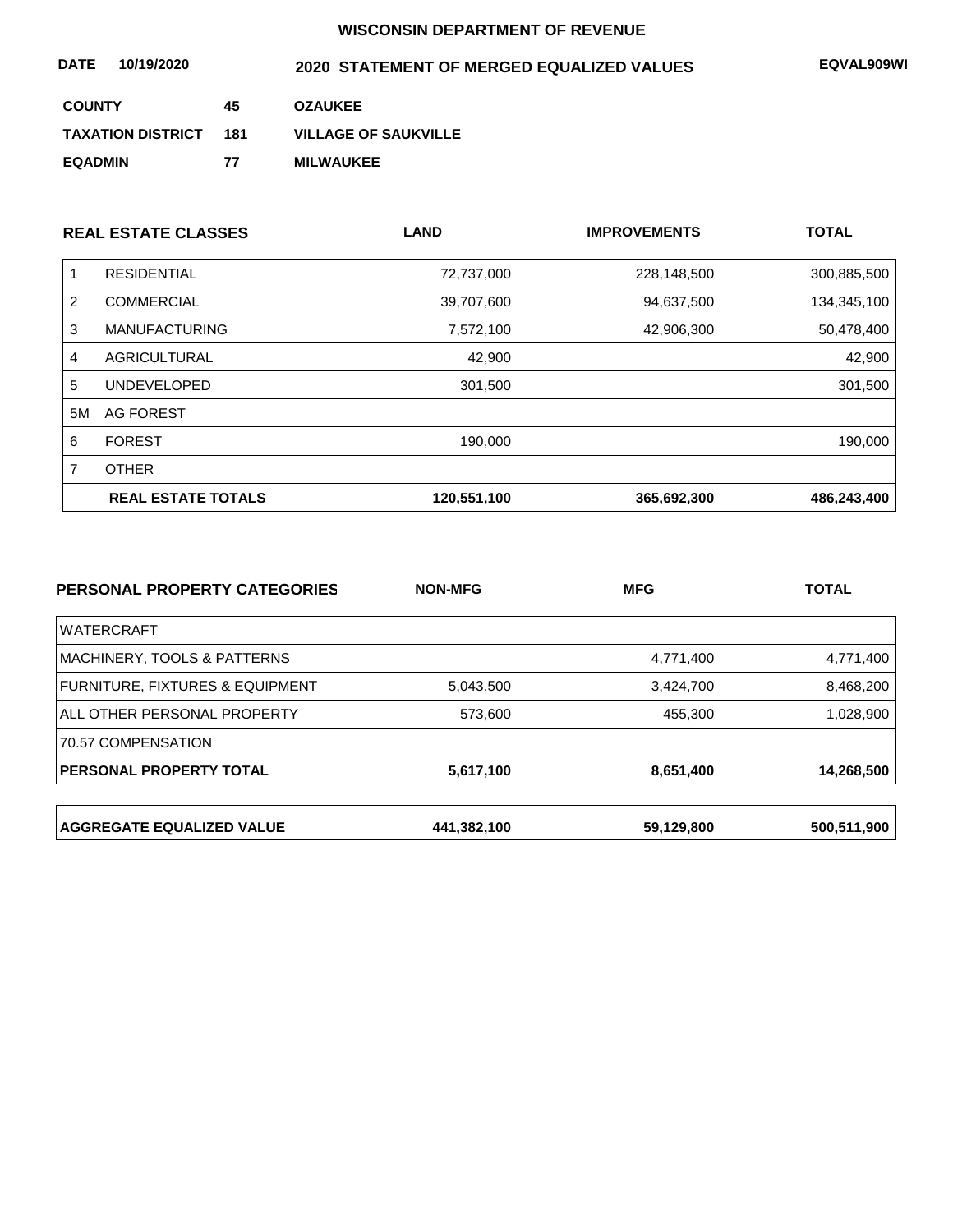| DATE<br>10/19/2020       |     | 2020 STATEMENT OF MERGED EQUALIZED VALUES | <b>EQVAL909WI</b> |
|--------------------------|-----|-------------------------------------------|-------------------|
| <b>COUNTY</b>            | 45  | <b>OZAUKEE</b>                            |                   |
| <b>TAXATION DISTRICT</b> | 186 | <b>VILLAGE OF THIENSVILLE</b>             |                   |
| <b>EQADMIN</b>           | 77  | <b>MILWAUKEE</b>                          |                   |

| <b>REAL ESTATE CLASSES</b> |                           | <b>LAND</b> | <b>IMPROVEMENTS</b> |             |
|----------------------------|---------------------------|-------------|---------------------|-------------|
|                            | <b>RESIDENTIAL</b>        | 73,728,000  | 227,221,100         | 300,949,100 |
| 2                          | <b>COMMERCIAL</b>         | 19,066,900  | 69,771,400          | 88,838,300  |
| 3                          | <b>MANUFACTURING</b>      |             |                     |             |
| 4                          | <b>AGRICULTURAL</b>       |             |                     |             |
| 5                          | <b>UNDEVELOPED</b>        | 18,000      |                     | 18,000      |
| 5M                         | AG FOREST                 |             |                     |             |
| 6                          | <b>FOREST</b>             |             |                     |             |
|                            | <b>OTHER</b>              |             |                     |             |
|                            | <b>REAL ESTATE TOTALS</b> | 92,812,900  | 296,992,500         | 389,805,400 |

| 1,300<br>2,131,100 |
|--------------------|
| 645,400<br>100     |
| 100                |
| 1,400<br>2,776,600 |
|                    |
|                    |

| ,400<br><b>AGGREGATE EQUALIZED VALUE</b><br>392.582.000<br>392.580.600 |
|------------------------------------------------------------------------|
|------------------------------------------------------------------------|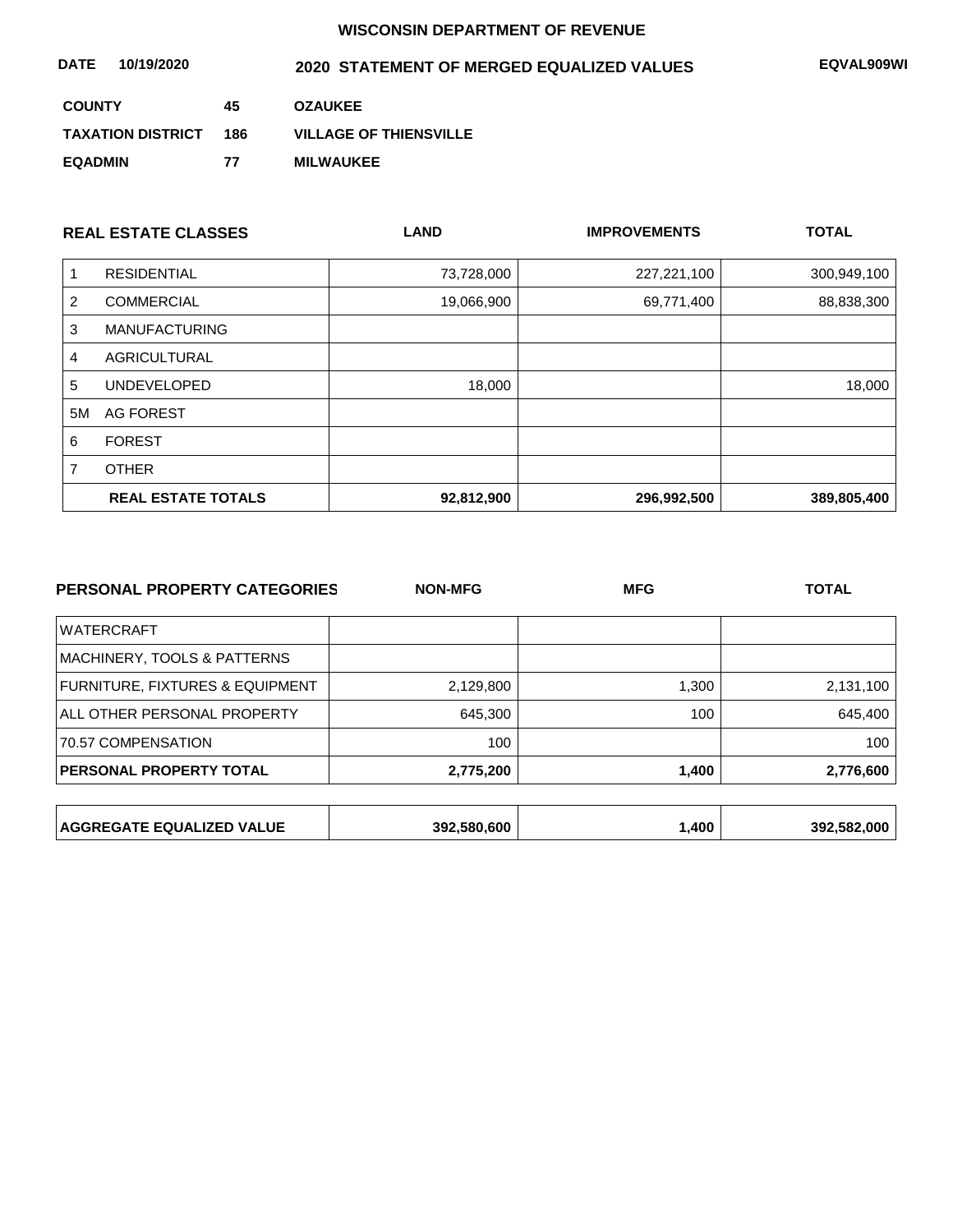| 10/19/2020<br><b>DATE</b> |     | 2020 STATEMENT OF MERGED EQUALIZED VALUES | EQVAL909WI |
|---------------------------|-----|-------------------------------------------|------------|
| <b>COUNTY</b>             | 45  | <b>OZAUKEE</b>                            |            |
| <b>TAXATION DISTRICT</b>  | 211 | <b>CITY OF CEDARBURG</b>                  |            |
| <b>EQADMIN</b>            | 77  | <b>MILWAUKEE</b>                          |            |

| <b>REAL ESTATE CLASSES</b> |                           | <b>LAND</b> | <b>IMPROVEMENTS</b> |               |
|----------------------------|---------------------------|-------------|---------------------|---------------|
|                            | <b>RESIDENTIAL</b>        | 342,878,300 | 915,885,500         | 1,258,763,800 |
| 2                          | <b>COMMERCIAL</b>         | 68,741,500  | 188,727,800         | 257,469,300   |
| 3                          | <b>MANUFACTURING</b>      | 3,795,500   | 14,373,700          | 18,169,200    |
| 4                          | AGRICULTURAL              | 32,600      |                     | 32,600        |
| 5                          | <b>UNDEVELOPED</b>        | 17,500      |                     | 17,500        |
| 5M                         | AG FOREST                 | 28,800      |                     | 28,800        |
| 6                          | <b>FOREST</b>             |             |                     |               |
| 7                          | <b>OTHER</b>              | 256,000     | 196,100             | 452,100       |
|                            | <b>REAL ESTATE TOTALS</b> | 415,750,200 | 1,119,183,100       | 1,534,933,300 |

| PERSONAL PROPERTY CATEGORIES     | <b>NON-MFG</b> | <b>MFG</b> | <b>TOTAL</b>  |  |
|----------------------------------|----------------|------------|---------------|--|
| <b>WATERCRAFT</b>                |                |            |               |  |
| MACHINERY, TOOLS & PATTERNS      |                | 1,625,800  | 1,625,800     |  |
| FURNITURE, FIXTURES & EQUIPMENT  | 8,040,800      | 1,028,000  | 9,068,800     |  |
| ALL OTHER PERSONAL PROPERTY      | 1,999,500      | 811,500    | 2,811,000     |  |
| 70.57 COMPENSATION               |                |            |               |  |
| PERSONAL PROPERTY TOTAL          | 10,040,300     | 3,465,300  | 13,505,600    |  |
|                                  |                |            |               |  |
| <b>AGGREGATE EQUALIZED VALUE</b> | 1,526,804,400  | 21,634,500 | 1,548,438,900 |  |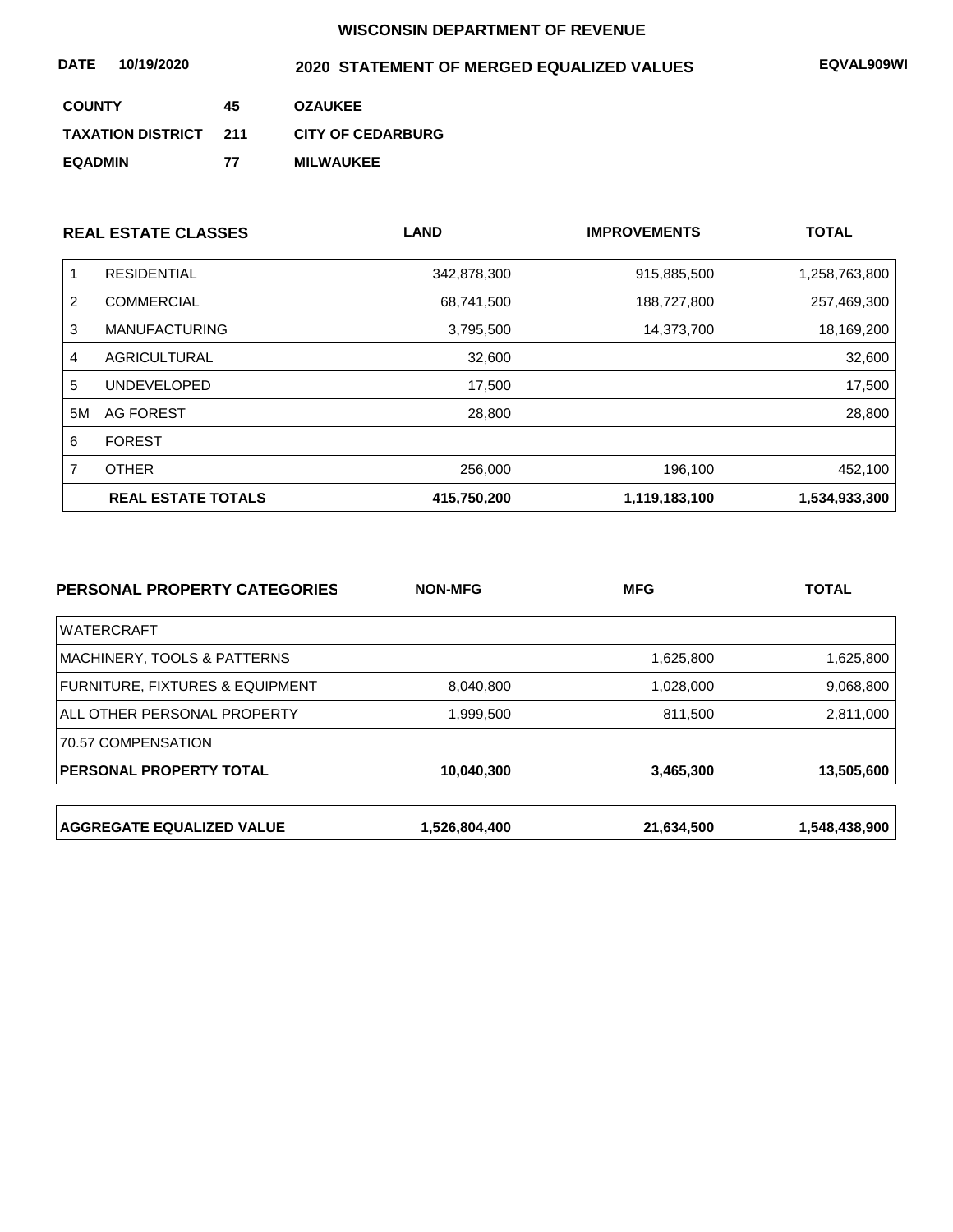| DATE<br>10/19/2020       |     | 2020 STATEMENT OF MERGED EQUALIZED VALUES | <b>EQVAL909WI</b> |
|--------------------------|-----|-------------------------------------------|-------------------|
| <b>COUNTY</b>            | 45  | <b>OZAUKEE</b>                            |                   |
| <b>TAXATION DISTRICT</b> | 255 | <b>CITY OF MEQUON</b>                     |                   |
| <b>EQADMIN</b>           | 77  | <b>MILWAUKEE</b>                          |                   |

|    | <b>REAL ESTATE CLASSES</b> | <b>LAND</b>   | <b>IMPROVEMENTS</b> |               |
|----|----------------------------|---------------|---------------------|---------------|
|    | <b>RESIDENTIAL</b>         | 1,416,705,200 | 2,815,487,300       | 4,232,192,500 |
| 2  | <b>COMMERCIAL</b>          | 180,267,200   | 621,223,100         | 801,490,300   |
| 3  | <b>MANUFACTURING</b>       | 18,006,500    | 75,593,300          | 93,599,800    |
| 4  | AGRICULTURAL               | 1,654,000     |                     | 1,654,000     |
| 5  | <b>UNDEVELOPED</b>         | 8,641,700     |                     | 8,641,700     |
| 5M | AG FOREST                  | 3,494,000     |                     | 3,494,000     |
| 6  | <b>FOREST</b>              | 1,243,000     |                     | 1,243,000     |
|    | <b>OTHER</b>               | 7,348,500     | 10,860,900          | 18,209,400    |
|    | <b>REAL ESTATE TOTALS</b>  | 1,637,360,100 | 3,523,164,600       | 5,160,524,700 |

| PERSONAL PROPERTY CATEGORIES     | <b>NON-MFG</b> | <b>MFG</b>  | <b>TOTAL</b>  |
|----------------------------------|----------------|-------------|---------------|
| <b>WATERCRAFT</b>                |                |             |               |
| MACHINERY, TOOLS & PATTERNS      |                | 13,349,000  | 13,349,000    |
| FURNITURE, FIXTURES & EQUIPMENT  | 33,529,900     | 5,565,800   | 39,095,700    |
| ALL OTHER PERSONAL PROPERTY      | 17,613,600     | 897,200     | 18,510,800    |
| 70.57 COMPENSATION               | 950,800        |             | 950,800       |
| <b>PERSONAL PROPERTY TOTAL</b>   | 52,094,300     | 19,812,000  | 71,906,300    |
|                                  |                |             |               |
| <b>AGGREGATE EQUALIZED VALUE</b> | 5,119,019,200  | 113,411,800 | 5,232,431,000 |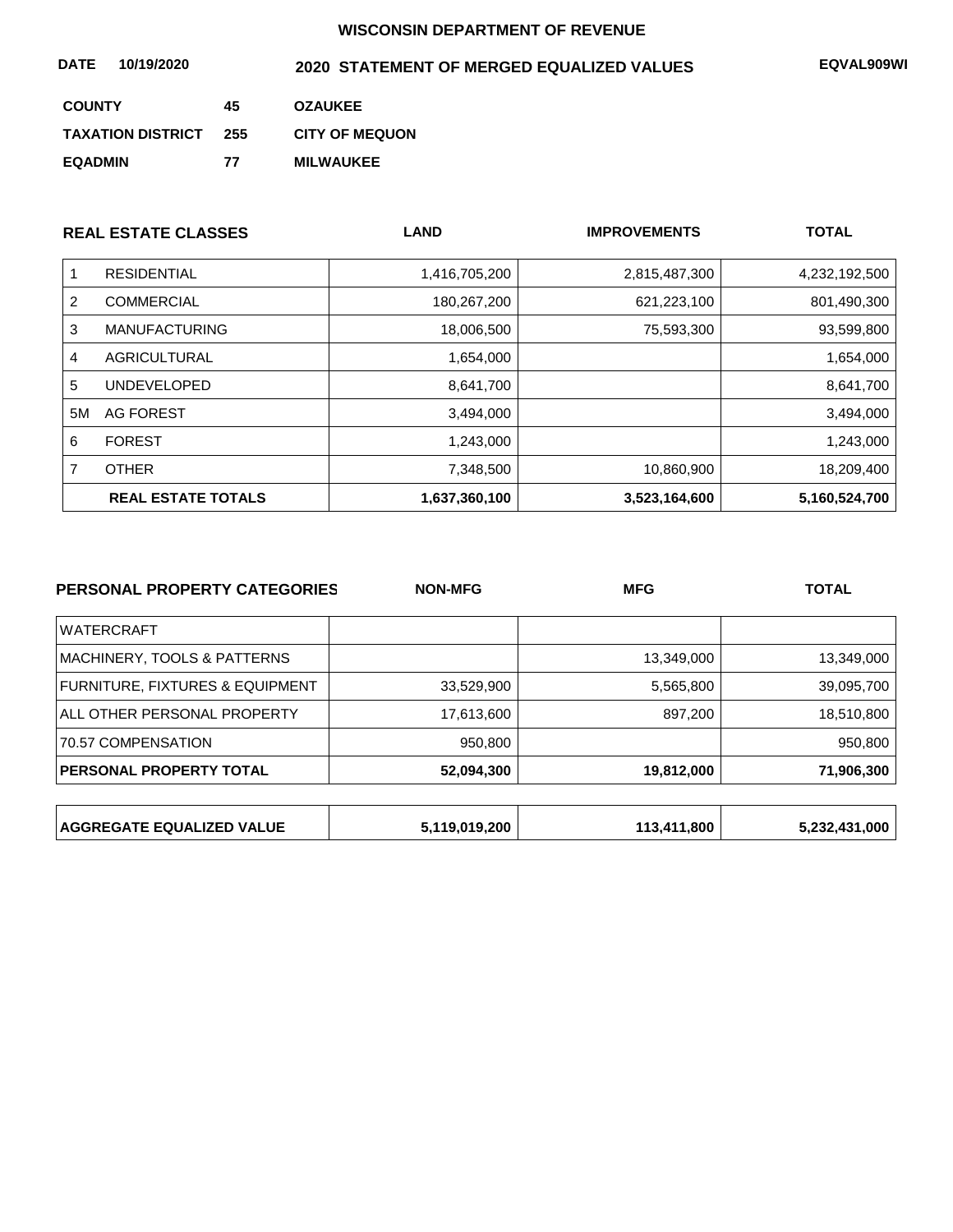| DATE<br>10/19/2020           |    | 2020 STATEMENT OF MERGED EQUALIZED VALUES | <b>EQVAL909WI</b> |
|------------------------------|----|-------------------------------------------|-------------------|
| <b>COUNTY</b>                | 45 | <b>OZAUKEE</b>                            |                   |
| <b>TAXATION DISTRICT 271</b> |    | <b>CITY OF PORT WASHINGTON</b>            |                   |
| <b>EQADMIN</b>               | 77 | <b>MILWAUKEE</b>                          |                   |

| <b>REAL ESTATE CLASSES</b> |                           | <b>LAND</b> | <b>IMPROVEMENTS</b> | <b>TOTAL</b>  |
|----------------------------|---------------------------|-------------|---------------------|---------------|
|                            | <b>RESIDENTIAL</b>        | 307,122,600 | 628,101,400         | 935,224,000   |
| 2                          | <b>COMMERCIAL</b>         | 42,583,800  | 156,115,800         | 198,699,600   |
| 3                          | <b>MANUFACTURING</b>      | 4,591,400   | 26,184,900          | 30,776,300    |
| 4                          | AGRICULTURAL              | 168,300     |                     | 168,300       |
| 5                          | <b>UNDEVELOPED</b>        | 1,400,200   |                     | 1,400,200     |
| 5M                         | AG FOREST                 | 150,000     |                     | 150,000       |
| 6                          | <b>FOREST</b>             |             |                     |               |
|                            | <b>OTHER</b>              |             |                     |               |
|                            | <b>REAL ESTATE TOTALS</b> | 356,016,300 | 810,402,100         | 1,166,418,400 |

| <b>PERSONAL PROPERTY CATEGORIES</b> | <b>NON-MFG</b> | <b>MFG</b> | <b>TOTAL</b>  |  |
|-------------------------------------|----------------|------------|---------------|--|
| <b>WATERCRAFT</b>                   |                | 41,600     | 41,600        |  |
| MACHINERY, TOOLS & PATTERNS         |                | 1,433,400  | 1,433,400     |  |
| FURNITURE, FIXTURES & EQUIPMENT     | 4,661,400      | 1,685,600  | 6,347,000     |  |
| ALL OTHER PERSONAL PROPERTY         | 1,046,300      | 346,400    | 1,392,700     |  |
| 70.57 COMPENSATION                  | 1,108,100      |            | 1,108,100     |  |
| PERSONAL PROPERTY TOTAL             | 4,599,600      | 3,507,000  | 8,106,600     |  |
|                                     |                |            |               |  |
| <b>AGGREGATE EQUALIZED VALUE</b>    | 1,140,241,700  | 34,283,300 | 1,174,525,000 |  |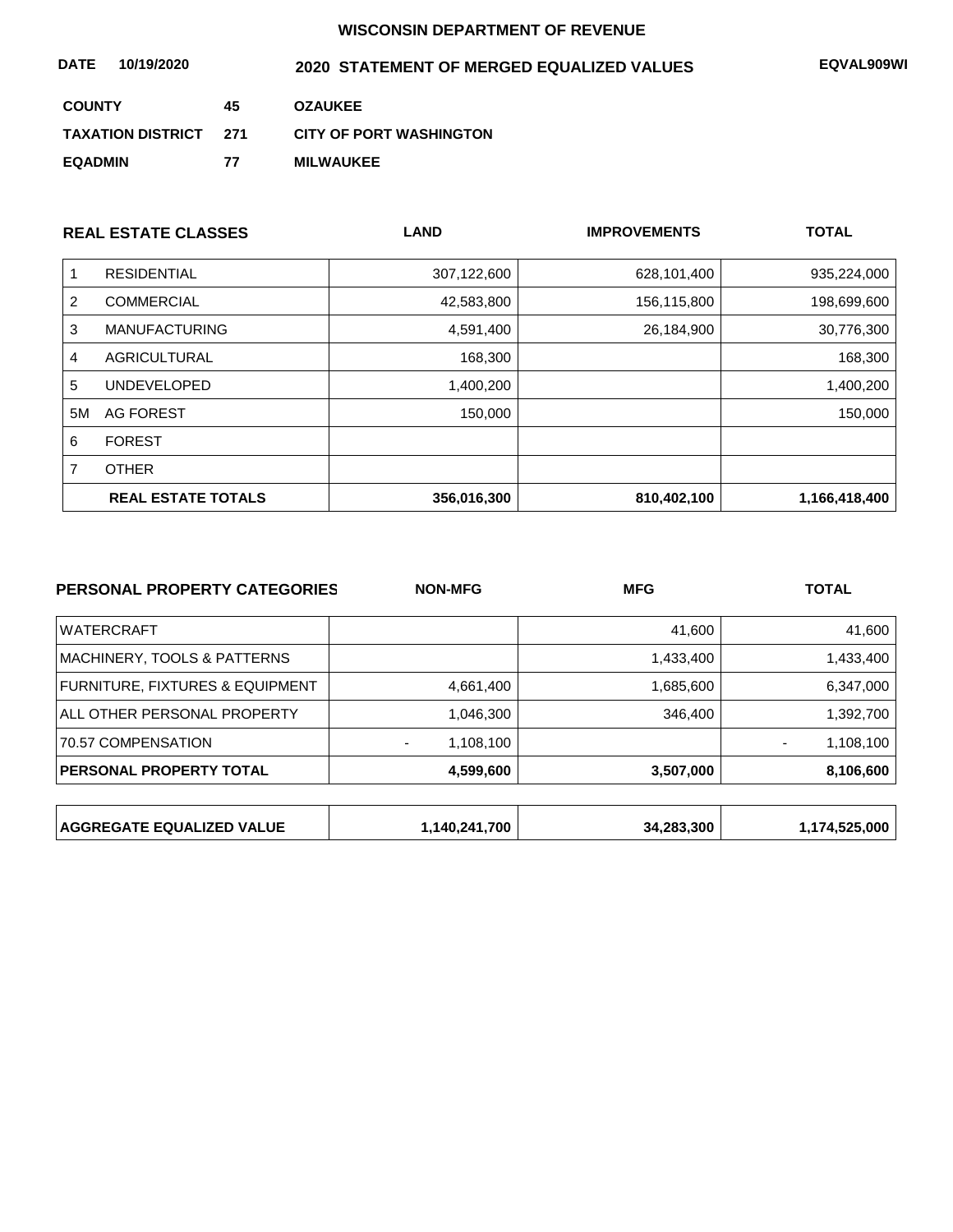#### **DATE 10/19/2020 EQVAL909WI 2020 STATEMENT OF MERGED EQUALIZED VALUES**

**COUNTY 45 OZAUKEE** 

**EQADMIN 77 MILWAUKEE**

#### **COUNTY TOTAL**

| <b>REAL ESTATE CLASSES</b> |                           | <b>LAND</b>   | <b>IMPROVEMENTS</b> | <b>TOTAL</b>   |  |
|----------------------------|---------------------------|---------------|---------------------|----------------|--|
|                            | <b>RESIDENTIAL</b>        | 3,447,510,100 | 7,424,992,800       | 10,872,502,900 |  |
| 2                          | <b>COMMERCIAL</b>         | 504,765,000   | 1,602,373,300       | 2,107,138,300  |  |
| 3                          | <b>MANUFACTURING</b>      | 51,278,500    | 250,005,600         | 301,284,100    |  |
| 4                          | AGRICULTURAL              | 15,221,300    |                     | 15,221,300     |  |
| 5                          | <b>UNDEVELOPED</b>        | 22,586,500    |                     | 22,586,500     |  |
| 5M                         | AG FOREST                 | 18,683,300    |                     | 18,683,300     |  |
| 6                          | <b>FOREST</b>             | 9,325,600     |                     | 9,325,600      |  |
|                            | <b>OTHER</b>              | 28,206,500    | 77,830,600          | 106,037,100    |  |
|                            | <b>REAL ESTATE TOTALS</b> | 4,097,576,800 | 9,355,202,300       | 13,452,779,100 |  |

| PERSONAL PROPERTY CATEGORIES               | <b>NON-MFG</b> | <b>MFG</b> | <b>TOTAL</b> |  |
|--------------------------------------------|----------------|------------|--------------|--|
| <b>WATERCRAFT</b>                          |                | 41,700     | 41,700       |  |
| MACHINERY, TOOLS & PATTERNS                |                | 27,021,600 | 27,021,600   |  |
| <b>FURNITURE, FIXTURES &amp; EQUIPMENT</b> | 76,543,300     | 14,697,100 | 91,240,400   |  |
| ALL OTHER PERSONAL PROPERTY                | 25,892,300     | 3,050,600  | 28,942,900   |  |
| 70.57 COMPENSATION                         | 222,400        |            | 222,400      |  |
| <b>PERSONAL PROPERTY TOTAL</b>             | 102.213.200    | 44,811,000 | 147.024.200  |  |

| <b>AGGREGATE EQUALIZED VALUE</b> | 13,253,708,200 | 346,095,100 | 13,599,803,300 |
|----------------------------------|----------------|-------------|----------------|
|----------------------------------|----------------|-------------|----------------|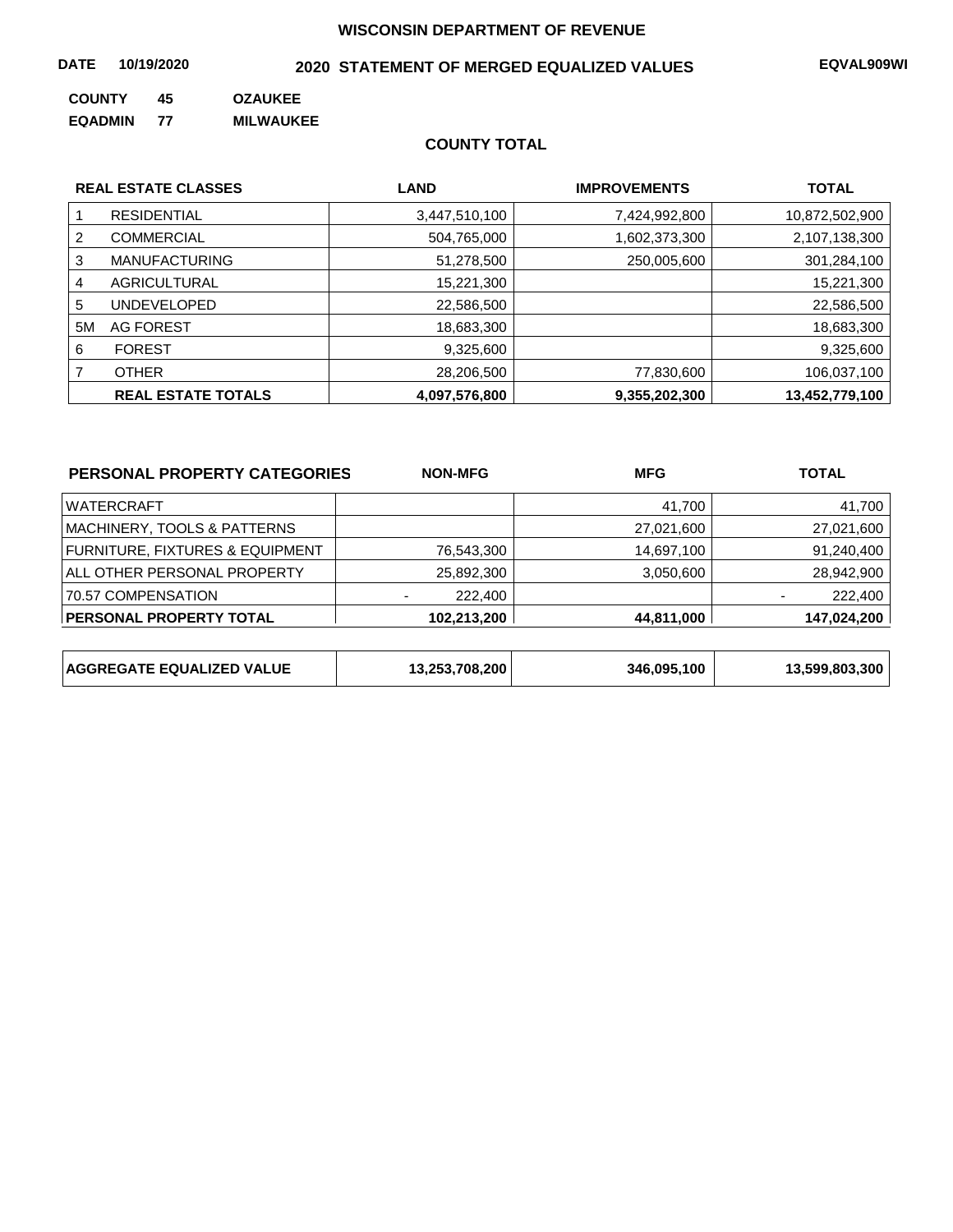| CoMuni<br>Code | <b>Dist</b><br>Type | County / Municipal Name | Aggregate Ratio |
|----------------|---------------------|-------------------------|-----------------|
| 45             |                     | <b>Ozaukee County</b>   |                 |
| 45002          | Т                   | <b>Belgium</b>          | 0.939723723     |
| 45004          | Т                   | Cedarburg               | 0.869084829     |
| 45006          | т                   | Fredonia                | 0.853240869     |
| 45008          | Т                   | Grafton                 | 0.977365542     |
| 45012          | т                   | Port Washington         | 0.974967529     |
| 45014          | т                   | Saukville               | 0.839669637     |
| 45105          | v                   | <b>Bayside</b>          | 1.013253870     |
| 45106          | v                   | <b>Belgium</b>          | 0.896950439     |
| 45126          | v                   | Fredonia                | 0.914385625     |
| 45131          | v                   | Grafton                 | 0.985670057     |
| 45161          | v                   | Newburg                 | 0.921893193     |
| 45181          | v                   | Saukville               | 0.849613126     |
| 45186          | v                   | <b>Thiensville</b>      | 0.829953928     |
| 45211          | C                   | Cedarburg               | 0.875875286     |
| 45255          | C                   | Mequon                  | 0.908906670     |
| 45271          | C                   | Port Washington         | 0.805067762     |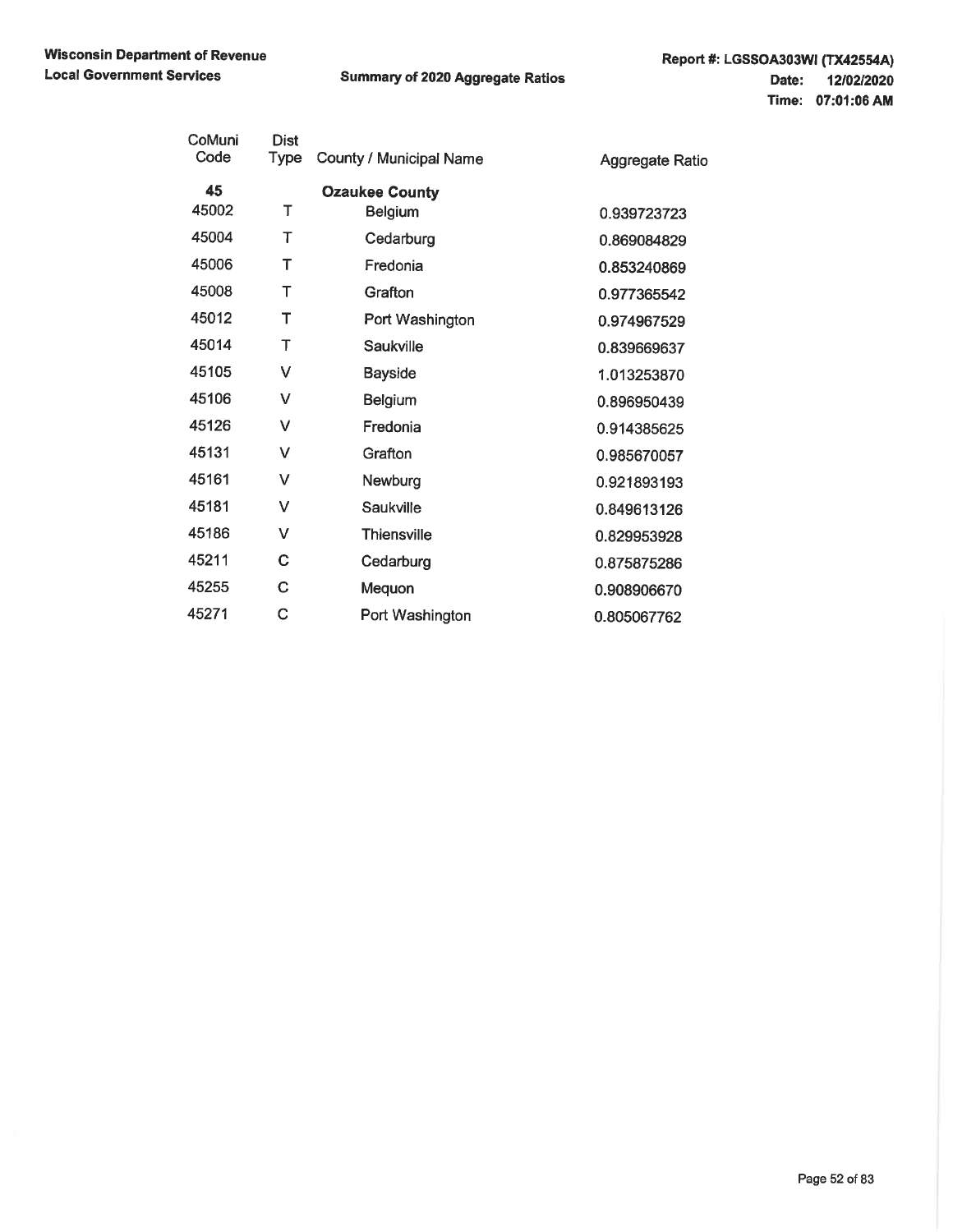| TID303WI        | Report Used for Apportionment of County Levy      | Date: 08/11/2020         |  |
|-----------------|---------------------------------------------------|--------------------------|--|
|                 | <b>OZAUKEE County</b>                             | Page 110 of 192          |  |
|                 | 2020 County Apportionment                         |                          |  |
| District        | Equalized Value Reduced<br>by TID Value Increment | % to Total               |  |
| Belgium         | 307,007,200                                       | 023271935                |  |
| Cedarburg       | 995,880,600                                       |                          |  |
| Fredonia        | 258,967,900                                       | .075490309               |  |
| Grafton         | 702,541,300                                       | .019630432               |  |
| Port Washington | 243, 171, 500                                     | 053254436                |  |
| Saukville       | 249,456,600                                       | .018433025<br>.018909451 |  |
| Town Total      | 2,757,025,100                                     | .208989587               |  |
| Bayside         | 27,098,500                                        | .002054136               |  |
| Belgium         | 174,805,300                                       | .013250691               |  |
| Fredonia        | 195, 844, 700                                     | .014845532               |  |
| Grafton         | 1,405,033,100                                     | .106505120               |  |
| Newburg         | 6,894,700                                         | .000522636               |  |
| Saukville       | 492,990,400                                       | .037369939               |  |
| Thiensville     | 392,582,000                                       | .029758724               |  |
| Village Total   | 2,695,248,700                                     | .204306778               |  |
| Cedarburg       | 1,535,709,900                                     | .116410757               |  |
| Mequon          | 5,049,980,900                                     | .382801529               |  |
| Port Washington | 1,154,200,300                                     | .087491349               |  |
| City Total      | 7,739,891,100                                     | .586703635               |  |
| County Total    | 13, 192, 164, 900                                 | 1.000000000              |  |